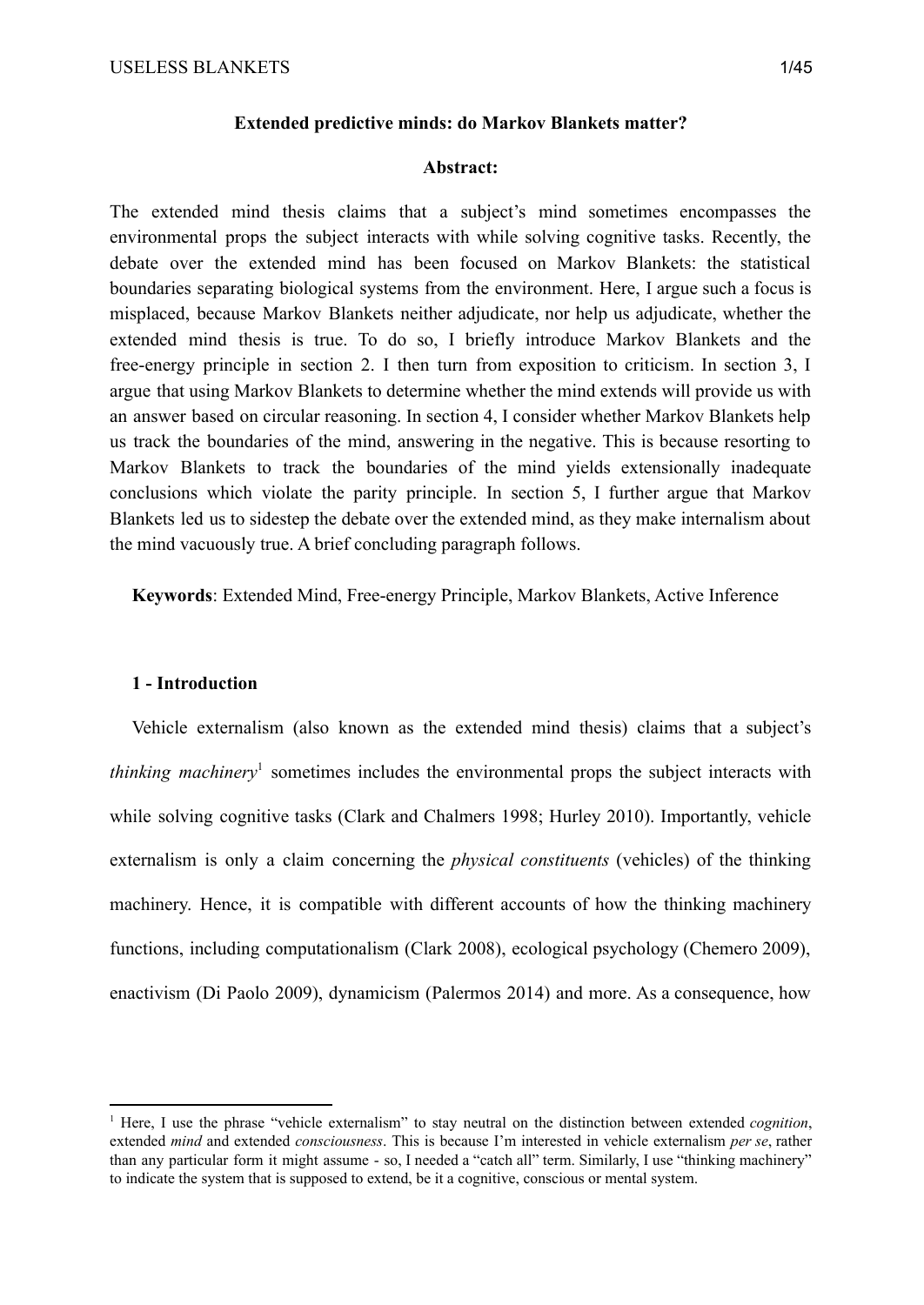vehicle externalism should be articulated and whether or not it is true are intensely debated topics (Kiverstein 2018; Rowlands *et al*. 2020).

The recent popularity of "predictive" approaches to the mind, especially Friston's free-energy principle (henceforth FEP e.g. Friston 2010), generated a wave of "predictive" vehicle externalism (e.g. Clark 2017a) counterbalanced by equally consistent wave of "predictive" vehicle internalism (e.g. Hohwy 2016). Their clash rapidly centered around *Markov Blankets* (henceforth MBs), focusing on questions like: "is there a privileged MB surrounding the thinking machinery?" (e.g. Ramstead *et al*. 2019); and: "if yes, does it enshroud *only* the brain?" (e.g. Hohwy 2016).

Here, I wish to take a step back from these questions, to observe the role MBs play in the debate over "predictive" vehicle externalism, arguing that MBs neither adjudicate, nor *help* to adjudicate, whether vehicle externalism is true. In other words, my aim here is to examine whether MBs play a valuable role in determining whether vehicle externalism is true, suggesting that MBs *do not* play such a valuable role.

My plan is as follows. In the next section, I introduce the FEP, focusing on MBs. In section 3, I argue that, on their own, MBs do not provide a solution to the debate over vehicle externalism. In section 4, I argue that MBs do not even simplify the tracking of the boundaries of the thinking machinery, showing that, at least thus far, the usage of MBs has delivered unpalatable verdicts and has been incompatible with the parity principle. In section 5, I argue further that MBs leads us to sidestep, in an important sense, the debate over vehicle externalism, as they make vehicle internalism *vacuously* true.<sup>2</sup> A brief concluding paragraph follows.

<sup>&</sup>lt;sup>2</sup> A "disclosure statement": I endorse vehicle externalism. But my aim here is *not* to defend it. My only aim is to argue that the debate over vehicle externalism should leave MBs behind. So the problem I raise in section 5 is *not* that MBs make vehicle internalism true, but that they do so *vacuously*.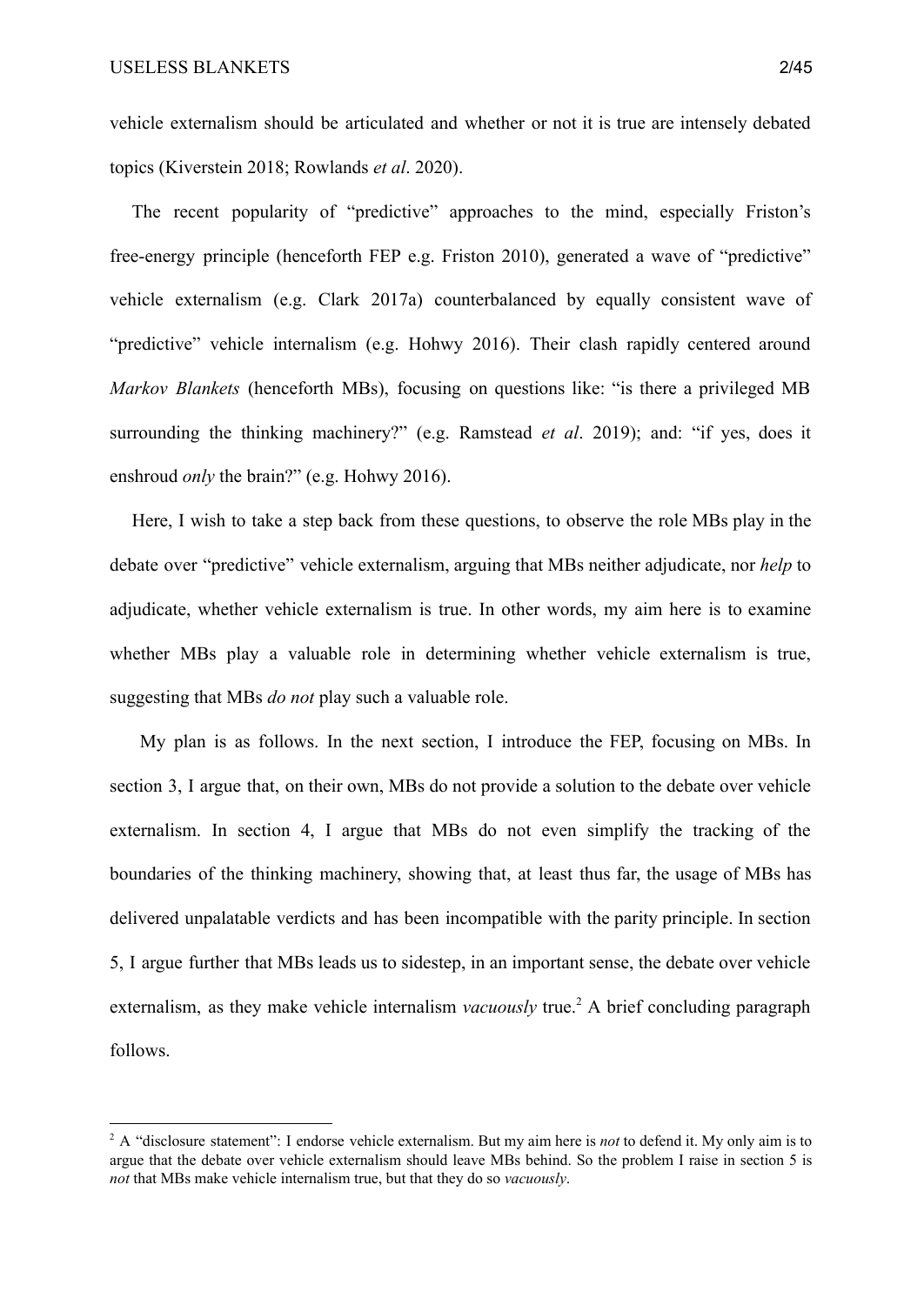Before I start, however, I need to explicitly place two *caveats*.

*Caveat #1*: my focus concerns *exclusively* the role MBs are supposed to play in the debate over vehicle externalism. So, I will characterize the FEP as it is characterized in that debate; namely, as an account of life and cognition "from first principles". I will thus introduce the FEP as a non-empty, conceptually/mathematically laden description of how living systems persist through time and display adaptive and intelligent behaviors (cfr. Bruineberg 2018; Bruineberg *et al*. 2018; Clark 2017a; Colombo and Wright 2018; Constant *et al*. 2019; Corcoran *et al*. 2020; Fabry 2017; 2021; Friston 2013; Hohwy 2016; 2017; Kirchhoff and Kiverstein 2019a, 2019b; Kirchhoff *et al*. 2018; Kiverstein and Sims 2021; Linson *et al*. 2018; Palacios *et al*. 2020; Ramstead *et al*. 2019; Sims 2020). This is not the only way in which the FEP can be understood<sup>3</sup>; but issues concerning the FEP status as a theoretical object lie beyond the scope of the present treatment.

*Caveat #2*: relatedly, I will *assume* that the FEP comes with genuine ontological commitments, among other things, to Markov Blankets as real and objective boundaries of living/biological systems (see references given above).<sup>4</sup>

These *caveats* seem to me justified by the principle of charity: the theoretical status and commitments of the FEP are surely debated, but, given my aim here, the principle of charity suggests to assume each party engaged in the dispute over "predictive" vehicle externalism correctly interprets the FEP and its commitments. Moreover, these caveats entail a reading of the FEP that is *charitable*, at least given the purpose of this paper. Vehicle externalism and vehicle internalism are *fact stating* claims concerning what *really and objectively* are the

<sup>3</sup> For example, it could be understood as a framework or toolbox for model-building (e.g. Andrews 2021; Raja *et al*. 2021) or as a conceptual/mathematical analysis of *systems in general* (e.g. Hipolito 2019; Friston 2019).

<sup>4</sup> As above, this is not universally accepted; for instance (Bruineberg *et al*. 2020) argue that these commitments are due to a projection of formal properties of models over systems modelled, (Menary and Gillett 2020) claim that such commitments are not intrinsic to the FEP, but descend from an implicit adoption of a pythagorean/platonic metaphysics, and (Baltieri *et al*. 2020, van Es 2020) suggest to take an instrumentalist stance towards the FEP more generally.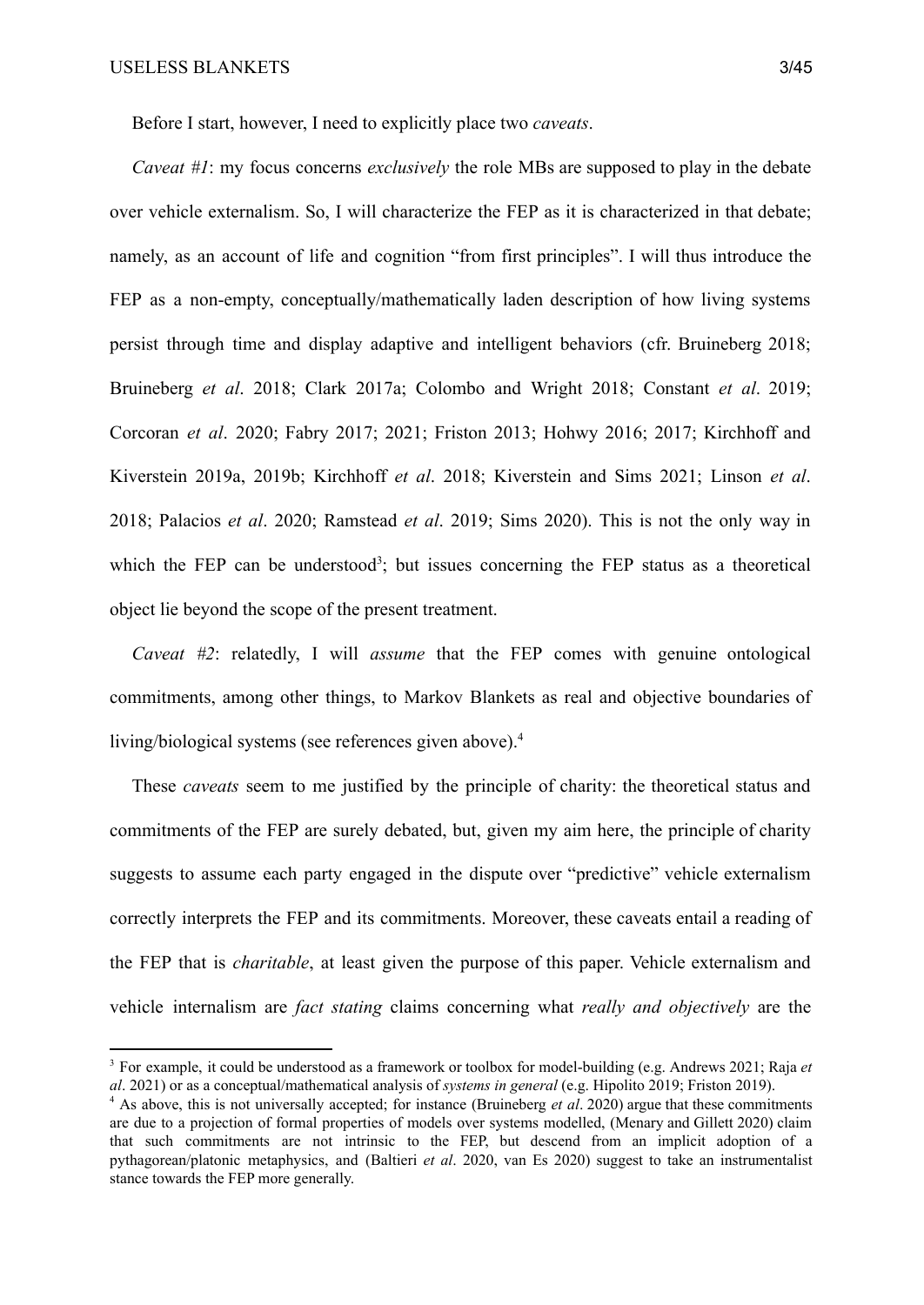constituents of our thinking machinery. They are not *epistemic* claims concerning how the thinking machinery is best studied. Nor are they claims spelling out otherwise useful fictions. Thus, when looking for the boundaries of the thinking machinery, one looks for something objective and "out there". So, if one takes MBs to be such boundaries, one *must* take them to <sup>5</sup> be objective and "out there".

Notice that these two *caveats* make my claim conditional: what I'm going to argue is that, *given the assumptions spelled out via caveat #1* and *#2*, MBs neither adjudicate nor help to adjudicate whether vehicle externalism is true.<sup>6</sup>

Notice further that these two caveats entail that I will *not* systematically distinguish MBs as formal properties of variables (or "Pearl Blankets") from MBs as real and objective boundaries of free-energy minimizing system (or "Friston Blankets"; see Bruineberg *et al.* 2020; Menary and Gillett 2020). For such a distinction is either not acknowledged in the literature on the FEP I'm interested in, or, if it is acknowledged, it is downplayed, in a way that strongly suggests that "Friston Blankets" are an unproblematic development of "Pearl Blankets" (see, for instance, Wiese and Friston 2021). This (I believe) makes the present treatment *complementary to* the analysis offered in (Bruineberg *et al.* 2020; Menary and Gillett 2020). If I understood them correctly, these authors contend (among other things) that

<sup>&</sup>lt;sup>5</sup> Notice, for the sake of clarity, that when vehicle internalist and vehicle externalist make claims about the "boundaries of the thinking machinery" they need not commit to the existence of what I will here call a *fence*; that is, a physical object having contiguous spatiotemporal parts which demarcate the perimeter of the spatiotemporal region within which all and only the constituents of the thinking machinery are located. The "boundaries" of the thinking machinery might, but *need not*, consist in such a fence. For example, Chalmers (2008; 2019) has suggested that it is intuitive to think at such boundaries as constituted by perception and action. Clearly, Chalmers is *not* suggesting that perception and action form a single physical object with contiguous spatiotemporal parts encasing all the cogs of the thinking machinery. Rather, he is suggesting that perception and action are (intuitively) the *functional interfaces* separating the thinking machinery from the environment.

<sup>6</sup> One might wonder what would happen if one were to let these assumptions go. I think that what would happen is roughly this: that one stops regarding the FEP as a non vacuous, mathematically/conceptually leaded description of how living systems persist through time and display intelligent/adaptive behaviors, and that one stops regarding MBs as real and objective boundaries of living and/or cognitive systems. And once one stops taking MBs in such a way, one has let go of the idea that MBs matter when it comes to adjudicating the boundaries of cognition.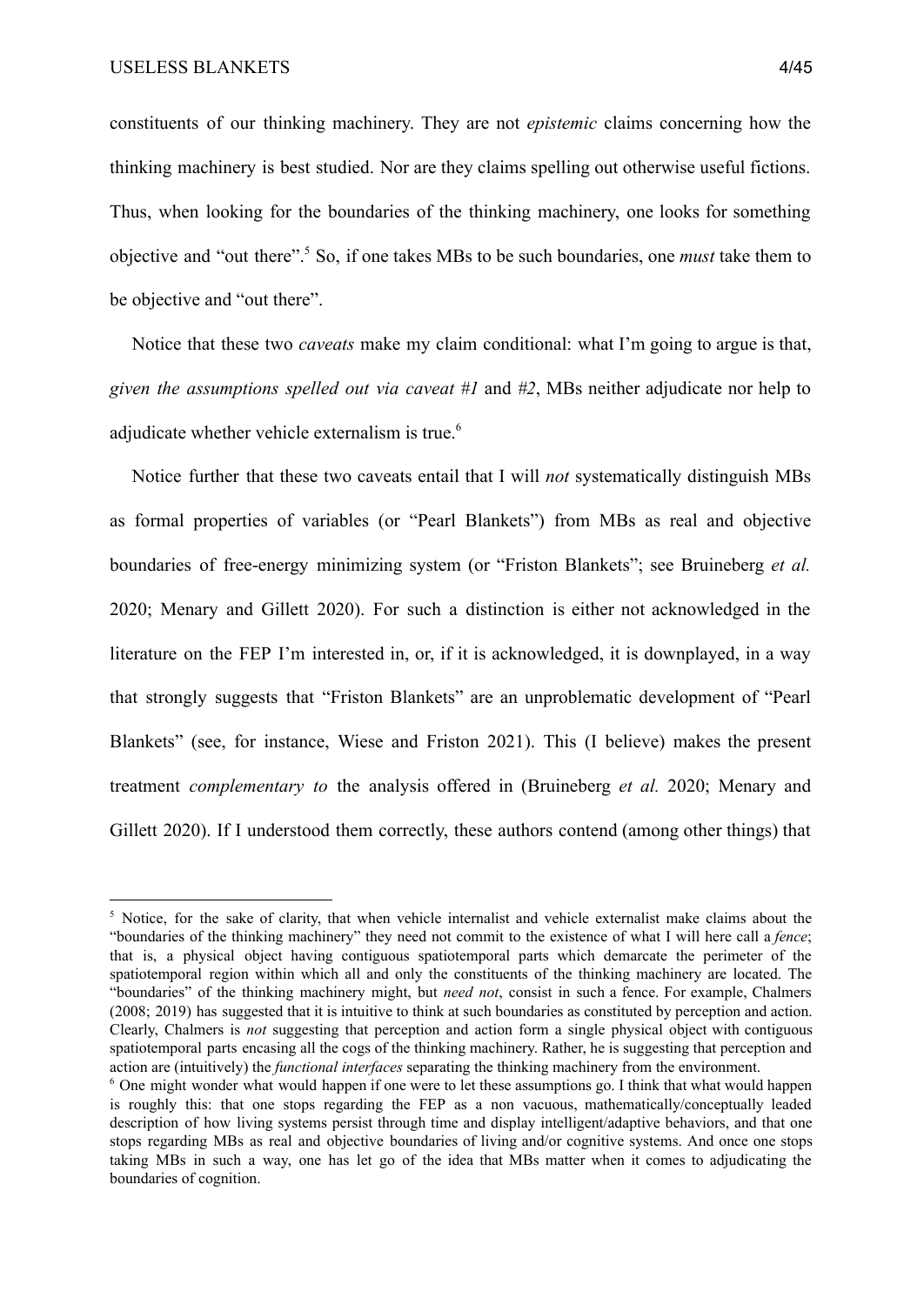the usage of MBs to demarcate the real and objective boundaries of free-energy minimizing systems needs to be justified further. Here, I will instead assume that such an usage is perfectly justified (this is conceded by the two *caveats* above) and argue that, even in this case, MBs are not able to play the desired role, at least when it comes to demarcating the boundaries of the free-energy minimizing thinking machinery.

With these *caveats* in place, it is now time to briefly introduce the FEP (readers familiar with the literature I'm considering here might wish to skip to section 3).

#### **2 - The Free-energy principle: a selective sample of selective sampling**

The FEP states that the persistence of living systems is guided by *free-energy minimization* (Friston 2011; 2012; 2013; Friston and Stephan 2007). Consider an organism's prolonged existence. In order to continue to exist through time, an organism must find, in the space of all its possible states, the *subset* of states compatible with its prolonged existence, which it must continuously visit and re-visit. For instance, a human that "wants to" continue existing must continue to visit states in which their bodily temperature is around 36.6°. Failures to occupy these states might cause harm or even death (e.g. if the bodily temperature goes to 154°).

The FEP formalizes this idea claiming that an organism's existence defines a probability distribution over the space of all its possible states, and that such a probability distribution has low *entropy*<sup>7</sup>; i.e. it is sharply peaked around the states that the organism must continuously re-visit to prolong its existence. Since entropy is the long term average of *surprisal* (i.e. the negative logarithm of a state's probability), minimizing surprisal over time will ensure that the organism constantly revisits the "right" states (Friston 2011: 92-93). So, an organism's prolonged existence can be ensured by a process of surprisal avoidance.

<sup>7</sup> Notice that *this is not physical entropy*, but rather information-theoretic entropy. See (Linson *et al.* 2018) for further discussion of this point.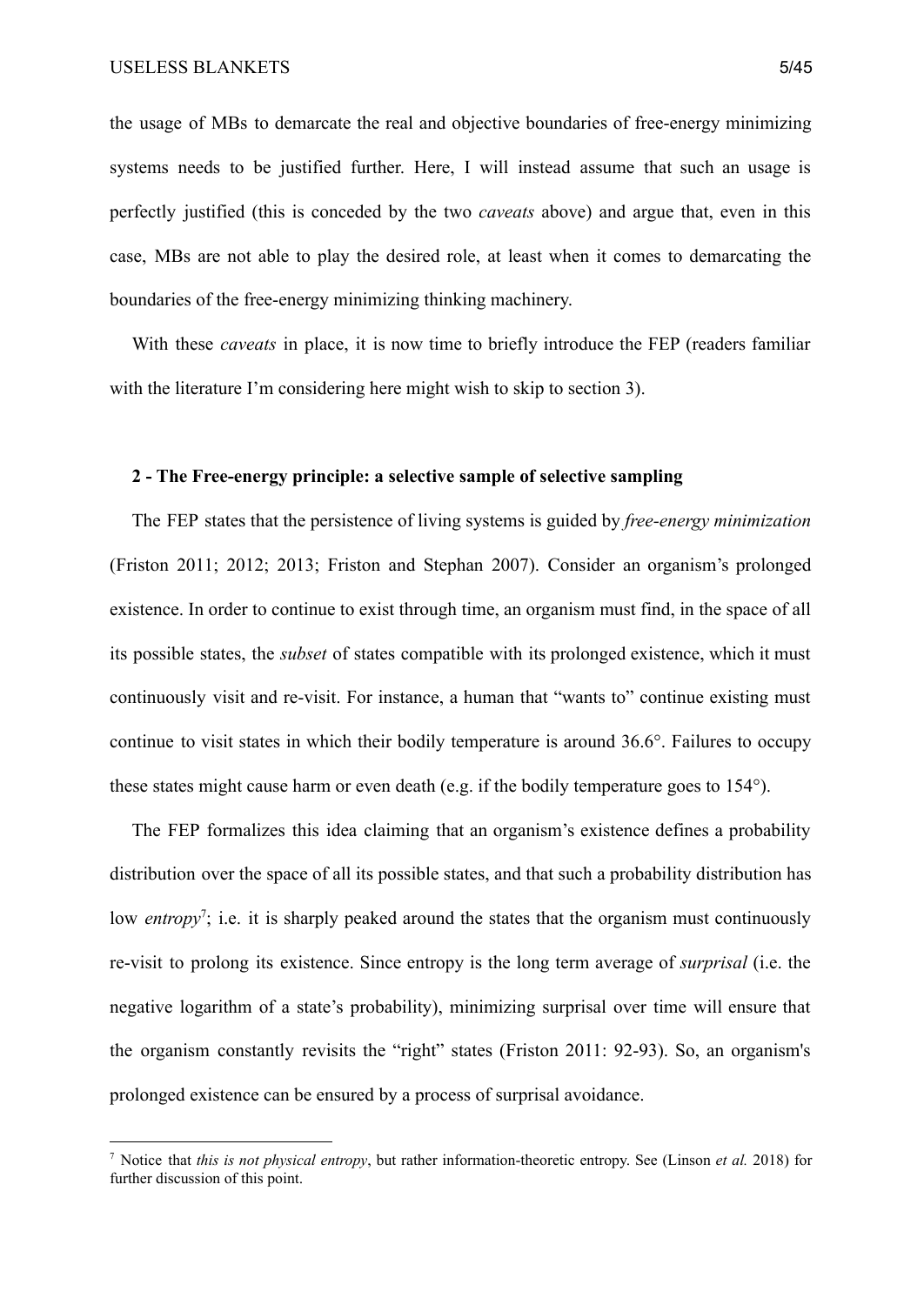Yet organisms cannot track surprisal. They can, however, track its upper bound, which is (variational) free-energy (Buckley 2017). Organisms can track it because it is a function of two probability densities organisms can track; namely a *generative density*, which specifies the joint probability of worldly and sensory states given a model of how sensory states are produced; and a *recognition* (or variational) *density* encoding the system's estimate about worldly states. The recognition density is encoded by the system's internal states; whereas the generative density is "entailed" by the system's dynamics, meaning that the system's dynamics realize the inversion of a generative model (i.e. maps the organism's sensory states on their most likely causes; see Ramstead *et al*. 2020a: 7-8). Since free-energy is an upper bound on surprisal, continuously minimizing it will afford organisms a way to avoid surprisal-inducing states. Thus, an organism's prolonged existence can be understood as a continuous process of free-energy minimization.

Free-energy can be minimized in two ways: either by *perceptual inference*, which optimizes the recognition density so that free-energy becomes a tight bound on surprisal, or through *active inference* (i.e. self-generated changes of states), which avoids surprisal directly (see Bruineberg *et al*. 2018: 2413-2428 for further discussion of these points). Perceptual and active inference can be taken as corresponding to a form of perception and action  $(e.g.,\)$ Corcoran *et al.* 2020). Importantly, in more complex systems<sup>9</sup> free-energy minimization affords an optimal way to balance explorative (or epistemic) actions and exploitative (or pragmatic) actions, while making the agent learn the most efficient and minimalistic routes to success (e.g. Friston *et al*. 2016; Tschantz *et al*. 2020). In this way, the FEP makes contact

<sup>8</sup> Saying that active inference corresponds to action (i.e. bodily movements fulfilling an intention) is imprecise. In fact, *each and every* self-generated change of sensory state (e.g. sweating to lower one's bodily temperature) is an instance of active inference (see Seth and Friston 2016). Here I'm momentarily sacrificing precision to ease of exposition.

<sup>&</sup>lt;sup>9</sup> Namely, systems able to quantify their *expected* free-energy; that is, the-free-energy expected under various courses of action, see (Friston *et al*. 2013) and (Millidege *et al*. 2020) for discussion.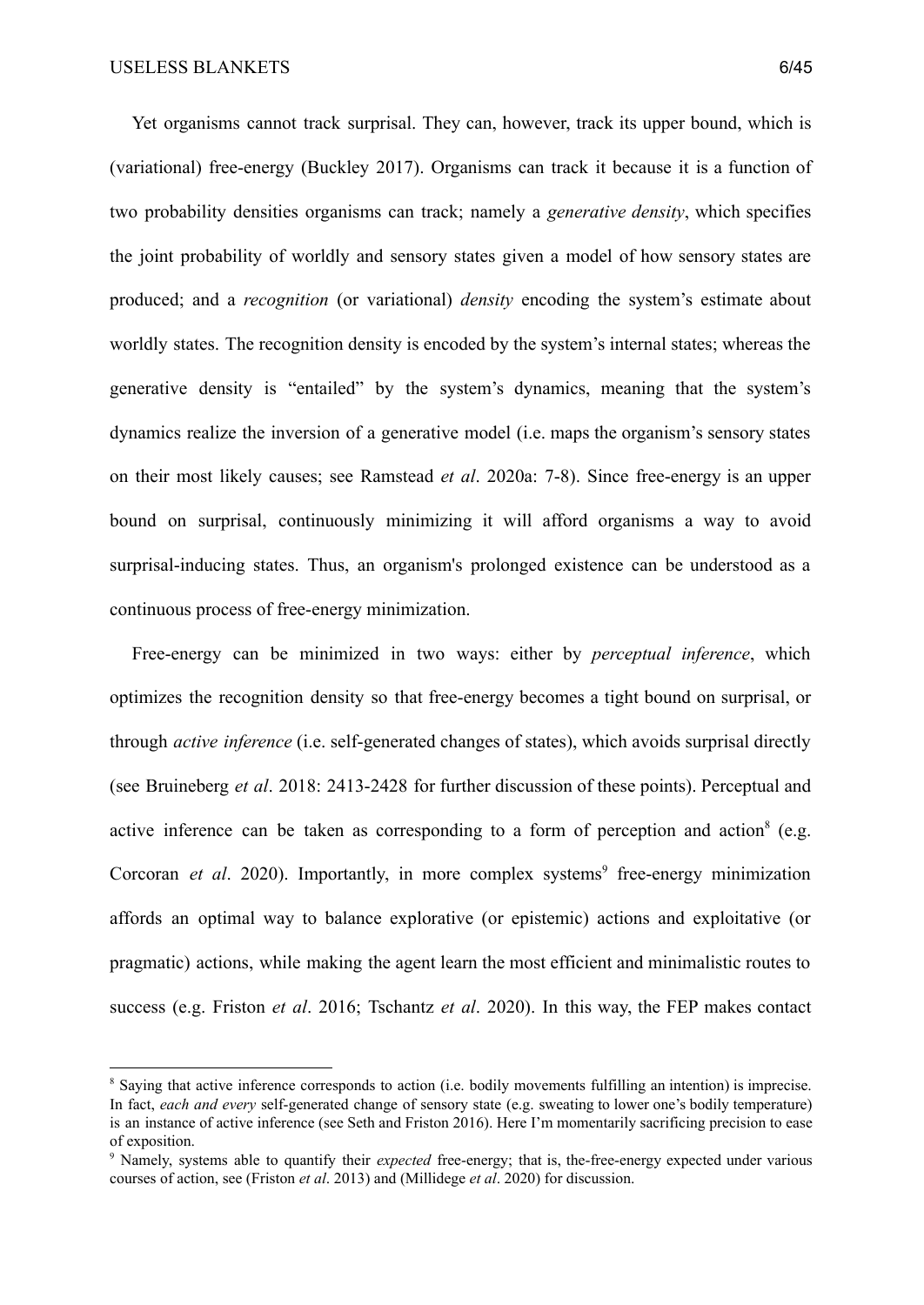with one of the core insights of vehicle externalism; namely the claim that often fast and fluid environmental interactions are the grounds upon which our cognitive successes rest (Clark 2017b).

Here is where Markov Blankets come into play. In statistics and machine learning, MBs are formal properties of variables in graphical models. Graphical models are sets of nodes (representing variables) and directed edges connecting nodes (representing causal or probabilistic relation among variables) used to simplify the computation of complex probability densities (see Koski and Noble 2009 for an introduction). Within this literature, MBs are defined as follows:

"**Definition 2.20 (Markov Blanket)** The Markov Blanket of a variable X is the set consisting of the parents of  $X$ , the children of  $X$  and the variables sharing a child with X. " (Koski and Noble 2009:  $50$ )<sup>10</sup>

Here, the parents of a variable X are the variables whose directed connections lead immediately to X; whereas the children of a variable X are the other variables to which the X leads immediately through its directed connections; see **figure 1**.

# *[Insert figure 1 here]*

**Figure** 1: The Markov Blanket of X. Nodes in the blanket are labelled to simplify the identification of the parents of  $X(X_{p})$ , the children of  $X(X_{C})$  and the variables sharing a child with  $X$  ( $X<sub>s</sub>$ ), also known as the co-parents of X. All other nodes are unlabeled (Drawing by the Author)

The nodes constituting the Markov Blanket of X make it *conditionally independent* from any other node in the graph. This means that, in order to optimally estimate the value of X, one needs *only* to consider the values of the variables constituting its MB. Knowing (or ignoring) the value of any other variable will *not* modify the estimate. This is the reason as to why MBs can simplify the computation of the value of a variable: they allow us to "throw away" the rest of the graph X is embedded in when estimating its value. So, for instance, if X is

<sup>&</sup>lt;sup>10</sup> I'm not reporting Pearl's (1988: 97) original definition for brevity: Pearl defines MBs in terms of further technical concepts (namely, independency maps) which require explanation in their own right.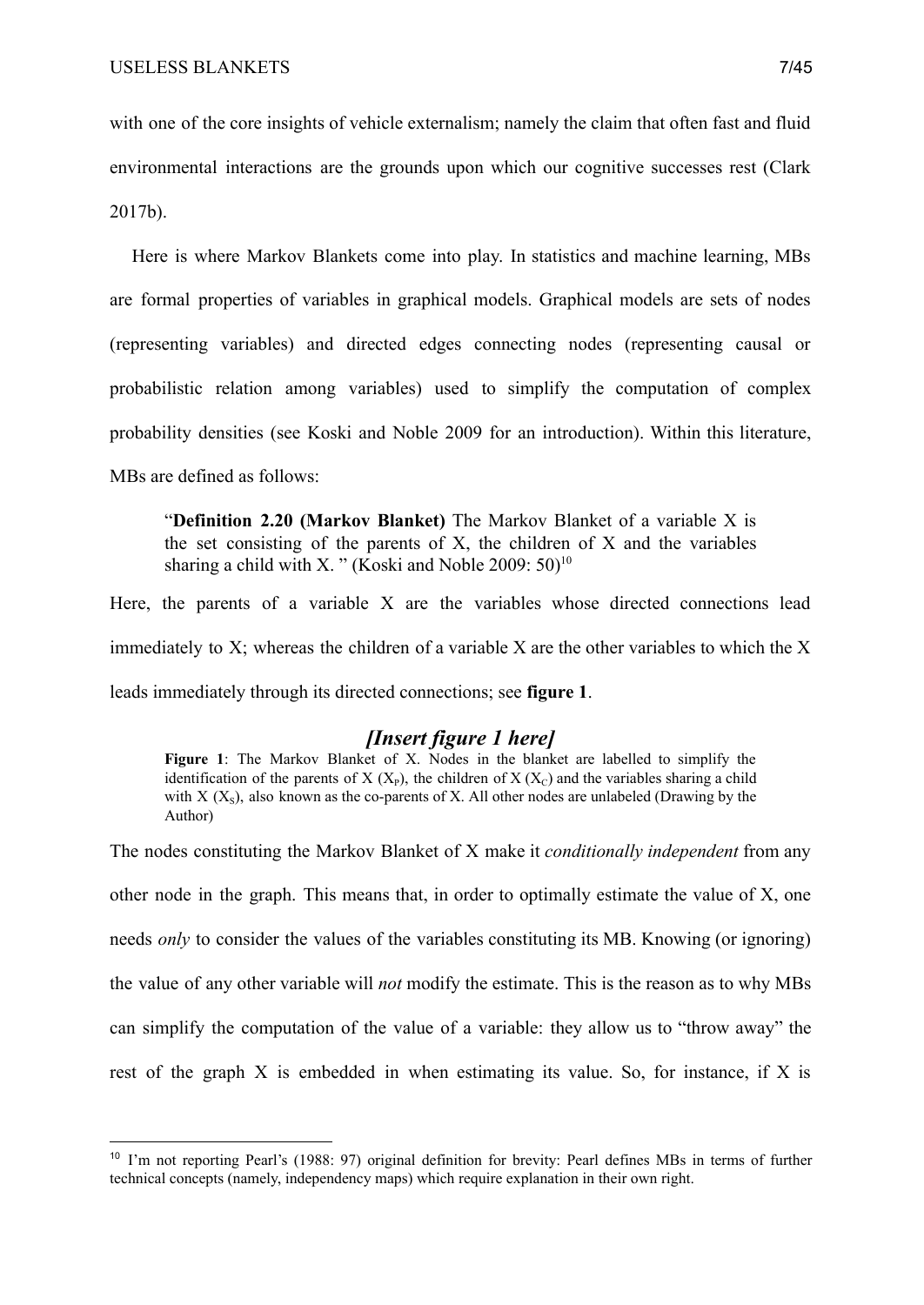embedded in a graph with a hundred variables but its MB consists only of five variables, one can *safely ignore ninety-five variables* in the computation.

Now, the FEP takes MBs to be *also* real and objective boundaries of living systems (e.g. Friston 2013; Kirchhoff *et al.* 2018).<sup>11</sup> As Ramstead and colleagues (2019: 3) put it:

"The Markov blankets are a result of the system's dynamics. In a sense, we are letting the biological systems carve out their own boundaries in applying this formalism. Hence, we are endorsing a dynamic and self-organising ontology of systemic boundaries"

The identification of MBs with the boundaries of living systems rests on the idea that although living systems need to interact with their environment because they are *open* systems, they must also distinguish themselves from their environments; that is, their states must form a set of states that is *distinct* from the set of environmental states (Palacios *et al*. 2020).

The FEP cashes in the relevant sense of organism/environment distinction in terms of *conditional independence* (Friston 2013; Palacios *et al*. 2020). The idea is that, once the state of the organism/environment boundary (i.e. the MB) is fixed, the goings-on on one side of the boundary will no longer influence the goings-on on the other side. When this happens: "all the necessary information for explaining the behavior of the internal states is given by the states of the blanket" (Hohwy 2019: 203). This form of conditional independence is precisely what MBs bring to the table: they "shield" the blanketed node (or, in the FEP rendition, organism) from the influence of any other node in the graph (or, in the FEP rendition, environment).

<sup>&</sup>lt;sup>11</sup> This (as a reviewer noticed) might come as a bit of a shock for readers hostile to the "Pearl Blanket"/"Friston Blanket" conflation and for readers which are not familiar with the FEP. Both groups of readers are here reminded of *caveats #1* and *#2*. Sadly, space limitations prevent me from elaborating this point further. But see (Bruineberg *et al*. 2020: 16-20) for a clear, detailed and accessible discussion of this issue.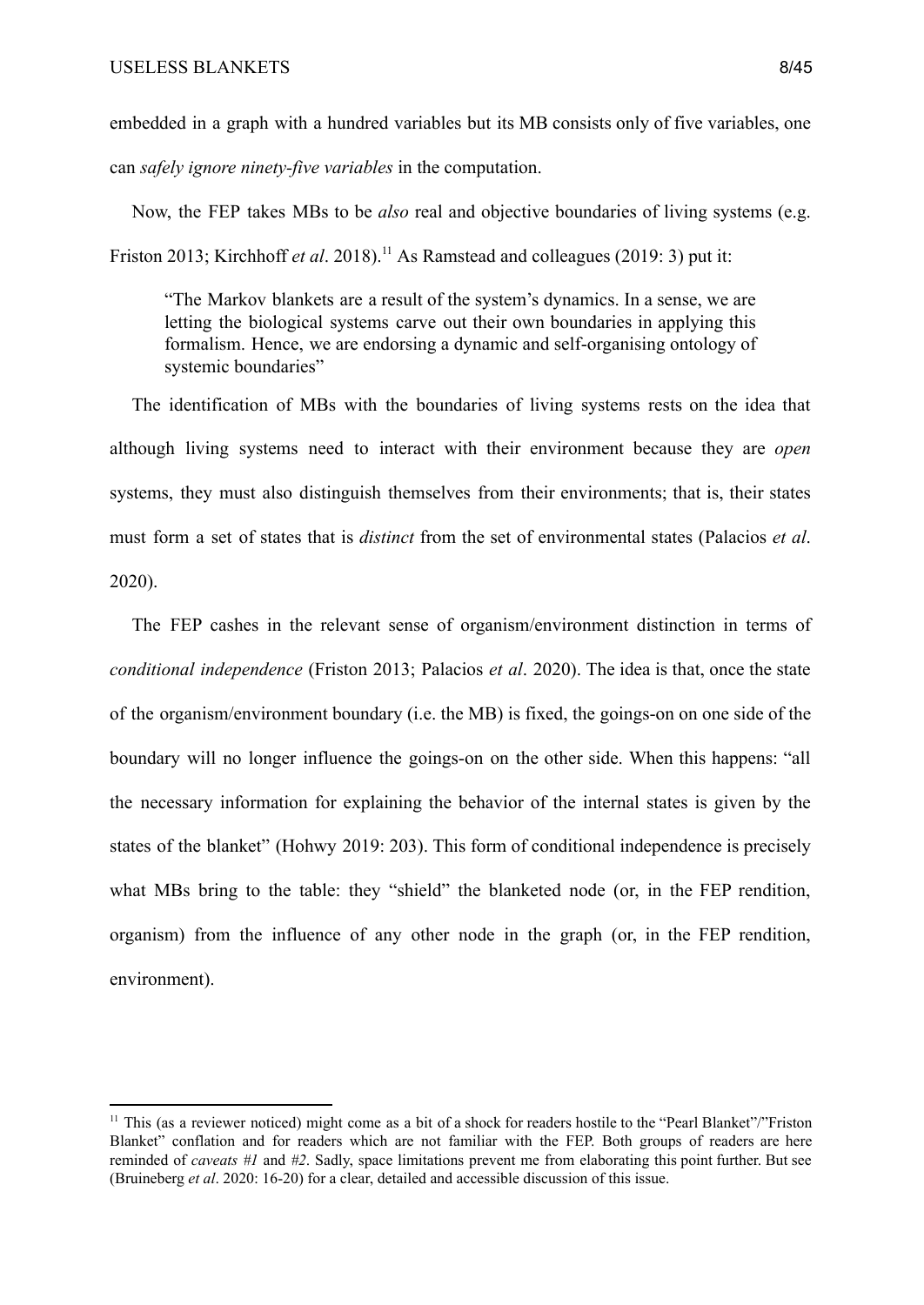However, MBs also mediate the causal coupling between organism and environment.<sup>12</sup> This is because, according to the FEP, each MB is partitioned into two disjoint sets of states, termed *sensory* and *active* states (e.g. Friston 2013: 2). The partition is roughly as follows: a state of a MB is a sensory state if it is influenced by external states and influences internal (and active) states. Conversely, the state is an active state if it is influenced by internal states, and influences external (and sensory) states. Notice that active and sensory states also influence each other, in a way that closely resembles perception-action loops (Fabry 2017; Kirchhoff and Kiverstein 2019a: 67). In this way, MBs allow an agent to couple sensomotorically with the environment, and allow to further formalize perceptual and active inference (e.g. Ramstead *et al*. 2018, fig. 1).

A prototypical example of a MB so conceived is that of a cell's membrane (Friston 2013; Da Costa *et al*. 2021; Millidge *et al*. 2021). The cell's membrane is a *functionally* relevant boundary which mediates the causal coupling between the cell's *internal states* (e.g. the states of the cytoplasm and organelles) and the *external states* (i.e. the environment the cell is embedded in) while still keeping the two separated *via* the conditional independence it induces (e.g. if the state of the membrane does not change, then internal states will remain fixed even if external states change).<sup>13</sup>

More could be said about the FEP and its explanatory ambitions. But, since here my target is the role MBs play in the debate over vehicle externalism, I believe this simple sketch is sufficient for present purposes.

 $12$  Notice that this point is not contested, and that it is granted even by vehicle internalists (e.g. Hohwy 2017).

<sup>&</sup>lt;sup>13</sup> Albeit paradigmatic, the example of the cell's membrane needs some careful handling, for it might suggest that MBs *must*, in some sense, be *fences*; i.e. physical objects having contiguous spatiotemporal parts that demarcate the perimeter of a spatiotemporal region within which all the constituents of the free-energy minimizing system are located (see *fn.* 5). This is not the case: MBs can, *but need not*, be fences. MBs are *primarily* functional boundaries, described as a set of states making two other sets of states (termed "internal" and "external") conditionally independent. Whatever satisfies this description is a MB in the relevant sense, whether it is a fence or not (cfr. Kirchhoff *et al*. 2018: § 3.1).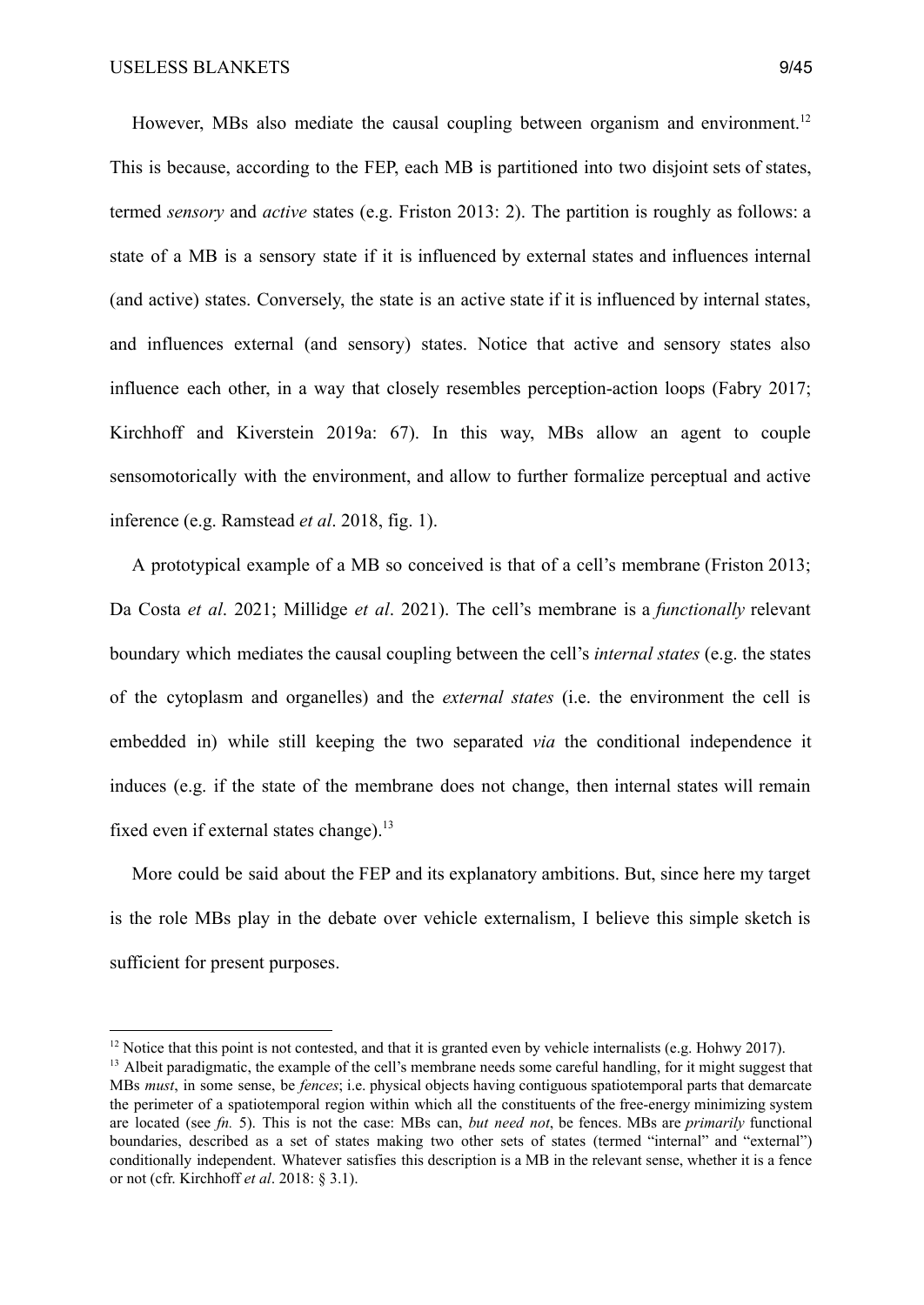So, how do MBs bear on the truth of vehicle externalism?

# **3 - Markov Blankets do not adjudicate whether vehicle externalism is true or not**

According to the FEP, MBs are real and objective boundaries of free-energy minimizing systems, able to formalize perceptual and active inference. Given that perception and action intuitively are the interfaces separating the thinking machinery from the environment (cfr. Chalmers 2008; 2019), it is tempting to resort to MBs to determine whether the thinking machinery includes environmental and/or bodily constituents, thereby determining the truth of vehicle externalism.

But doing so immediately begs the question against vehicle externalism. This is because, according to the summary of the FEP presented above, MBs are the boundaries of living systems such as *organisms*. Vehicle externalism, however:

"[...] is a view according to which thinking and cognizing may (at times) depend directly and noninstrumentally upon the work of the body *and/or the extraorganismic environment*." (Clark 2008: XXVIII; emphasis added)

Vehicle externalism claims the constituents of the thinking machinery can be located on *either side* of the boundary separating the biological agent from the environment. But, according to the official presentation of the FEP given above, that boundary just is the MB. So, assuming without argument that MBs demarcate the thinking machinery simply begs the question against vehicle externalism.

Perhaps this assumption could be justified by an argument *A* showing that the boundary of the organism is *also* the boundary of the thinking machinery. But then *A* would show that the thinking machinery is entirely contained within organisms, thereby proving that vehicle externalism is false, and leaving no role for MBs to play in adjudicating its truth.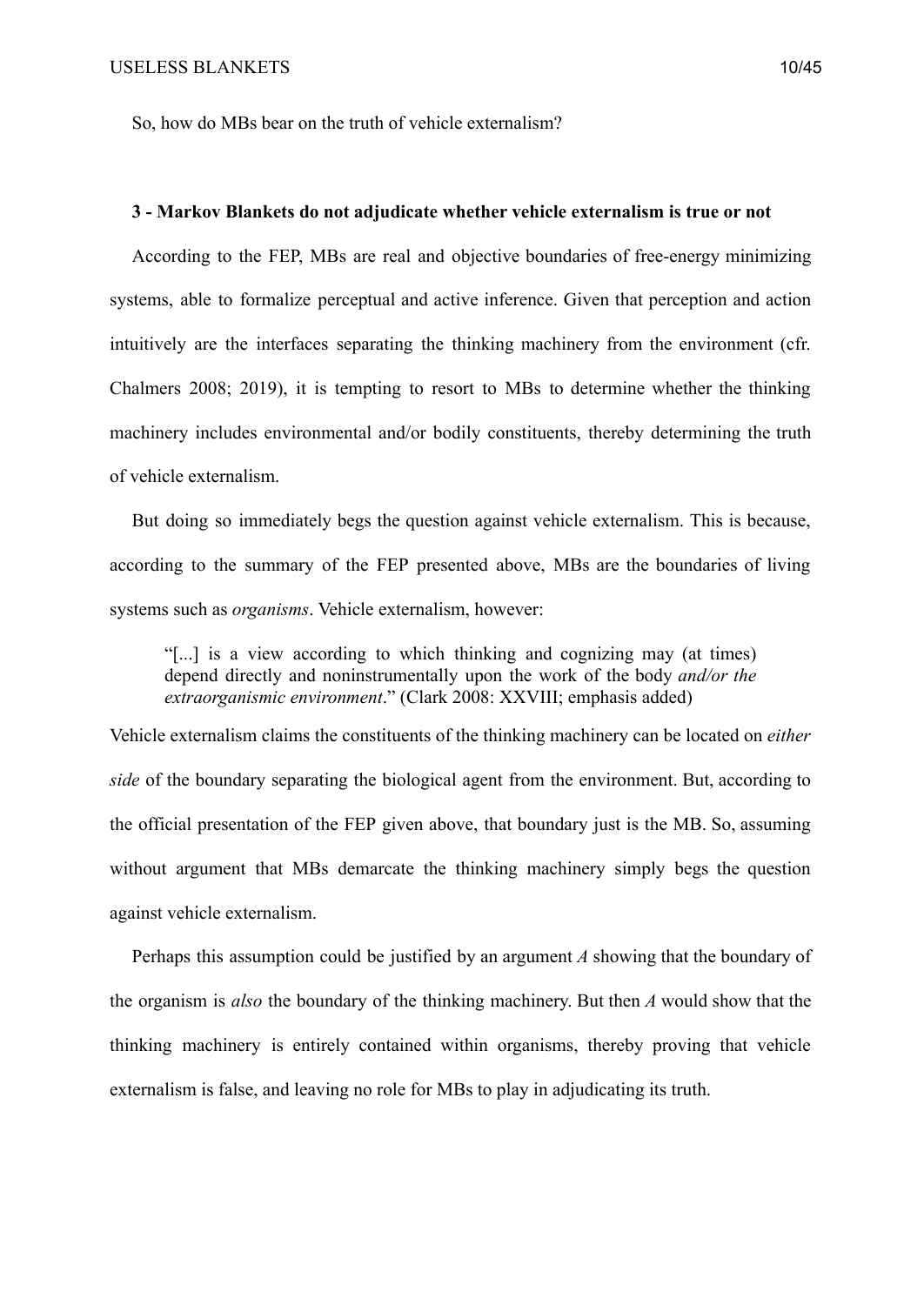It could be objected that I just misrepresented MBs, because MBs are *multiple and nested* (e.g. Kirchhoff *et al*. 2018; Hesp *et al.* 2019). Cells, each with its own MB, sometimes join forces, constituting multicellular systems that are free-energy minimizers *in their own right* (e.g. multicellular organisms), and thus possess their own MB. And in fact, FEP theorists sometimes claim that we find MBs at every scale of organization, from cells, to tissues and organs (Friston *et al*. 2015; Palacios *et al*. 2020), organisms (Kirchhoff and Kiverstein 2019a), and eventually the entire biosphere (Rubin *et al*. 2020). Moreover, some of them claim that MBs are also *plastic*: their placement can vary over time, as new ways to sensomotorically engage with the environment are acquired (e.g. Clark 2017a). These shifts might lead Markov Blankets to move in a way such that their newfound placement includes organism-external components within the thinking machinery (Kirchhoff and Kiverstein 2019a, 2019b). If these points are correct, then MBs are *in no way forced to coincide* with the organism/environment boundary, and can therefore legitimately be used to determine whether the thinking machinery, or some other system, "extends" (e.g. Hohwy 2016; Ramstead *et al.* 2019).

The core idea is simple: first, one finds the relevant MB. Then, one looks at what makes up the internal states. If the internal states encompass only neural components, then vehicle externalism is false. Otherwise, it is true. This seems the approach Hohwy (2016) adopted:

"[...] there is a quite specific account of what happens in active inference, *which puts part of the boundary at the dorsal horn of the spinal cord*. [...] *This tells us how neurocentric we should be*: the mind begins where sensory input is delivered through exteroceptive, proprioceptive and interoceptive receptors and it ends where proprioceptive predictions are delivered, mainly in the spinal cord." (Hohwy 2016: 277; emphasis added)

The idea of using MBs in this way is attractive for a number of reasons. As said above, MBs are taken to be *principled* boundaries of free-energy minimizing systems. They are said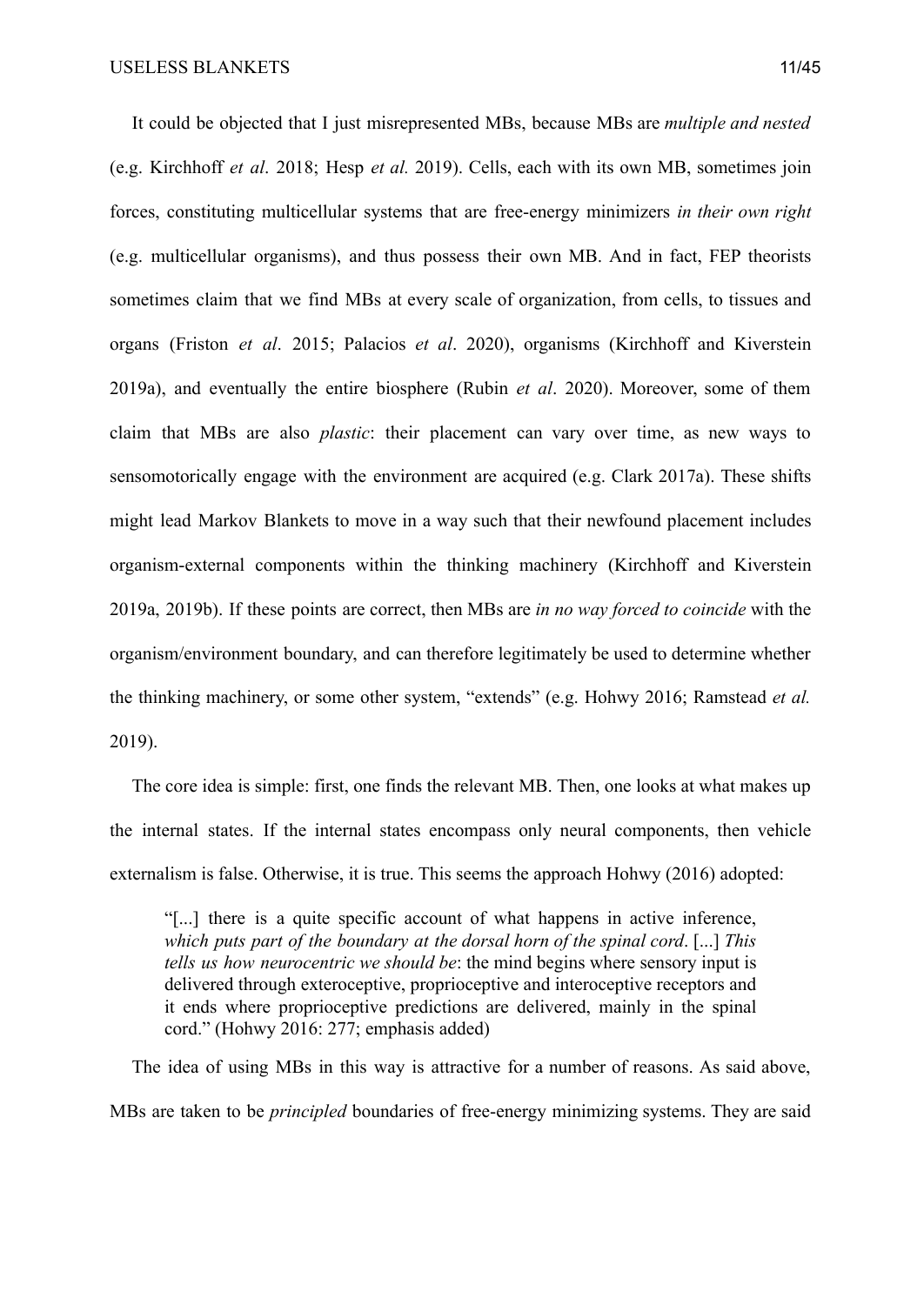to be "achieved by a system through active inference" (Ramstead *et al*. 2019: 11) and to "result from a system's dynamics" (Ramstead *et al*. 2018:3). For this reason, they seem to provide a *non-arbitrary* way to identify systems. Moreover, the identification of MBs seems to be (at least partially) an *empirical* matter: in Howhy's quote above, for instance, the relevant account of what happens in active inference is the empirical account provided by (Friston *et al*. 2010). Thus, MBs seem to promise a principled and empirically sound solution to the debate over vehicle externalism, providing what many philosophers engaged in that debate have strived to provide (e.g. Kaplan 2012). Further, MBs appear able to deliver the desired goods while *circumventing* the host of thorny philosophical issues that often have halted the debate over extended cognition, such as issues concerning non-derived content (see Piredda 2017 for a nice summary).

Yet, it seems to me that this usage of MBs raises at least two distinct problems.

First, the "multiple and nested" view of MBs smuggles a slightly different conception of MBs into the debate. For, in this conception, MBs are not (or not only) the boundaries of organisms or living things, but rather the boundaries of *biological systems* in general.<sup>14</sup> Perhaps extending the FEP in this way is the correct thing to do. Yet, once the FEP is extended in this way, it is no longer clear that perceptual and active inference correspond to perception and action (or anything thinking machinery-related). The entire biosphere may be a free-energy minimizing system (Rubin *et al.* 2020), but it is far from clear whether the biosphere as a whole *perceives* and *acts*.

<sup>14</sup> Or even the boundaries of *systems in general* (e.g. Hipolito 2019; Friston *et al*. 2020). Notice, however, that such a reading would transform the FEP from an account of biological self-organization to an account of *things in general*, in a way that it is likely to change the status of the FEP as a theoretical object (plausibly, an account of biological self-organization is a part of a special science, namely biology, whereas an account of things in general is not). I will not discuss this issue here, as stated by *caveat #1*.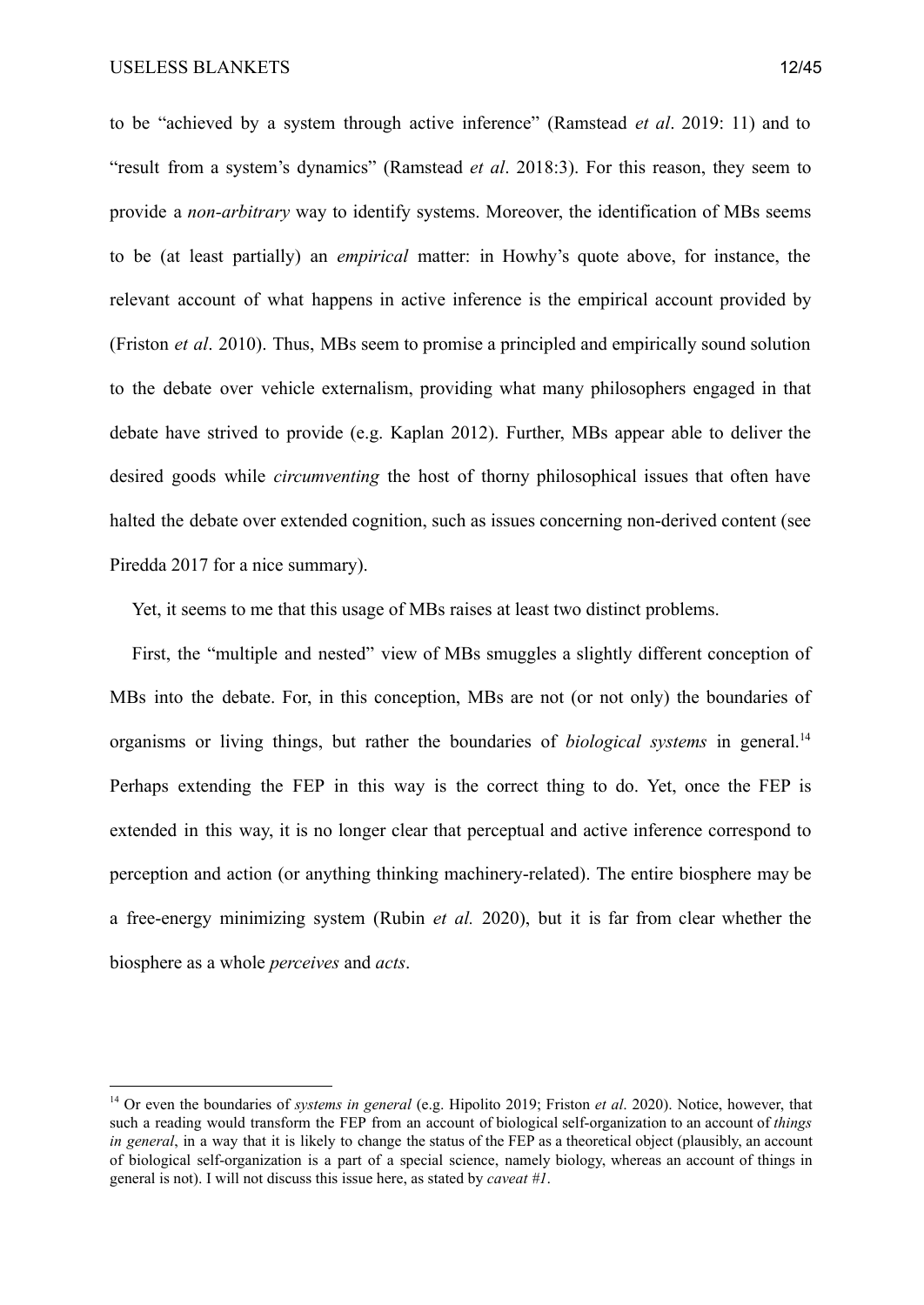Secondly, it is not clear whether letting MBs proliferate in this way would allow them to play the desired role in determining the truth of vehicle externalism. If MBs really are multiple and nested within each other, then we would need a criterion *C* to determine *which* MB, in this fractal sea of MBs, bounds the (perhaps extended) thinking machinery. However, in such a case, whether vehicle externalism is true would be determined *by C*, rather than the theoretical appeal to MBs (see also Clark 2017a: 8).

Importantly, the need for such a criterion seems to be acknowledged in the FEP literature. For instance, Ramstead *et al.* (2019: 25) argue that we can choose the relevant MB partially *depending on our explanatory interests*. Similarly, Allen and Friston (2018: 2466) and Clark (2017a) inform us that what counts as the relevant MB depends on our explanatory interests. Even Hohwy  $(2016)^{15}$  is forced to admit that the choice of what counts as the relevant MB is at least partially pragmatic, and that it depends on our explanatory goals. So, it seems that in the FEP literature I'm considering here, the need of a criterion to "pick up" the relevant MB is acknowledged, and that such a criterion is provided by our explanatory aims and interests.

However, I think that using such a criterion is problematic for two reasons.

First, if what counts as the relevant MB depends on our explanatory interest, then it becomes a bit unclear in what sense MBs are ontologically real and *objective* boundaries that are the result of a system's dynamics (e.g. Ramstead *et al*. 2019). On a fairly intuitive and innocent reading of "objective", something is objective if it is not mind-dependent. But surely explanatory interests are mind-dependent: for there to be explanatory interests, there needs to be minds around. So, if the MB of a system depends on explanatory interests, then it seems that MBs are not objective.<sup>16</sup>

<sup>&</sup>lt;sup>15</sup> Albeit, in all fairness to Hohwy, he does hold that the MB around the brain is *in principle* privileged, and thus it is the one identifying the thinking machinery proper. I will discuss this point below (see section 4)

<sup>&</sup>lt;sup>16</sup> Notice that putting things this way does *not* entail that there is no fact of the matter on which is the relevant MB: there might still be a fact of the matter about what are the relevant (i.e. MB-determining) explanatory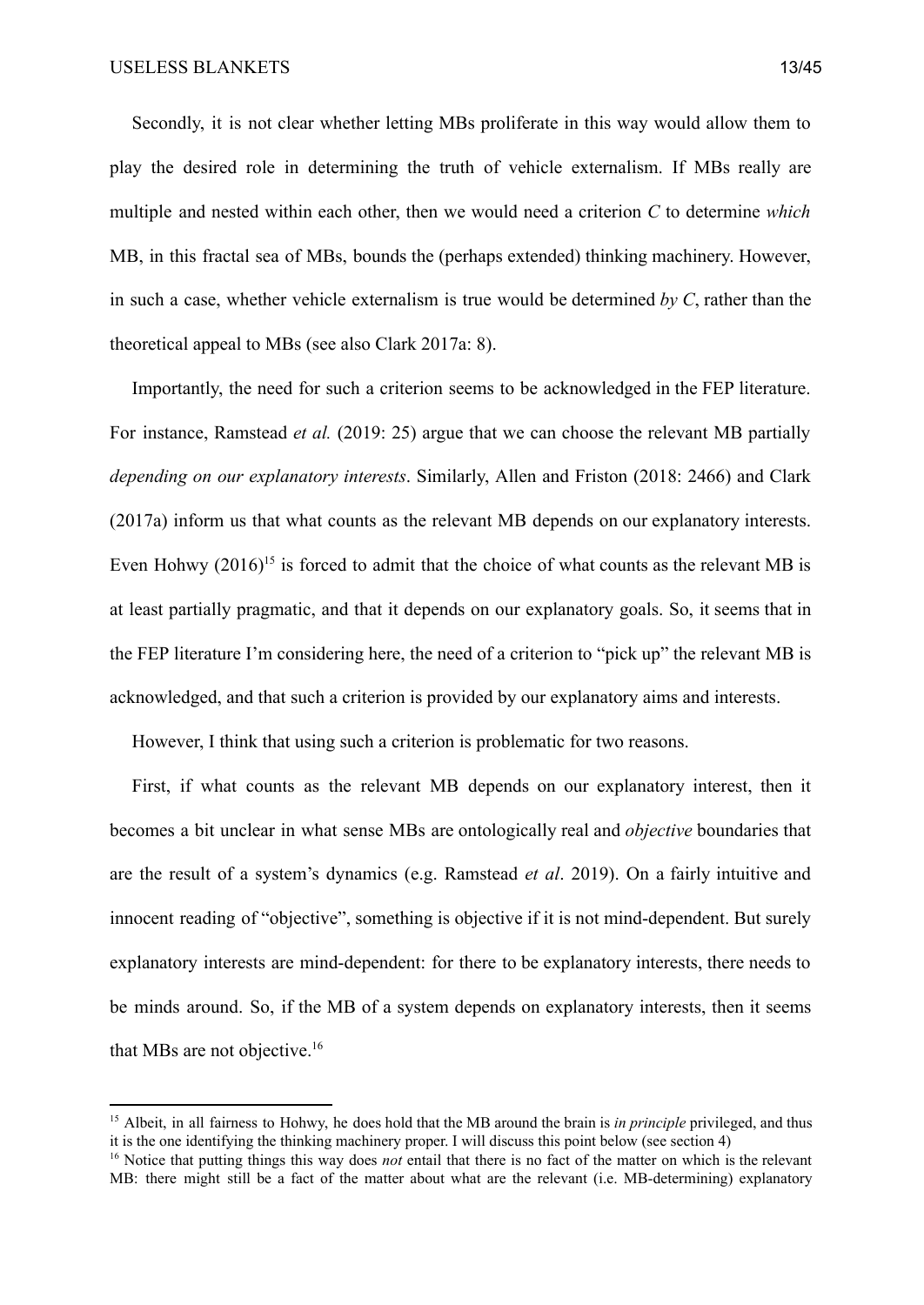Perhaps a way to respond to this challenge is to say that all the various (multiple and nested) MBs are really and objectively present in a mind-independent way. The idea would be that of claiming that the ontological structure of biological systems is fractal, and made up of MBs within MBs (cfr. Kirchhoff *et al*. 2018). Our explanatory interests would only *select* one of these objectively real MBs, *singling that one out* as the MB bounding the system we are interested in. If I understand them correctly, Ramstead and colleagues (2019) articulate and defend precisely such a position.

However, this position makes the *second* problem emerge perspicuously: the truth of vehicle externalism *does not* depend on our explanatory interests and/or our explanatory practices.

As illustrated in §1, vehicle externalism is a *metaphysical* thesis concerning the vehicles or constituents of our thinking machinery, which is independent from *epistemic* claims concerning how we should explain its functioning. This is well recognized in the literature over vehicle externalism (e.g. Sprevak 2010). On the one hand, the fact that vehicle externalism is a metaphysical claim distinguishes it from embedded/scaffolded views (e.g. Rupert 2009; Sterelny 2010), according to which satisfactory explanations of how the thinking machinery functions will make reference to extra-cerebral and/or extra-organismal factors *which are not constituents of the thinking machinery itself*. On the other hand, as noted in the first section of this paper, vehicle externalism makes no claim regarding how the thinking machinery functions. Vehicle externalism itself is compatible with different explanatory tools belonging to very different explanatory projects*.* Explanatory concerns are thus *orthogonal* to the truth of vehicle externalism.

interests. Yet, MBs would still not be objective in the sense of being mind-independent.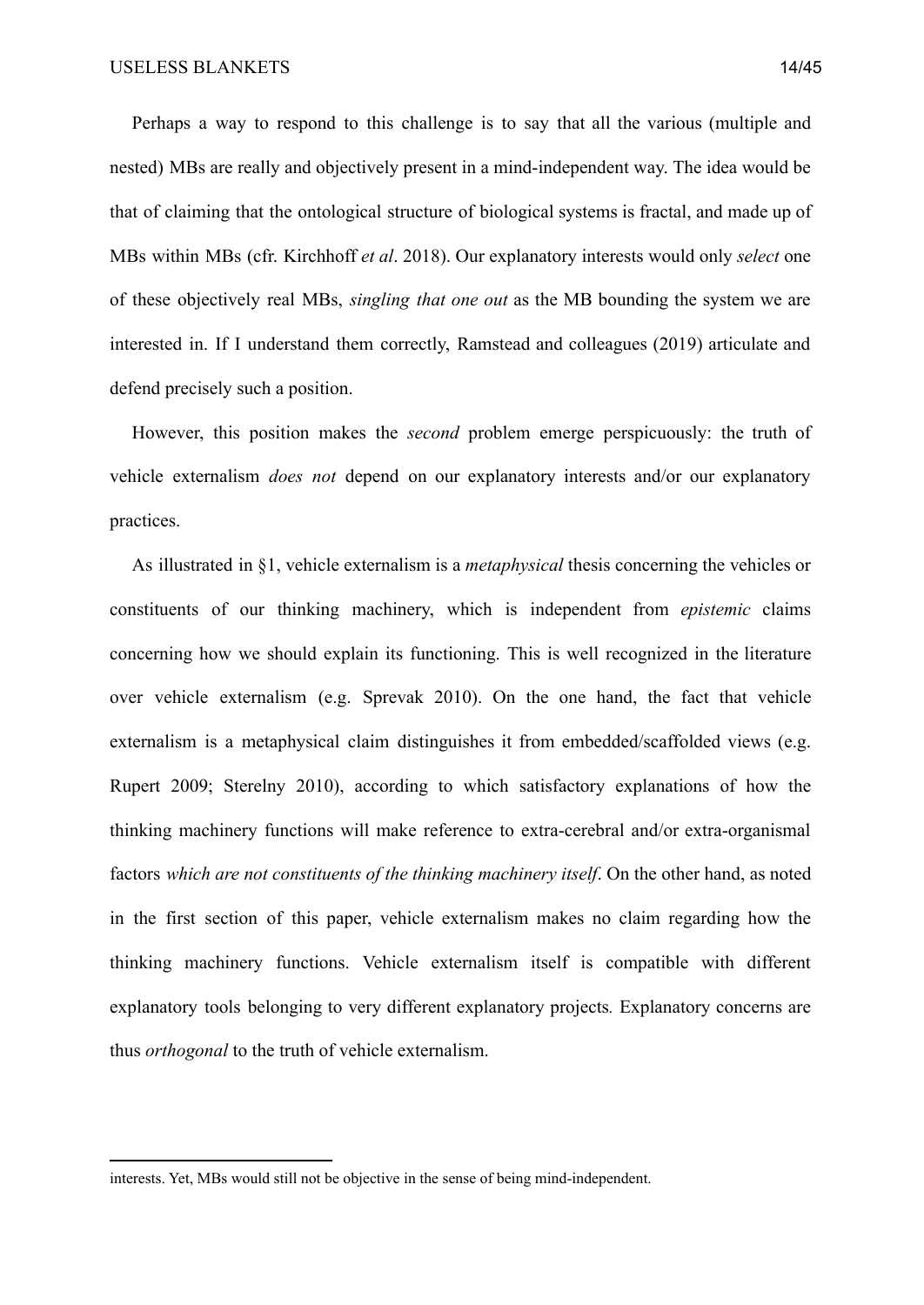The very same point might perhaps most strikingly emerge considering what would happen given very *internalistic* explanatory interests. Surely the fact that one's explanatory interests concern (for instance) just the hippocampus does not entail that the thinking machinery is the hippocampus *and only the hippocampus* (cfr. Clark 2008: 109-110). Hence, Externalist (or internalist) explanations and/or explanatory interests favoring "wider" (or "smaller") MBs do not entitle one to the conclusion that vehicle externalism (or internalism) is true. $17$ 

Now, I wish to point out that there is a sense in which, when it comes to determining whether vehicle externalism holds true, it is *irrelevant* whether MBs are boundaries of organisms rather than multiple and nested. This is because we should be skeptical of the very idea that MBs can be used to *identify* systems (thinking machinery included). The reason is simple: the identification of a system (i.e. of a variable or set of variables of interest) is *logically prior* to the identification of its MB. If this is correct, then we are simply not allowed to use MBs to identify systems, on the pain of circularity.

Notice that this very issue has repeatedly surfaced throughout this section. When it comes to adjudicating the truth of vehicle externalism *via* MBs, assuming that MBs "enshroud" organisms is problematic precisely because it *presupposes* that the thinking machinery coincides with the insides of organisms, thereby begging the question against vehicle externalism. And when it came to "choosing" the right MB in a sea of multiple and nested MBs, the same problem reappeared: our explanatory interests, presumably oriented towards a previously identified system (or behavior/phenomenon exhibited by a system), were in fact

<sup>&</sup>lt;sup>17</sup> Reflecting on mental content yields similar results. Most contemporary theories of mental content endorse semantic externalism, claiming that contents are partially determined by environmental factors (e.g. Shea 2018). So they accept that the extra-organismal environment plays a role in explaining how the thinking machinery works; namely, the role of (partially) determining mental contents. But these theories also typically take vehicles to be internal to the system in which they are tokened. Indeed, that internalism/externalism about content and vehicle are orthogonal is a fairly uncontested fact (see Clark and Chalmers 1998; Hurley 2010).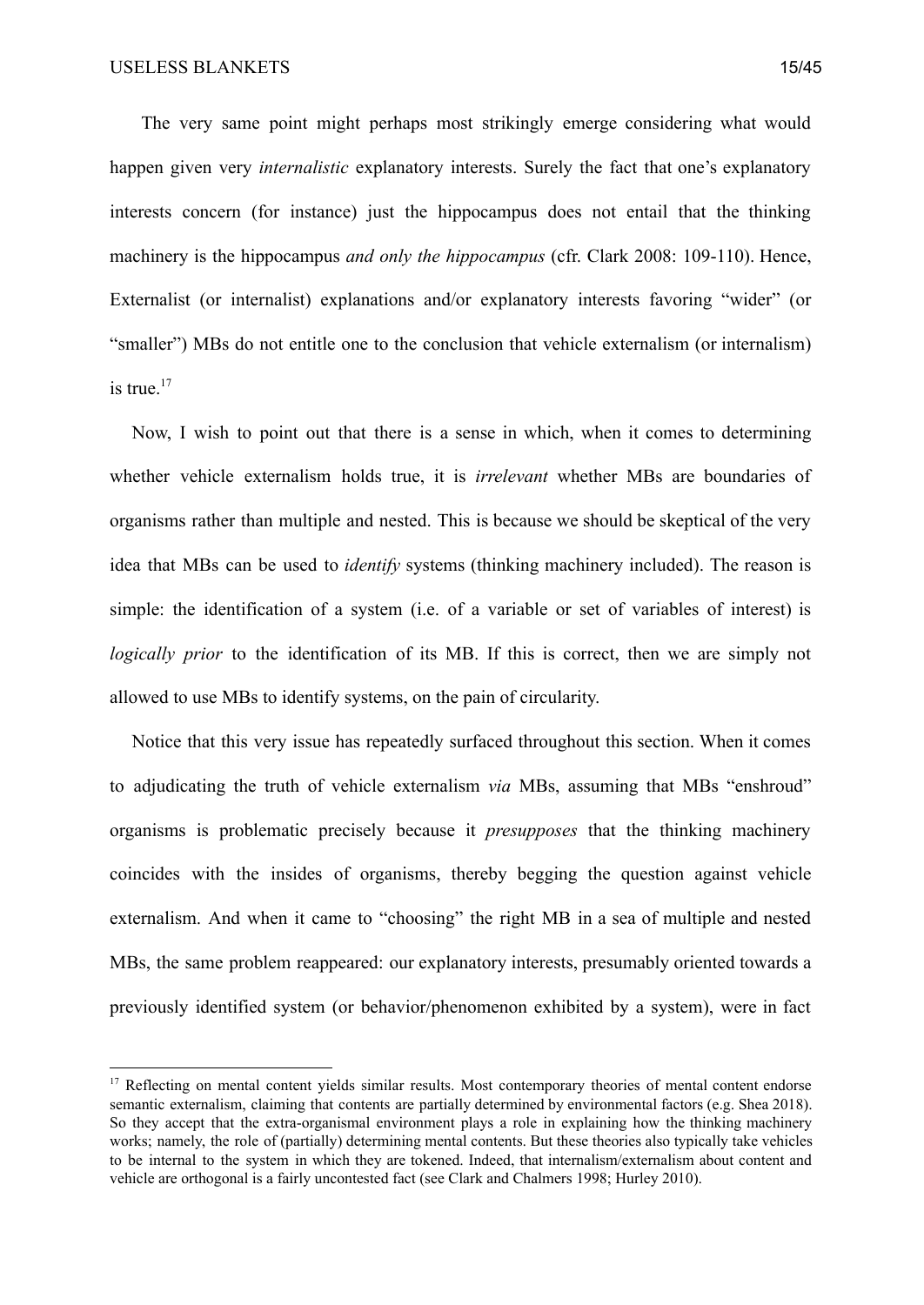needed to single out the relevant MB. In both cases, we started with a system *and then* "discovered" the MB *of that specific system*.

To see why the identification of a system logically precedes the identification of its MB, recall how MBs are defined in the relevant literature on graphical models:

"**Definition 2.20 (Markov Blanket)** The Markov blanket of a variable X is the set consisting of the parents of X, the children of X and the variables sharing a child with X. " (Koski and Noble 2009: 50)

Notice that MBs are *defined* in terms of the target (blanketed) variable. The definition might be "expanded" so as to cover more than a variable, thereby capturing all the variables implicated in a description of a given system of interest.<sup>18</sup> But still, given this definition, one *first* identifies a variable (or set of variables) of interest, and *then* identifies the relevant MB of that variable (or set of variables). There is thus no *absolute* notion of MB: one cannot just point to a graph and ask: "Ok, now tell me where is the relevant Markov Blanket". To ask so, one *must* have already indicated which is the node whose MB one is interested in. The identification of the "blanketed" system *is logically prior* to the identification of its MB. The direction of identification runs from target variables to MBs, and not the other way around.

Notice that the same order of individuation is preserved in empirical (or semi-empirical) settings. Consider, for instance, the simulation presented in (Friston 2013). Without entering too much in the detail, the simulation aims to show that a "protocell" equipped with a MB will spontaneously emerge from a "primordial soup" of particles interacting through short-range physical forces. To do so, the "primordial soup" is simulated and the particles are left to interact for some time. Then, the eight most densely coupled particles are *identified as the internal states* (Friston 2013:6), and their MB is recovered and splitted into active and sensory states (depending on whether the states constituting it influenced or were influenced

<sup>&</sup>lt;sup>18</sup> Alternatively, one could "collapse" all the variables describing a system in the macro-variable "state of the system".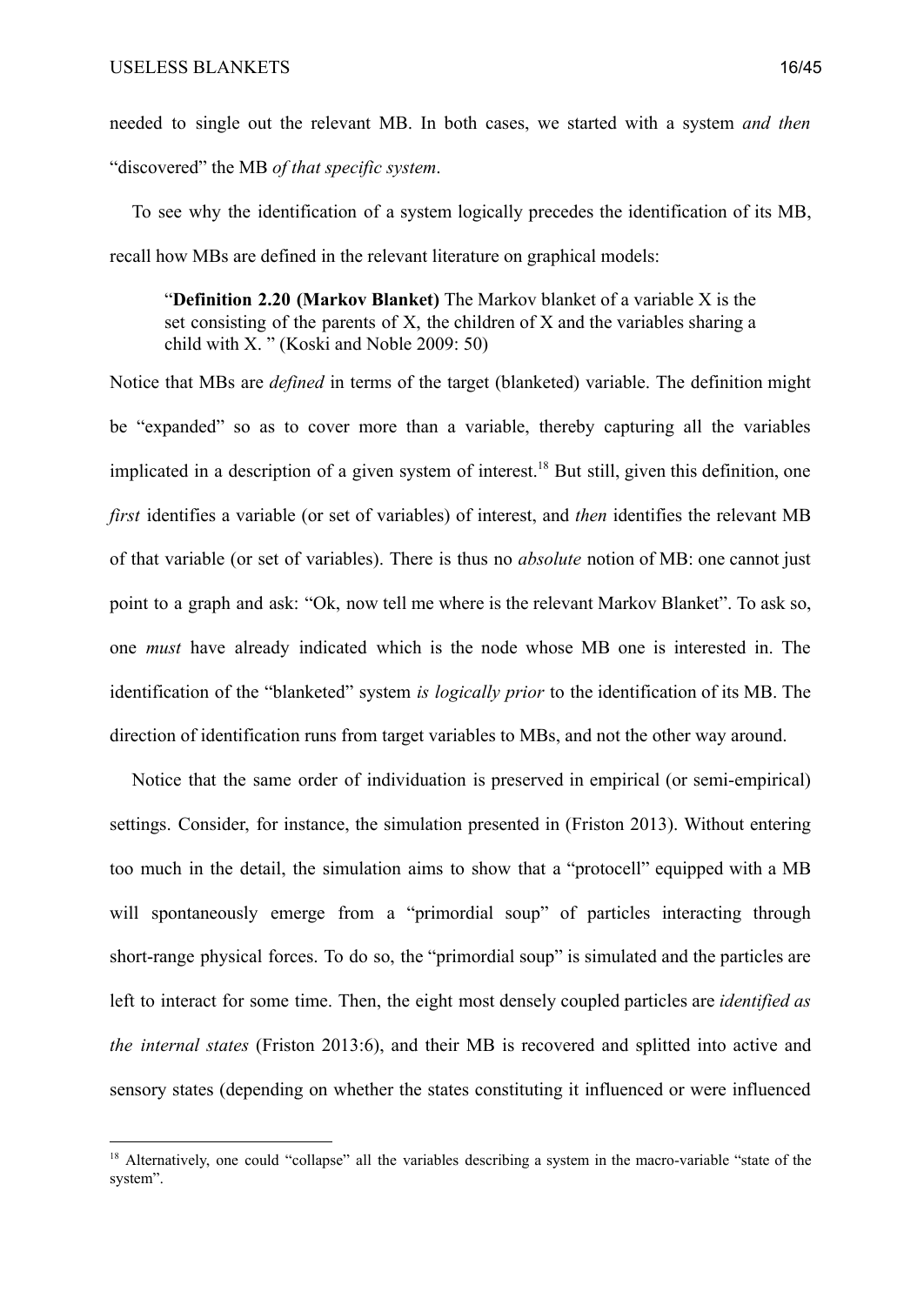by the internal states). So, it seems that even in the empirical (or semi-empirical) setting of this simulation, the direction of identification runs from free-energy minimizing systems to  $MB.<sup>19</sup>$ 

Time to take stocks. If MBs are the boundaries of organisms, then using MBs to determine whether vehicle externalism is true simply begs the question against vehicle externalism. If MBs are *not* boundaries of organisms because they are multiple, nested, malleable and plastic, then using MBs to adjudicate the truth of vehicle externalism does not beg the question against it - but invites other problems. The first is that it provides a slightly different conception of MBs, in which perceptual and active inference cannot be *obviously* equated to perception and action. The second is that if MBs are multiple and nested, then we need a criterion to identify which is the MB of the thinking machinery; and it would be that criterion, rather than the presence of a MB, what adjudicates the truth of vehicle externalism. Moreover, the criterion currently in use in the FEP literature is problematic, as it casts more than a shadow of doubt on the objectivity of MBs and it is ultimately unsuited to adjudicate the truth of vehicle externalism. Lastly, there are reasons to be skeptical of the whole idea of identifying systems *through* or *by means of* their MBs. This is because, logically, the identification of a MB *presupposes* the previous identification of a relevant system (i.e. a variable or set of variables). Using MBs to identify systems would thus be obviously circular.

## **4 - Markov Blankets do not track the boundaries of the mind**

<sup>&</sup>lt;sup>19</sup> In more recent versions of the FEP, however, this is not necessarily true. Thus, for instance, although (Hipolito *et al*. 2021) use MBs to partition the nervous system in previously known sub-systems (such as neurons and canonical microcircuits), (Friston *et al*. 2021) try to "read" MBs directly out of the couplings of various neuronal components. Yet, their procedure seems very removed from the graph-theoretic apparatus from which MBs originated. Moreover, MBs identified through this procedure still seem to be multiple and nested in a way that invites all the problems discussed above in regard to multiple and nested MBs. At any rate, these versions of the FEP do not share the assumptions here made via *caveats* #1 and #2, and so I will not discuss them further.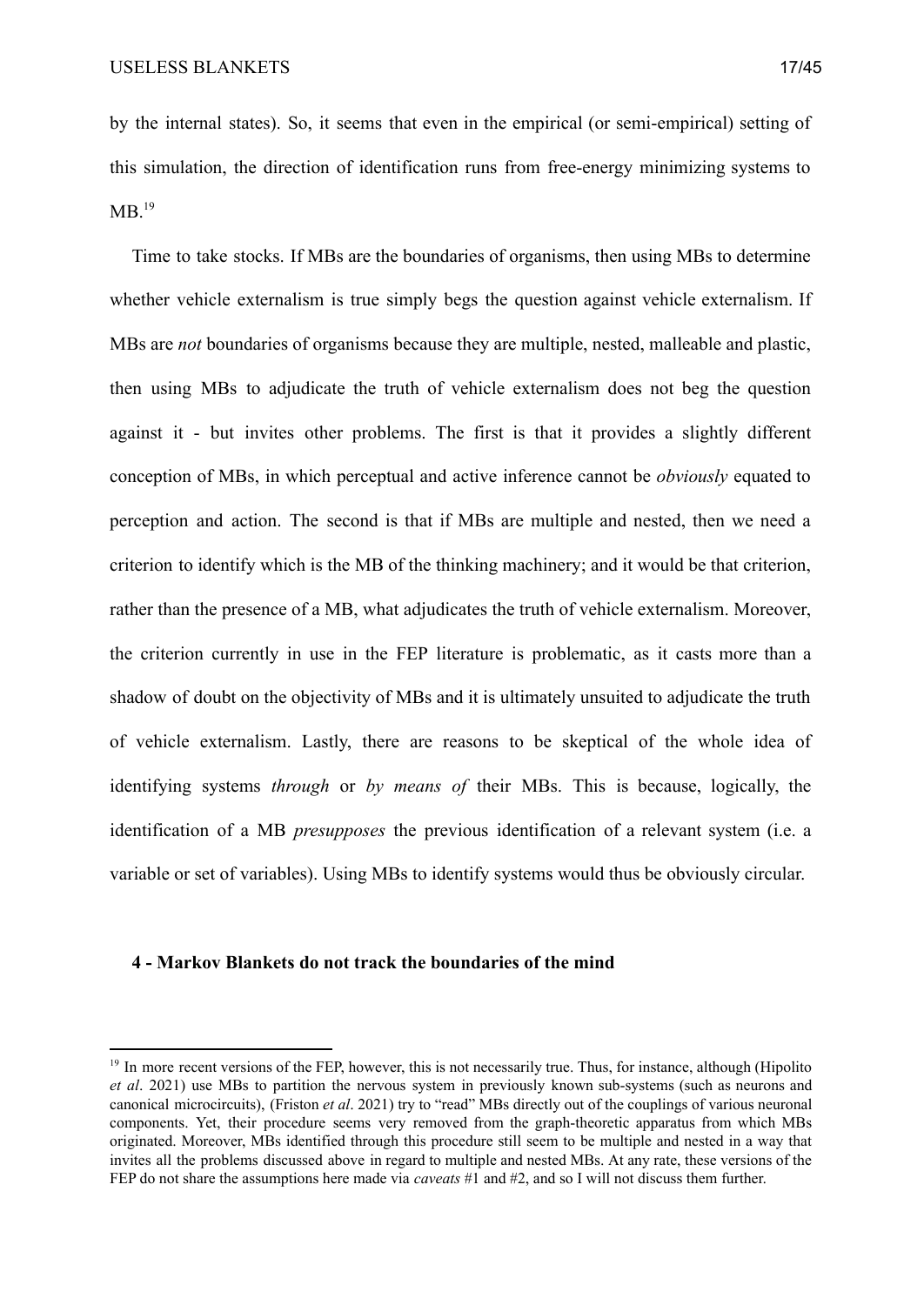In the paragraph above, I've put forth some reasons to think that resorting to MBs will not determine whether vehicle externalism is true or not. But perhaps it could be objected that I have misunderstood the whole endeavor, and misinterpreted what MBs are supposed to do in that debate. Maybe MBs are not intended to *directly determine* the truth-value of vehicle externalism. Maybe they are just *framing tools*: conceptual devices that help us, in some determinate way, to adjudicate whether vehicle externalism is true. Here's a clear statement of the idea:

"The Markov Blanket *formalism* as applied to systems that approximate Bayesian inference serves *as an attractive statistical framework* for demarcating the boundaries of the mind. Unlike other rival candidates for "marks of the cognitive" the Markov Blanket *formalism* has the virtue of avoiding begging the question in the extended mind debate. [...] The Markov Blanket concept escapes these problems." (Kirchhoff and Kiverstein 2019a: 69-70; emphasis added)

Notice how, in this quote, Kirchhoff and Kiverstein are presenting MBs as a *formal tool* with significant epistemic virtues: it avoids begging the question in the debate over vehicle externalism and escapes some thorny issue that have plagued that debate. Perhaps this is the correct way to think about the role MBs should play in the debate over vehicle externalism. Maybe asking "where can we draw a MB around the thinking machinery?" yields more satisfactory results than trying to find a "mark of the cognitive" (e.g. Adams and Aizawa 2008) or another way to tell apart external propst that *causally interact* with the thinking machinery from the ones *constituting* it (e.g. Kaplan 2012). Since the "classic" debate over vehicle externalism ended up in a stalemate (cfr. Adams 2019 and the reply by Clark 2019), new ways to tackle the debate are surely welcome.

Yet, as far as I can see, the idea of using MBs as formal tools to settle the debate over vehicle externalism is far from unproblematic. In my assessment, it suffers from two distinct problems.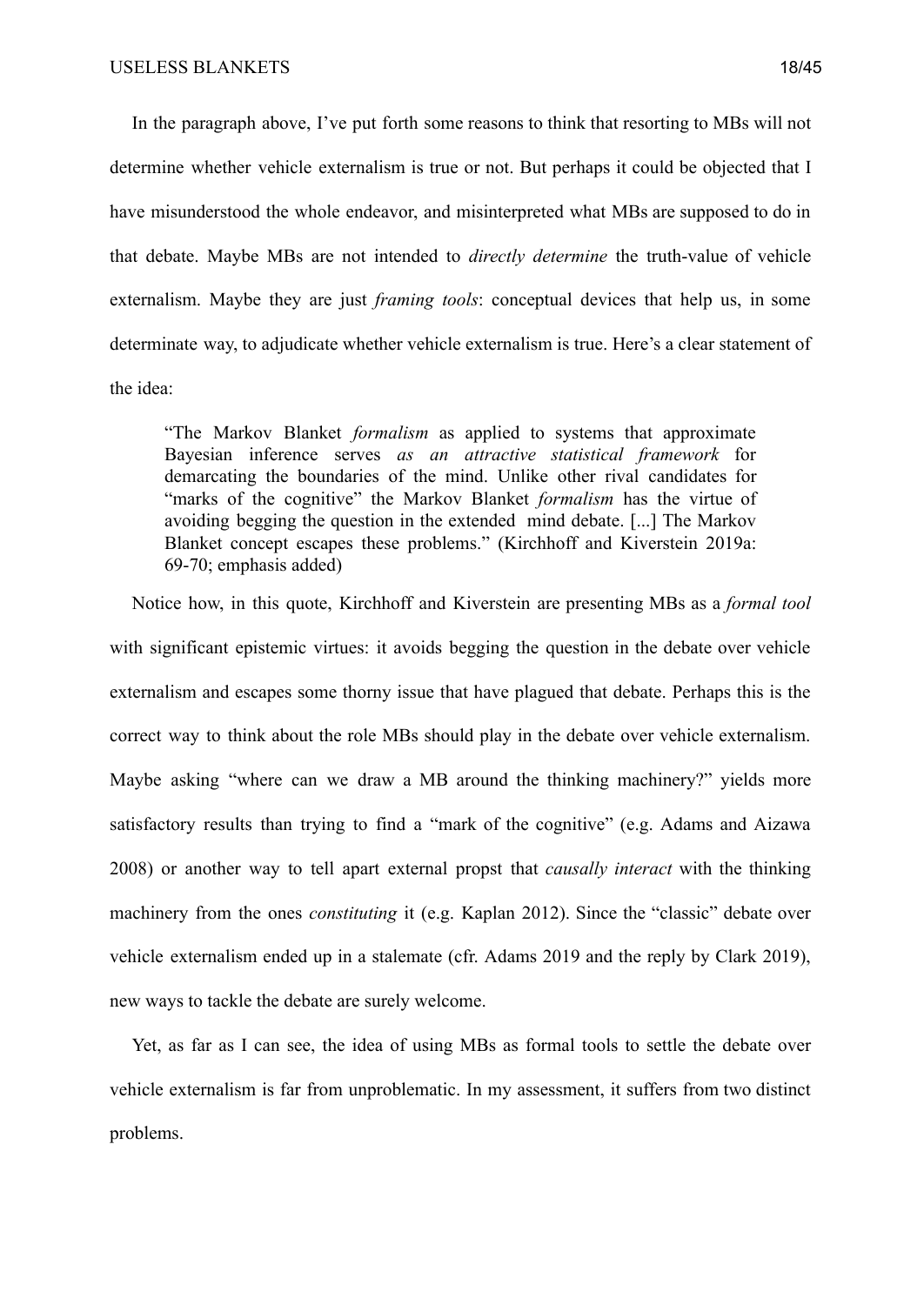The first concerns the ontological status of MBs. In the literature on the FEP I'm considering, a cell's membrane is often offered as the prototypical example of a MB (Friston 2013; Kirchhoff *et al*. 2018; De Costa *et al*. 2021). But, *prima facie*, cell membranes are not framing devices or formal tools: they are concrete objects.<sup>20</sup> Moreover, MBs are supposed to be the result of a system free-energy minimizing dynamics (Ramstead *et al*. 2019). It is hard to see how a system's free-energy minimizing activity could result in a *formal tool* or "an attractive statistical framework".<sup>21</sup>

Now, perhaps the concern above could be allayed just by saying that *talking* about MBs (i.e. framing the issue of vehicle externalism in terms of MBs) is a good way of *tracking* MBs (i.e. objective boundaries of free-energy minimizing systems, among which the thinking machinery). The idea would thus be that the MBs *talk* tracks the objective boundaries of systems, or that it is at least the best way currently at our disposal to track and identify the objective boundaries of the thinking machinery (which also happen to be called "Markov Blankets", cfr. Palacios *et al*. 2020: 6). This strikes me as a reasonable and charitable interpretation of the passage by Kirchhoff and Kiverstein cited above.

Yet, and this is the second concern, there seems no *prior* guarantee that MBs will track real and objective boundaries of free-energy minimizing systems.<sup>22</sup> Consider the variables implicated in some psychological explanations. The occurrence of depression, for instance, is correlated with a range of variables such as *being divorced*, *being jobless*, *having being*

<sup>&</sup>lt;sup>20</sup> Of course, this worry is closely linked to worries about the FEP's status as a theoretical object and its ontological commitments, as well as the distinction between "Pearl Blankets" and "Friston Blankets" (Bruineberg *et al*. 2020; see also Menary and Gillett 2020). But, as amply clarified when making *caveats #1* and *#2*, I'm here assuming that the version of the FEP I'm considering gets both of them right. And, to restate, the version of the FEP I'm considering takes MBs as formal tools and MBs as real boundaries of systems to be identical.

<sup>&</sup>lt;sup>21</sup> Notice that the fact that a cell's membrane is a *fence* (see *fn*. 5 and 13) is playing no role in the argument I just gave. What is playing a role in my argument is that MBs are supposed to be boundaries objectively "out there" in the real world, rather than formal tools pertaining to a statistical framework. And, as clarified above, MBs need not be *fences* to be objective boundaries "out there".

<sup>22</sup> I owe this observation (and the example) to *Anonymized for blind review*.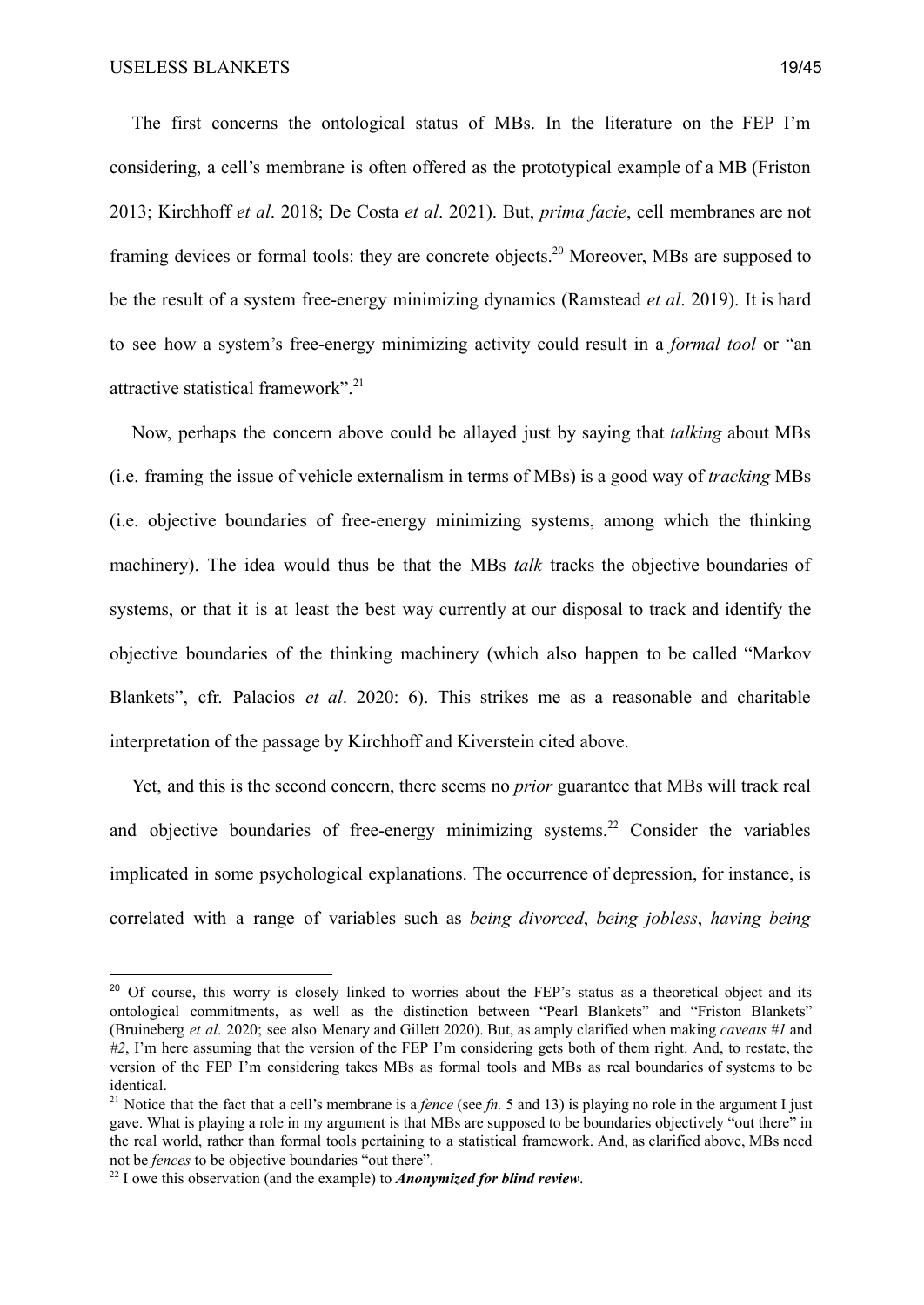*humiliated* (I'm taking this example from Campbell 2007). These variables might figure in a graph depicting the state of a subject. It is thus possible that they might end up constituting the MB surrounding the subject's thinking machinery. Suppose it happens. Then, if the formal tool provided by MB tracks the real and objective boundaries of the thinking machinery, it would follow that *being divorced* or *being jobless* are part of the objective boundary that functionally separates the subject's thinking machinery for the environment, which is established by the free-energy minimizing activity of the thinking machinery itself. I must confess that I find this claim simply unintelligible. And yet it is a claim that *could* be licensed by the assumption that MBs track the objective boundaries of systems. Generalizing from this example, the problem seems to be this: given a target variable (or set of variables) in a graph, the MB that the target variable (or set of variables) identifies may be composed of nodes that track things or states of affairs that might not constitute an *ontologically real and objective boundary* in any straightforward sense of the term.<sup>23</sup>

It could be objected that although such "weird" boundaries *could* be identified, nothing entails that they *will*. The fact that we have no prior guarantees that Markov Blankets will track the real and objective boundaries of the thinking machinery clearly does not entail that they *won't* track it. Perhaps, as a matter of contingent fact, they will. The proof is in the pudding.

However, observing how MBs have been used strongly suggests that they do not *in fact* track the objective and real boundaries of the thinking machinery. To be fair, I must state here that it has not forced us to say that *being jobless* is part of the boundary separating the thinking machinery from the rest of the world (at least, not yet). Nevertheless, MBs seem to

<sup>23</sup> Notice, for the sake of clarity, that the problem I'm raising here is *not* that such a blanket would not be a *fence* (see fn. 5 and 13). Nor the problem that I'm here raising is that variables such as "having been humiliated" do not map onto spatiotemporal parts of *fences*. The problem I'm raising is that such variables do not seem to map onto *any* functional boundary constituting a thinking machinery/world interface.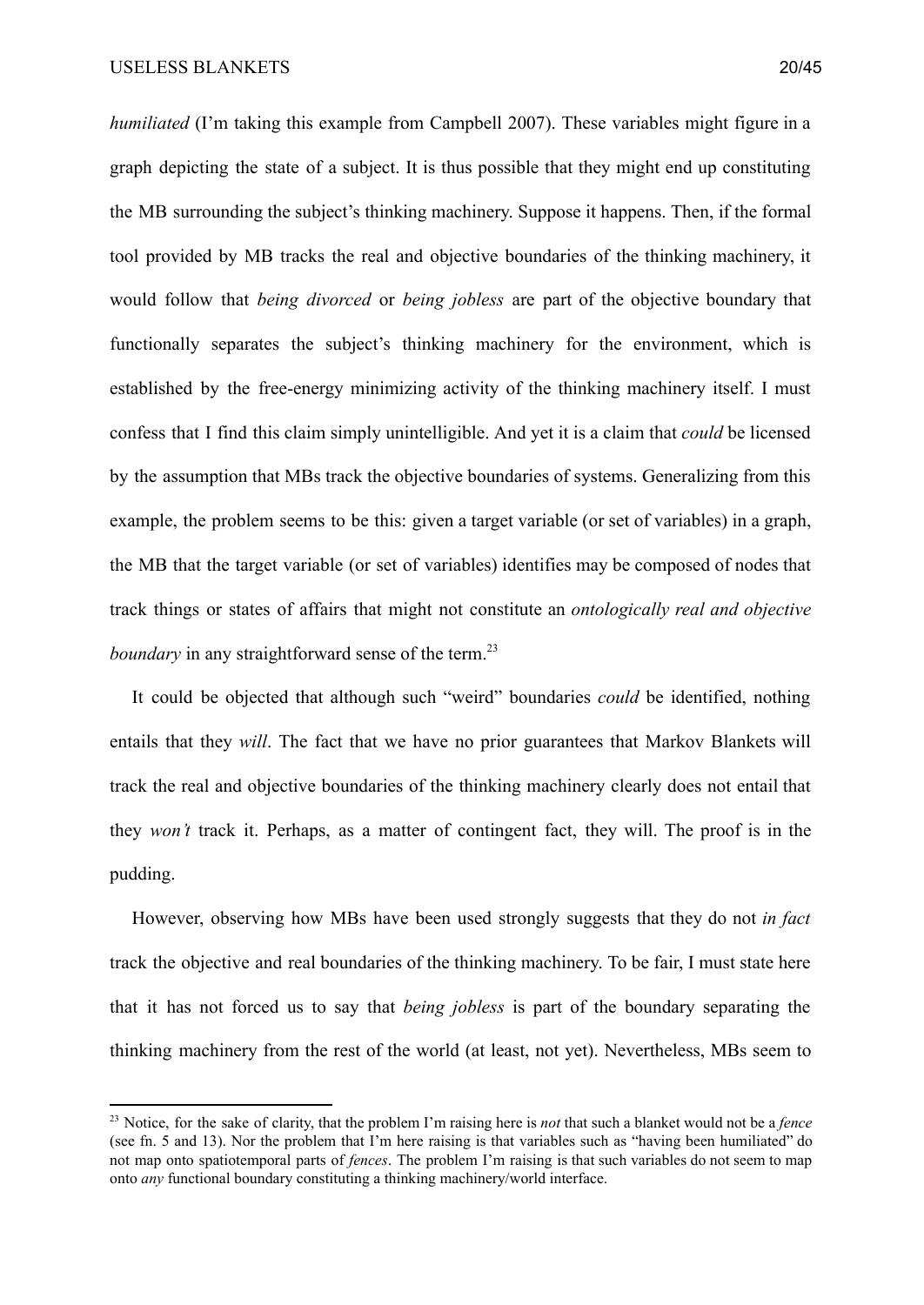misplace such a boundary in a way significant enough to make the whole MB-based approach to vehicle externalism worth reconsidering.

To see why, consider two prominent MB-based approaches to the debate over vehicle externalism. One is Hohwy's (2016; 2017) defense of vehicle internalism; the other is Kirchhoff and Kiverstein's (2019a; 2019b) defense of vehicle externalism.<sup>24</sup>

Importantly, both approaches use MBs to frame the debate over vehicle externalism in roughly the same way. Both approaches take MBs to be "multiple and nested" (Hohwy 2016: 264; Kirchhoff and Kiverstein 2019a: 73-76). As a consequence, both accounts resort to MBs to frame the vehicle internalism/externalism debate in terms of *which* MB should be chosen to track the bounds of the thinking machinery, and *why* that specific MB should be preferred over all the other MBs (e.g. Hohwy 2016: 265; Kirchhoff and Kiverstein 2019a: 79-80). Both accounts agree on the fact that the choice of the relevant MB must be justified using only theoretical resources internal to the FEP. In a sense, thus, both accounts agree upon the fact that, if properly interrogated, the FEP will tell us where the thinking machinery stops and the rest of the world begins (Hohwy 2016: 267-273; 2017: 2-4; Kirchhoff and Kiverstein 2019a: 79-81; 2019b: 17-18). Importantly, both accounts agree upon a clear MB-based criterion to identify the boundaries of the mind; namely, that the relevant MB is the MB that identifies the internal states that minimize surprisal *over time*, or *on average and in the long run*.<sup>25</sup> Here's Hohwy spelling it out:

<sup>&</sup>lt;sup>24</sup> The choice of Hohwy's account as a representative account of the internalist front is somewhat forced by the fact that other philosophers defending forms of internalism (broadly speaking) about predictive processing/the FEP do not defend *vehicle* internalism directly (e.g. Gładziejewski 2017; Wiese 2018). The choice of Kirchhoff and Kiverstein as representatives of the vehicle externalist front is less forced, but still pretty much obliged: Clark (2017a; 2017b) is more concerned with predictive processing rather than the FEP. And (Ramstead *et al*. 2019) seem to believe that the choice of considering "extended" systems depends purely on our explanatory interests; a position that can be squared with an embedded, but still vehicle internalist, view (Rupert 2009; Sterenly 2010).

<sup>&</sup>lt;sup>25</sup> Notice that this criterion identifies the relevant MB by what it bounds; namely, the physical machinery that performs free-energy minimization on average and in the long run. Hence it is fully consistent with the arguments provided in the end of the preceding section of this paper.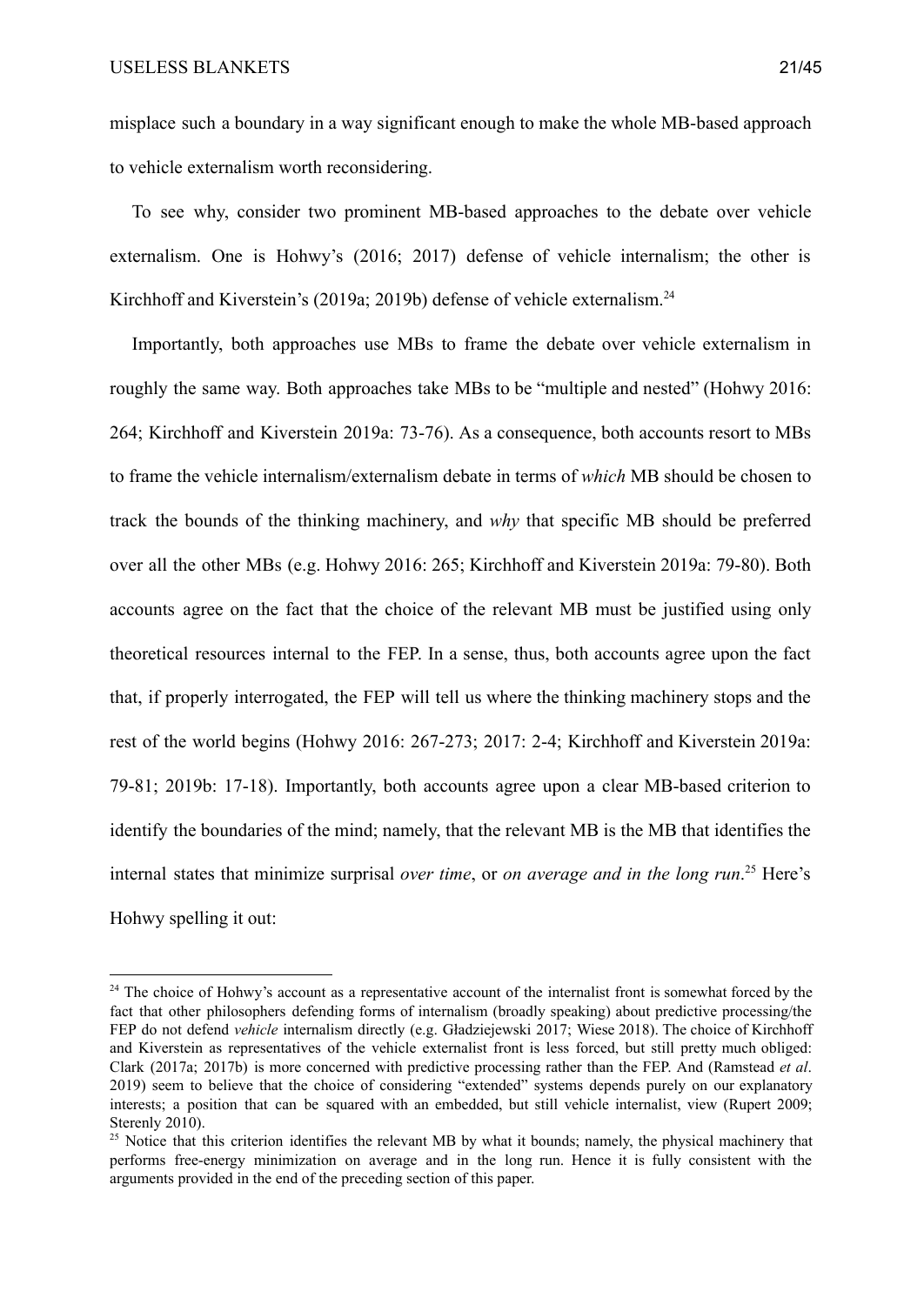"Another, somewhat more principled response [...] is to rank *agents according to their overall, long term prediction error minimization* (or free-energy minimization): the agent worthy of explanatory focus is the system that *in the long run* is best at revisiting a limited (but not too small) set of states. It is most plausible that such a minimal entropy system is constituted by the nervous system of what we normally identify as a biological organism: [...] *extended agents do not maintain low entropy in the long run*" (Hohwy 2016: 265; emphasis added)

where an "agent" is just a system surrounded by a MB. Here's Kirchhoff and Kiverstein

making essentially the same point:

"The self-evidencing nature of biological agents blocks the threat from cognitive bloat. External resources form part of an agent's mind when they are *poised to play a part in the process of active inference that keeps surprisal at minimum over time*. [...] More generally we suggest an external resource will count as a part of an individual's mind if it is a part of a system whose existence is *produced and maintained* through a self-evidencing process" (Kirchhoff and Kiverstein 2019b: 17-18)

Recall that such an "over time, on average and in the long run" criterion is intrinsic in the

structure of the FEP. The FEP is an account of how organisms/biological systems persist *over time*. According to the FEP, biological systems persist *through time* by minimizing entropy, that is, surprisal *on average*. And since surprisal is the complement of model evidence, this means that organisms are self-evidencing systems; that is, systems that, over time, seek the evidence confirming their existence, thereby prolonging it (cfr. Hohwy 2016).

Lastly, and most crucially for present purposes, both accounts take the "over time, on average and in the long run" criterion to be *extensionally adequate*; that is, apt to single out the MBs tracking the boundary enshrouding *all and only* the cogs of the thinking machinery. This is because the criterion is used to solve two deeply related problems concerning the way in which the boundaries of the thinking machinery are drawn; namely the "cognitive bloat" objection to vehicle externalism (i.e. too much stuff gets counted as a cog in the thinking machinery) and the "shrinking brain" objection to vehicle internalism (i.e. too little stuff gets counted as a cog, see Anderson 2017) at once.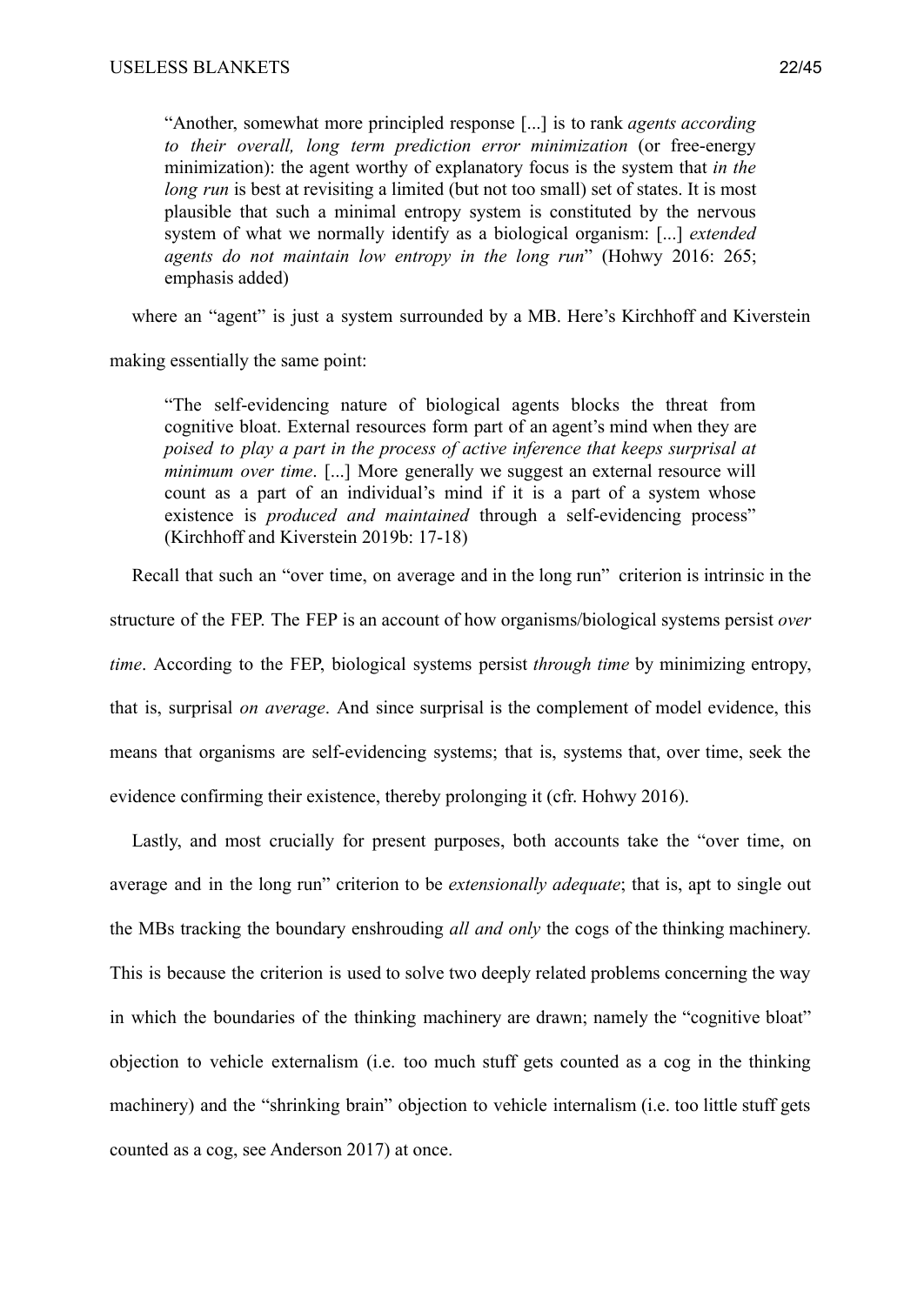The number of premises shared by the accounts proposed by Kirchhoff, Kiverstein and Hohwy immediately invites the following question: if the premises are the same, then why do the conclusions differ? If they all espouse the same premises and the same relevant criterion to identify the thinking machinery, their conclusions *should* be the same. So, apparently, either Hohwy or Kirchhoff and Kiverstein *mis-applied* the criterion. This seems to suggest that framing the debate over vehicle externalism in terms of MBs does not, in and by itself, simplify our tracking the boundaries of the thinking machinery. Now, one might object that framing that debate in terms of MBs is not supposed, in and of itself, to simplify our tracking.

Fair enough; but then, *why bother with MBs*? What sort of theoretical boon are MBs providing here? I am inclined to answer "none". In fact, I believe that the criterion Hohwy, Kirchhoff and Kiverstein derive from the FEP is grossly extensionally inadequate.

To see why, recall that, during active inference, an agent "brings about" the sensory states it expects to encounter. Importantly, these states encompass the variables that define the state-space of all of an organism's possible states. For us humans (and, broadly speaking, animals) this includes extero-, intero- and viscero-ceptive states (e.g. Seth and Friston 2016). Hence, us humans (and animals in general) must minimize free-energy in respect to all these states.

Consider now the following, often used, example (e.g. Bruineberg 2018: 3; Bruineberg *et al.* 2018: 2423; Ramstead *et al*. 2019: 9, Veissière *et al*. 2020): human beings expect their bodily temperature to be around 36.6°. For a human, having a bodily temperature around 36.6° is the least surprisaling state; and deviations from that state, whether they increase or decrease the bodily temperature, increase surprisal. So, when our bodily temperature deviates from the predicted 36.6°, we engage in active inference, to minimize free-energy and avoid surprisal. We do so, for instance, by sweating, so as to lower our bodily temperature when it is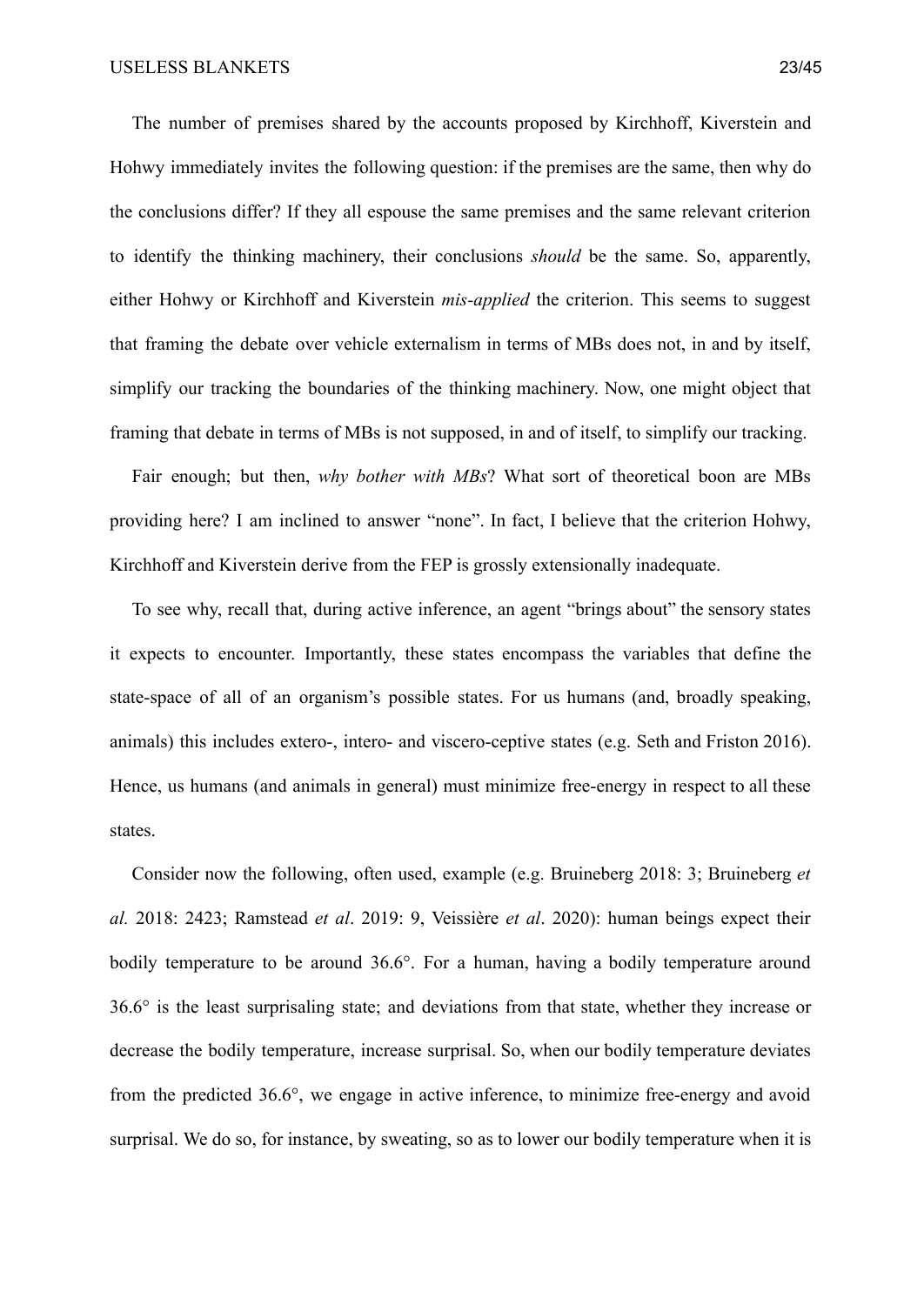too high; or by trembling, so as to raise it when it is too low. We also keep our bodily temperature around 36.6° *by wearing appropriate clothes*. And clothes appear to be part of the physical machinery by means of which we minimize free-energy, and thus avoid surprisal over time, on average and in the long run: we wear clothes more often than not, and we surely wear them with the purpose of keeping our bodily temperature around 36.6°. It thus seems correct to conclude that, according to Kirchhoff, Kiverstein and Hohwy's criterion, the relevant MB tracking the bounds of the thinking machinery will include clothes in the internal states. And this conclusion surely seems wrong: pretty much everyone agrees that the constituents of our thinking machinery are supposed to *do something with information*, either by processing and/or storing it (as cognitivists contend), by "resonating" with it (as gibsonians contend, see Raja 2018) or by responding to it and/or enabling an agent's response to it (as enactivists contend, see Hutto and Myin 2013). But clothes do not appear to do *anything* with information. So, it seems correct to conclude that the proposed criterion is *not* extensionally adequate: it counts too much stuff as a cog in the thinking machinery.

Notice that the argument I've just given does not depend on a very *demanding* "benchmark" to adjudicate whether something counts as a constituent of the thinking machinery (cfr. Wheeler 2011).<sup>26</sup> As Wheeler notices, when determining whether a candidate constituent *really* qualifies as a constituent of the thinking machinery, we *need* to have some benchmark to determine whether the constituent contributes to *thinking* (in the broadest possible sense) as opposed to anything else - otherwise, every candidate constituent would be counted in by default! Traditionally, this benchmark is provided by the *mark of the cognitive* one endorses; that is, by what one (implicitly or implicitly) takes to be necessary and/or sufficient<sup>27</sup> to make something a *genuine* contributor to thinking (in the broadest possible

<sup>&</sup>lt;sup>26</sup> I wish to thank a reviewer for having pressed me to make this point more explicit.

 $27$  In the literature, sets of either necessary (e.g. Adams and Aizawa 2008) or sufficient (Rowlands 2009)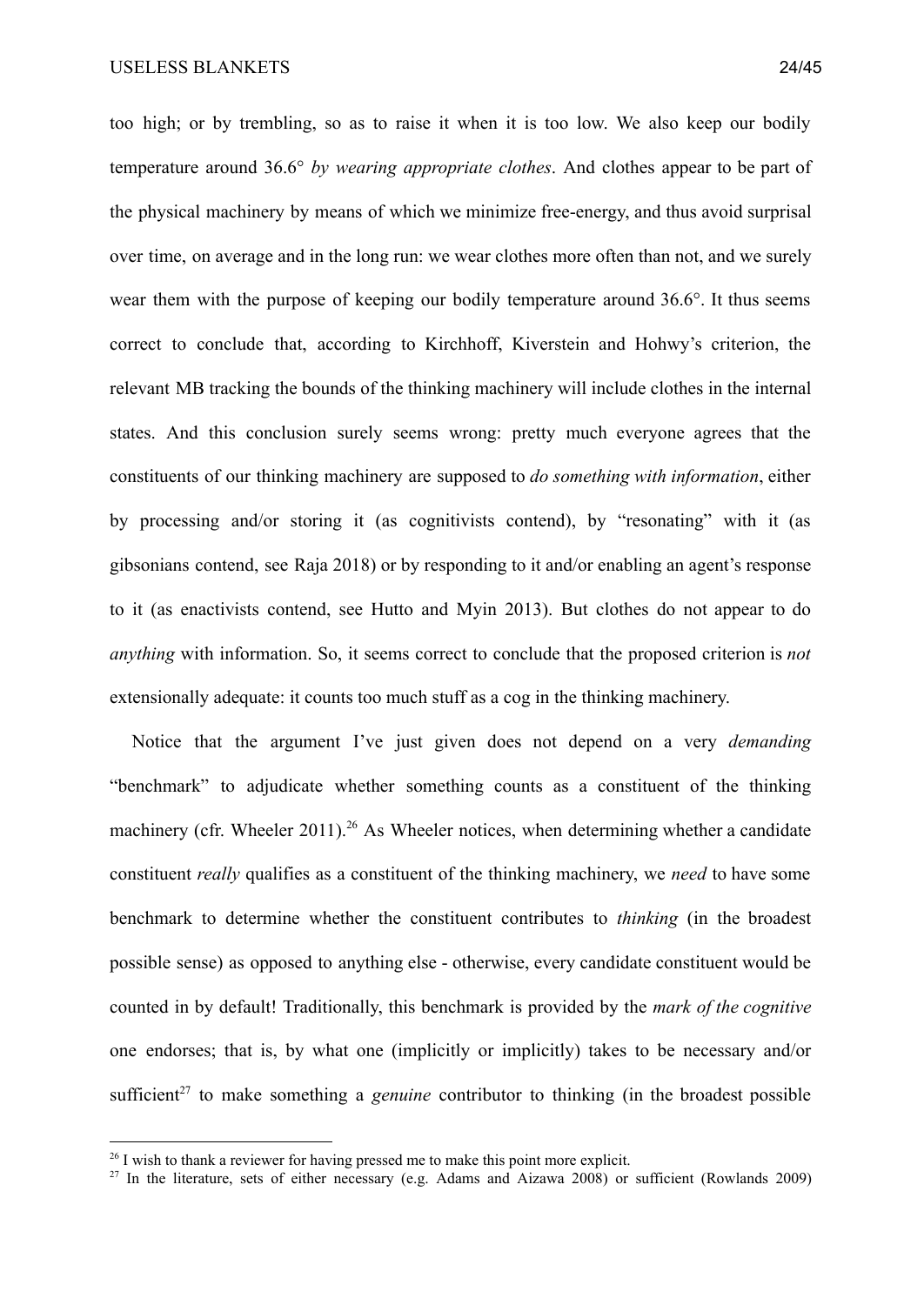sense).<sup>28</sup> Here, the "mark of the cognitive" I'm endorsing is not very demanding and does not rest on contentious assumptions on the nature of cognition (indeed, as highlighted above, ecological psychologists, enactivists and cognitivists can all easily endorse it).<sup>29</sup> In the present context, this is a virtue: it makes my "benchmarking" fairly uncontroversial, thereby making this "mark of the cognitive" very hard to reject, in a way that makes it hard to reject my conclusion *by rejecting* the "mark of the cognitive" on which it rests.<sup>30</sup>

A reviewer (whom I thank) noticed that the example provided above can be countered in this way: clothes keeps our free-energy low on average and in the long run *only considered as a type*, but no *token* piece of clothing is involved in free-energy minimization on average and in the long run - we change clothes far to often for that to be the case. Hence no token piece of clothing should be included in the thinking machinery. This remark is surely correct. And yet, the example can be easily modified so as to force the inclusion of *token* pieces of clothing in the thinking machinery. We can easily imagine a futuristic society in which clothes are

conditions have been proposed - but no set of necessary and sufficient conditions. I think this disparity depends on one's argumentative goals: defenders of vehicle externalism have only to show that some external component *really* qualifies as a constituent of the thinking machinery, and to do so they only need *sufficient* conditions. Conversely, vehicle internalists need to argue that no candidate constituent *really* qualifies as a constituent: hence, they typically need to show us that all plausible candidate constituents violate some *necessary* condition.

<sup>28</sup> For the sake of completeness, notice that, strictly speaking, a mark of the cognitive may not be *necessary* to determine what counts as a cog in the thinking machinery. For example, Kaplan (2012) has proposed a *mutual manipulability* criterion to do that, and that criterion does not qualify as a mark of the cognitive. Notice, however, that if one were to endorse Kaplan's criterion to identify the various bits and pieces of the cognitive machinery, one would not have any use for MBs in determining the boundaries of the mind.

 $29$  Notice the scare quotes: I do not mean to suggest that "doing something with information" is the real mark of the cognitive. I'm only *using* it as a mark of the cognitive for argumentative purposes. And this to me seems fairly justified given that most philosophers and cognitive scientists would take "doing something with information" to be at least *necessary* in order for something to qualify as a cog in a cognitive machinery. Notice further that the "mark of the cognitive" I'm here adopting makes no distinction between *mere sensing* and *real thought*. So one cannot object to my analysis that it begs the question against alleged instances of "extended" sensing", such as the usage of sensory substitution devices ranging from tactile-visual substitution devices (cfr. Noe 2004) to the proverbial stick of a blind person (Merleau-Ponty 2013).

<sup>&</sup>lt;sup>30</sup> And even if someone were to take issue with this "mark of the cognitive", I could still do without it by appealing to our *folksy intuitions* to substantiate my conclusion: I'm fairly sure no one has the intuition that clothes are part of our thinking machinery. Notice that such an appeal to intuition would not be something groundbreaking in the debate over vehicle externalism: indeed, it is what (Clark 2008) recommends. Notice further that for such an appeal to intuition to work I neither need to presuppose that our intuitions are *always* crisp and clear, nor I need to presuppose that such intuitions are universally shared or indefeasible. There surely are cases in which our intuitions on cognition are murky, defeasible and not universally shared (e.g. do bacteria cognize?, see Lyons 2015). But the case at hand does not seem one of such cases.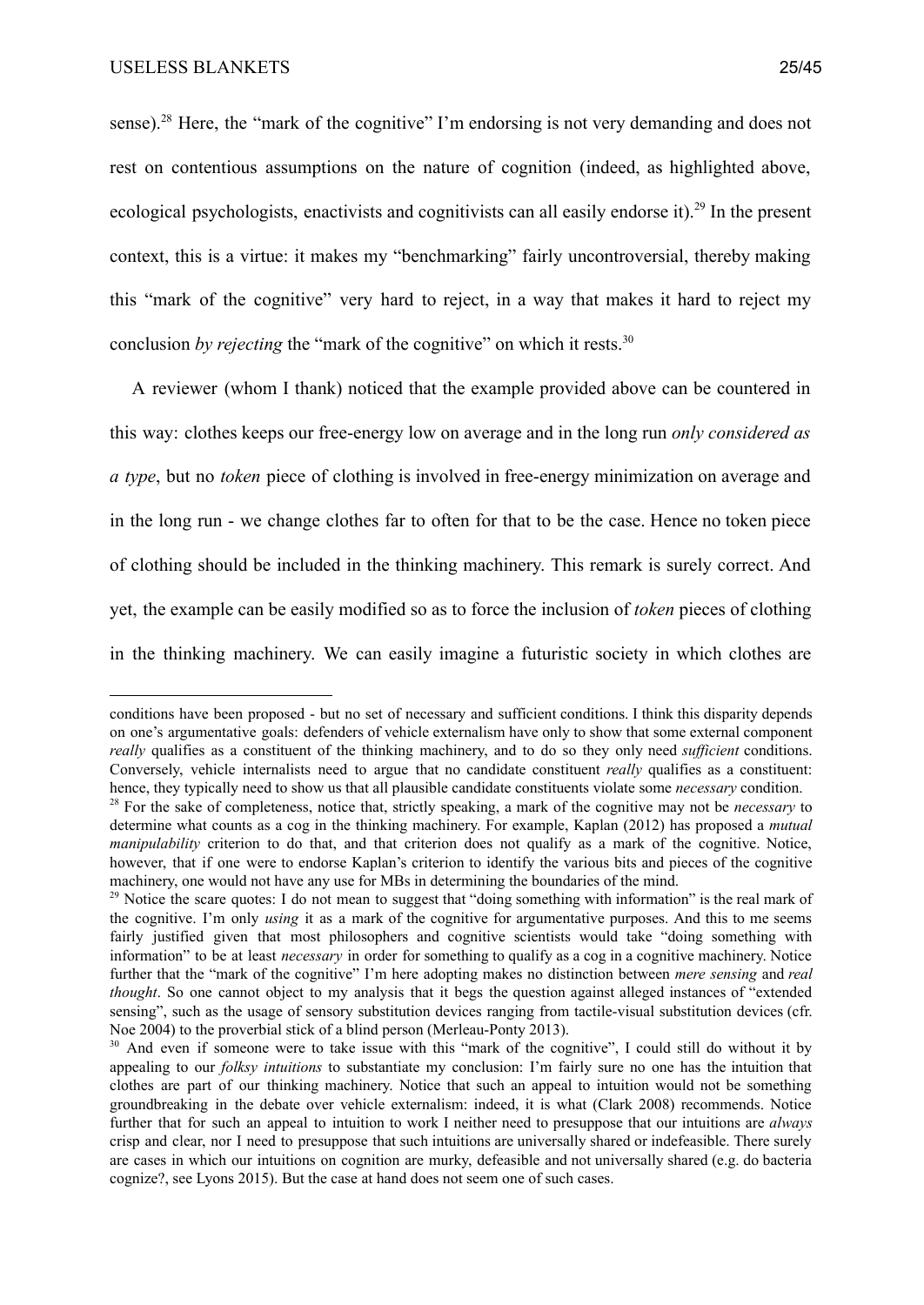made out using a super resistant, self-cleaning fiber, and so everyone wears a single outfit for the entirety of one's life. And even letting aside sci-fi scenarios, our *livers* do contribute to our thermoregulation. And most of us have only a single token liver through their lifetime. Should we conclude our livers are cogs in our thinking machinery? I'd answer in the negative, adducing the same reasons I adduced to claim that clothes are not cogs in our thinking machinery. Notice further that counterexamples of this sort proliferate easily. We typically have a single token pair of lungs and kidneys, a single stomach, a single intestine, a single set of blood vessels, a single hearth, and so forth. All these organs and body parts perform a number of functions that keep our free-energy low. And they perform these functions on average and in the long run. But, plausibly, none of these organs counts as a cog in our thinking machinery.

A (different) reviewer objected that the original clothes example rests on a philosophical sleight of hand. In their view, I build up the scenario using clothes, whereas I should use "knowing to take action to put on/take off/change clothes" (*verbatim* quote). Clothes, the reviewer seems to suggest, only contribute to a subject's sensory states. But sensory states are fleeting. This, the reviewer suggests, makes the case I proposed significantly different from paradigmatic cases of extended cognition, such as Otto's usage of a notebook to remember a relevant piece of information (Clark and Chalmers 1998). In this case, memory is *not* treated as something fleeting, and it is its persistence that makes Otto's perceptuomotor access to the notebook count as a *bona fide* instance of extended cognition. What could be said in response?

I'm not sure, mainly because I'm not sure I understand what the reviewer is after.<sup>31</sup> I have a

<sup>&</sup>lt;sup>31</sup> For the record, this means that I could have grossly misinterpreted the reviewer's point, and thus that the paragraph above might be a gross misrepresentation of the reviewer's actual position. If that is the case, I apologize: it is not my intention to misrepresent the reviewer's view. But that is what I've understood, and so I can only respond to that.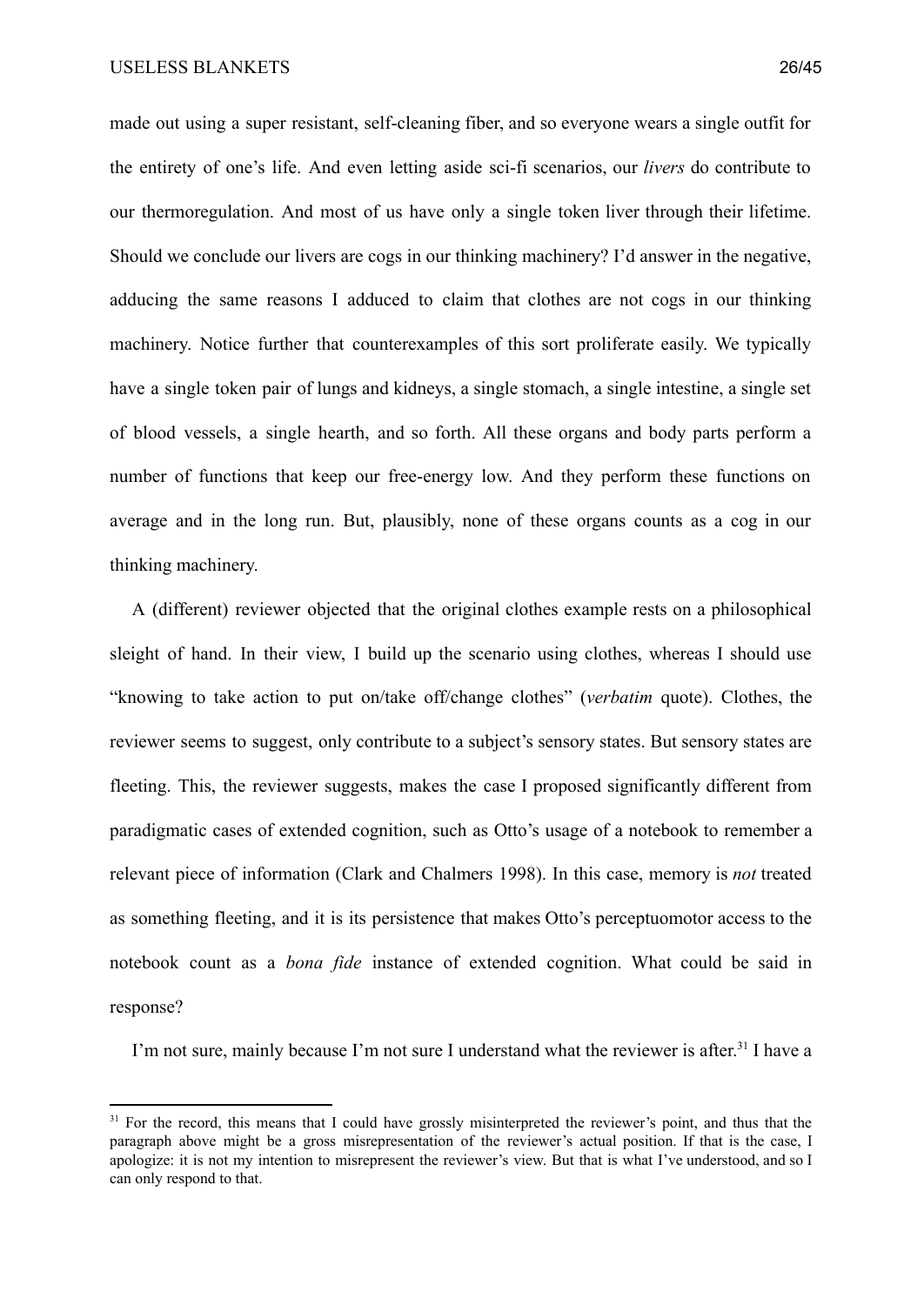hard time seeing why, in the example above, clothes should be substituted by one's knowledge about which clothes one should wear. I'm willing to concede that the vehicle storing that piece of knowledge is a *bona fide* cog in a subject's thinking machinery, and I'm willing to concede that it plays a role in keeping one's free-energy low on average and in the long run. Trivially, if one thinks that a good way to resist cold temperatures is by getting naked, one's free-energy will increase. But surely that piece of knowledge alone is not *sufficient* to keep one's free-energy low. I might know that, given the cold temperature, I would be better off wearing a sweater. But if I have no sweater to wear, I *will* get cold, thereby failing to efficiently minimize my free-energy.<sup>32</sup> So, there seems to be nothing problematic in taking clothes to be parts of the physical machinery by means of which free-energy is minimized; hence, *at least in this regard*, I've performed no sleight of hand. And this seems all that is needed in order for my original example to work.<sup>33</sup>

Now, back to the main argument. I want to make a further claim. I want to argue that even if we set aside (for the sake of discussion) matters of extensional adequacy, we have a further reason *not* to endorse that "on average, in the long run" criterion. For it seems that when it comes to *internal* (i.e. neural) vehicles, we do not judge whether they qualify as constituents of the thinking machinery based on their role in free-energy minimization *on average and in the long*  $run$ .<sup>34</sup> Hence, that criterion violates the core insight that the "parity principle" is

<sup>32</sup> Bruineberg *et al*. (2018a: 2430-2432) make a very similar point.

<sup>&</sup>lt;sup>33</sup> Moreover, I must confess that I find it hard to see *why* the fleetiness of sensory states (as opposed to the persistence of memory) might cause troubles here. Although Otto's case is (perhaps regrettably) one of the paradigmatic cases of extended cognition, and although in that case surely what "extends" (if anything) is a perduring dispositional state, vehicle externalism is in no way a claim whose scope is limited to perduring states. Indeed, the first case of cognitive extension proposed in (Clark and Chalmers 1998) is a case of extended mental rotation, entirely built upon the usage of fleeting sensory states.

<sup>&</sup>lt;sup>34</sup> A reviewer noticed that the original formulation formulation of the parity principle embeds a temporal dimension: "if, as we confront some task, part of the world functions as a process which, were it to go on in the head, we would have no hesitation in accepting as part of the cognitive process, then that part of the world is *(for that time*) part of the cognitive process (Clark and Chalmers 1998: 8, emphasis added). The reviewer's comment is surely welcome, for it *reinforces my point*: if we follow the parity principle, we judge candidate constituents of the thinking machinery by how they contribute to cognitive processing *when* they contribute, rather than by the *overall duration* of their contribution. Hence a criterion based on "average, in the long run" contribution to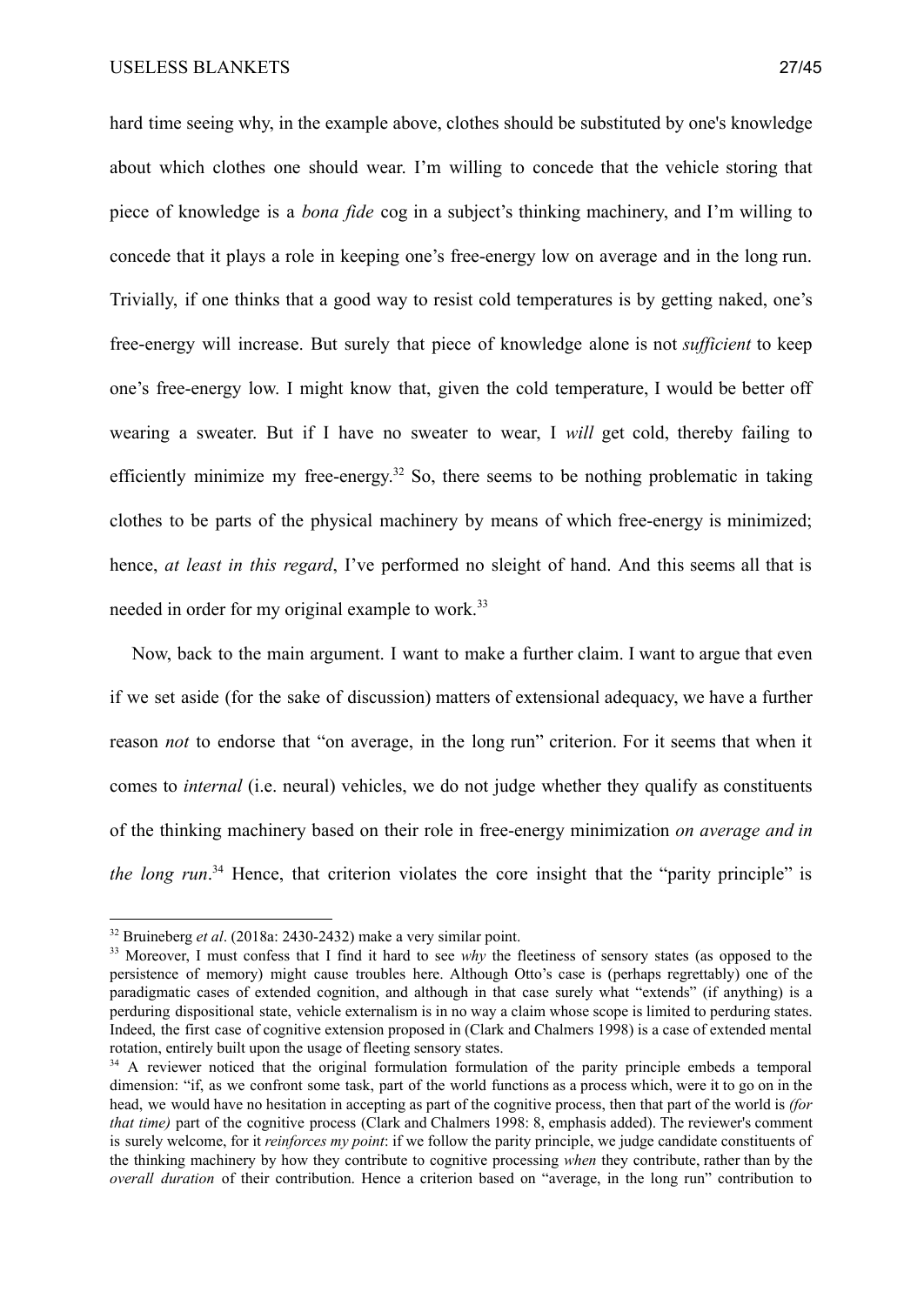trying to express; namely, that we should judge whether candidate external vehicles are constituents of our thinking machinery *with the same metric* we deploy to judge internal vehicles (Clark 2008; 77-78; 2013: 195).<sup>35</sup>

Consider the following scenario: after a severe head injury, a child gets a part of her brain *x* explanted at time *t*. After the surgery, she recovers and goes on to live a long (and cognitive unimpaired) life. It seems intuitively correct to say that, after *t*, the neural region *x* does not count as a cog in her thinking machinery. But it seems equally intuitively correct to say that, *before t*, the neural region *x* actually *was* a cog in her thinking machinery.<sup>36</sup> That is, at time  $t$ -1 it seems intuitively correct to judge *x* a cog in the thinking machinery. And, more importantly, it seems unlikely that, at *t-1*, we *would* revise such a verdict, were we to discover that, due to an historical accident, *x* will not partake in free-energy minimization on average and in the long run (by stipulation, since "the owner" of *x* is a child, she spends most of her life without *x*). In other words, it seems correct to say that, *when x is appropriately wired*, it just is a cog in the thinking machinery, regardless of what its future career as a piece of a free-energy minimizing engine will be. The fact that a putative piece (neural or non-neural) of the thinking machinery can be contingently decoupled from the rest of that machinery by some future event "does not rule out cognitive status", as Clark and Chalmers (1998: 11) wrote.

Notice further that, albeit in less extreme form, many purely neural "candidate cogs" of our thinking machinery do not end up performing free-energy minimization on average and in

free-energy minimization is surely at odds with the parity principle. And that is what I'm claiming.

<sup>35</sup> Vehicle externalists that emphasize the *complementarity* of inner and outer resources (e.g. Menary 2007; 2018) find the parity principle problematic, as it might suggest that internal and external resources must be functionally similar. Yet,even vehicle externalists stressing complementarity agree on the fact that whether a putative vehicle counts as a cog in the mental machinery depends *exclusively* on the sort of task it performs in the relevant sort of processing in which it takes part, regardless of its spatial location. Thus, they agree with the parity principle as stated in the main text (cfr. Menary 2007: 55-57; Gallagher 2018).

<sup>&</sup>lt;sup>36</sup> There is, to be sure, a call to intuition here. But I think it is fine, as, at the end of the day, determining what really qualifies as a cog in the mental machinery *is* based on our intuitions about what counts as cognitive (see Clark 2010: 53-54; 2019: 277); at least, until a suitably uncontested "mark of the mental/cognitive" is provided. But notice that the minimal "mark of the cognitive" deployed above licenses this conclusion too.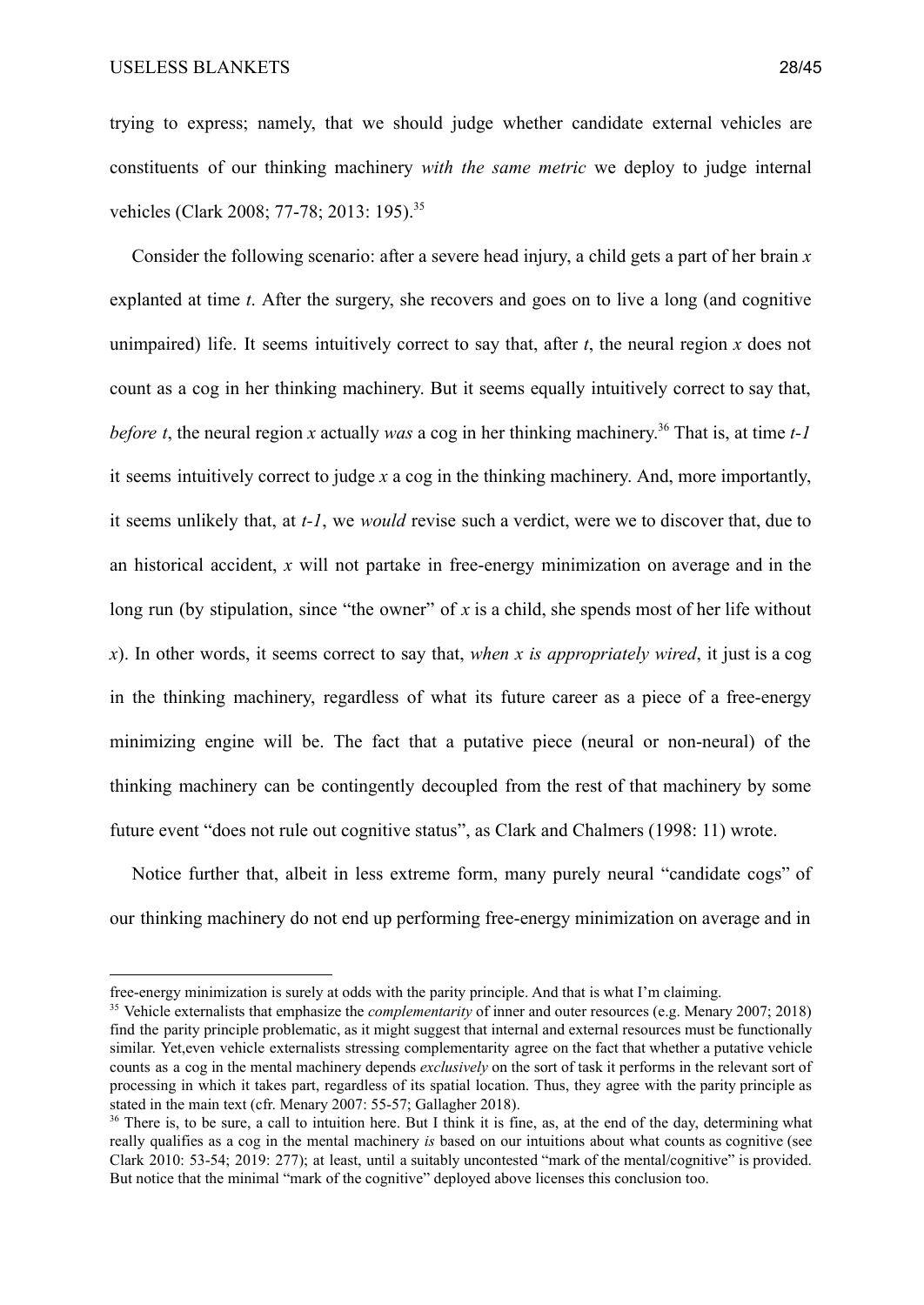the long run. Consider, for instance, synaptic pruning. According to the FEP, such a process should be understood in terms of a reduction of model parameters, bolstering neuronal efficiency (Friston 2010: 131). But such a description of synaptic pruning makes sense only if we concede that the "pruned" synapses *were parameters of the model* seeking evidence for itself. Yet, synaptic pruning is a process that naturally happens during development (e.g. Changeaux 1985), when one is still a child. Hence it seems that we are committed to the claim that the relevant model (i.e. the internal states enshrouded by a MB) has genuine constituents which are not there *in the long run*, and thus cannot contribute to long-term error minimization. Moreover, a neuronal region might fail to perform its own free-energy minimization duties in the long run without having to physically "leave the brain", for instance as a result of a disconnection syndrome (see Parr and Friston 2020). Yet, it seems correct to say that such a neural region is still a cog in the thinking machinery - indeed, it is only *because* such a cog is damaged that we can account for the symptoms brought about by the disconnection syndrome. Lastly, under normal conditions, neural regions organize in "transient" task specific neuronal devices (see Anderson 2014; Clark 2017b for a "predictive" take on the issue). But it is far from clear whether any such transiently created device performs free-energy minimization in the long run. Yet it seems intuitively correct to count them as cogs in the thinking machinery nevertheless.

Now, if all of this is true for neural candidate vehicles *and the parity principle is correct*<sup>37</sup>, then the same must hold for putative external vehicles. Hence, given that we would not apply the "over time, on average and in the long run" criterion to pieces of the brain, we should not

<sup>&</sup>lt;sup>37</sup> Of course, one could provide an argument against the parity principle and counter this argument. But such an argument would effectively be a refutation of vehicle externalism, and so it would solve the vehicle externalism debate (in favor of vehicle internalism), leaving MBs no role to play in it.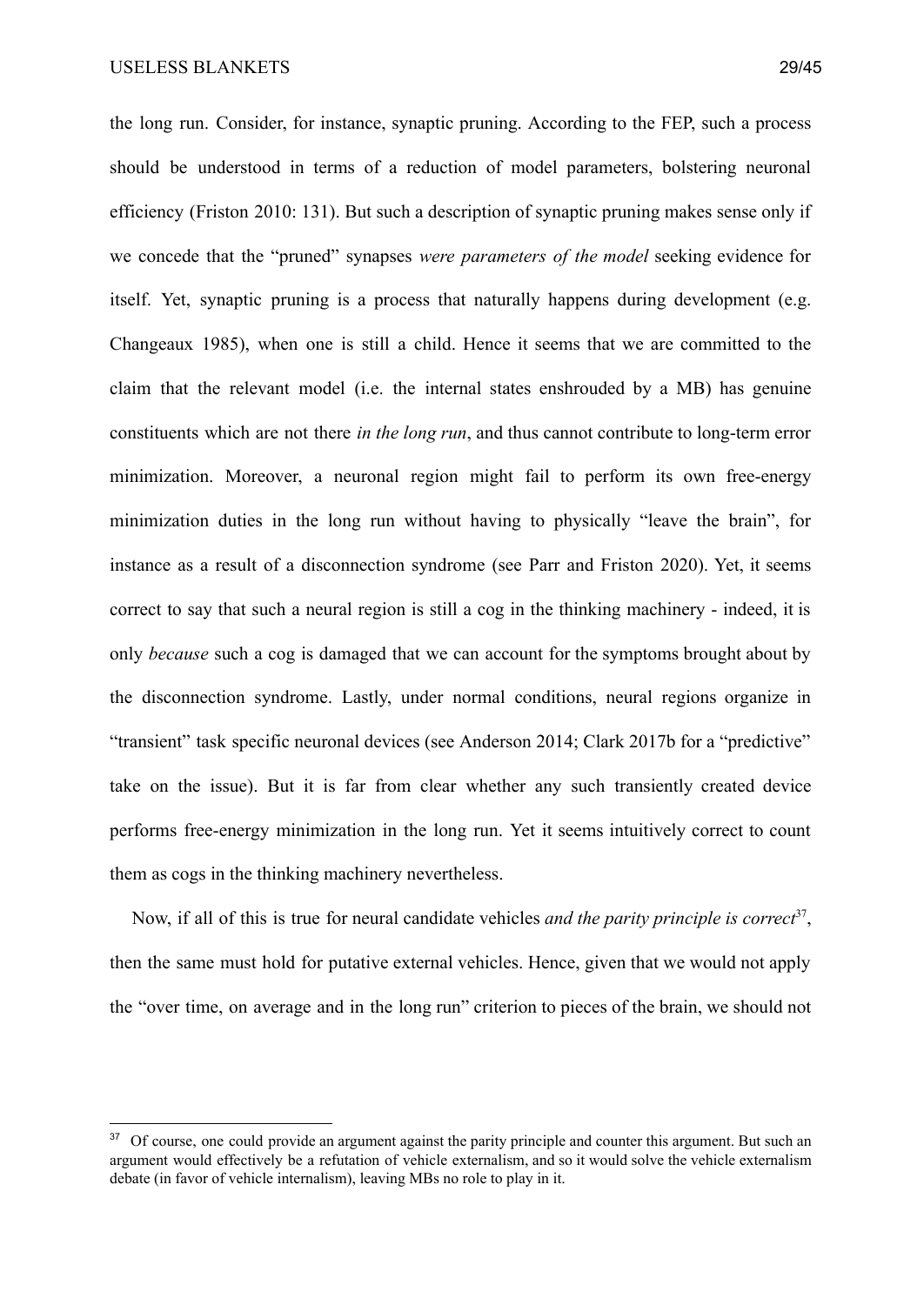apply it to putative external vehicles. And since (at least intuitively) the antecedent is correct, the consequent follows.

A reviewer suggested that the line of reasoning proposed above might be tainted by a conceptual confusion; that is, a confusion between *supporting* the existence of a free-energy minimizing system in the long run and *being part of* or *constituting* a free-energy minimizing system in the long run. The example the reviewer provided is the following: a neurotransmitter token (say, a particular serotonin molecule) can *support* the continued existence of a free-energy minimizing system without *thereby* being part of the system's continued existence: given neurotransmitter decay, that particular molecule will not be part of the system's future states. Now, if what matters is *just* supporting the continued existence of a system, then my thought experiment on child neural explant (and the subsequent points on synaptic pruning, disconnection syndromes and "transient" task-specific neuronal devices) would not be warranted.

While it is true that these points would not be warranted if what matters is just *supporting* a free-energy minimizing system continued existence, it is doubtful that what matters is *just* supporting. Conceptually, were just supporting an organism's continued free-energy minimization *sufficient* for being part of the thinking machinery, then all sorts of things would count as constituents of that machinery. For example, if I'm on fire and jump in a pond of water to put off the flames, that water is transiently *supporting* my continued existence. But it seems wrong to say that ponds of water are constituents of my thinking machinery, for the same reason it seems wrong to say that clothes are constituents of my thinking machinery: they do not do anything with information. Moreover, as a matter of interpretation, both Hohwy and Kirchhoff and Kiverstein seem to agree that *just transiently supporting* a free-energy minimizing system's prolonged existence is not enough: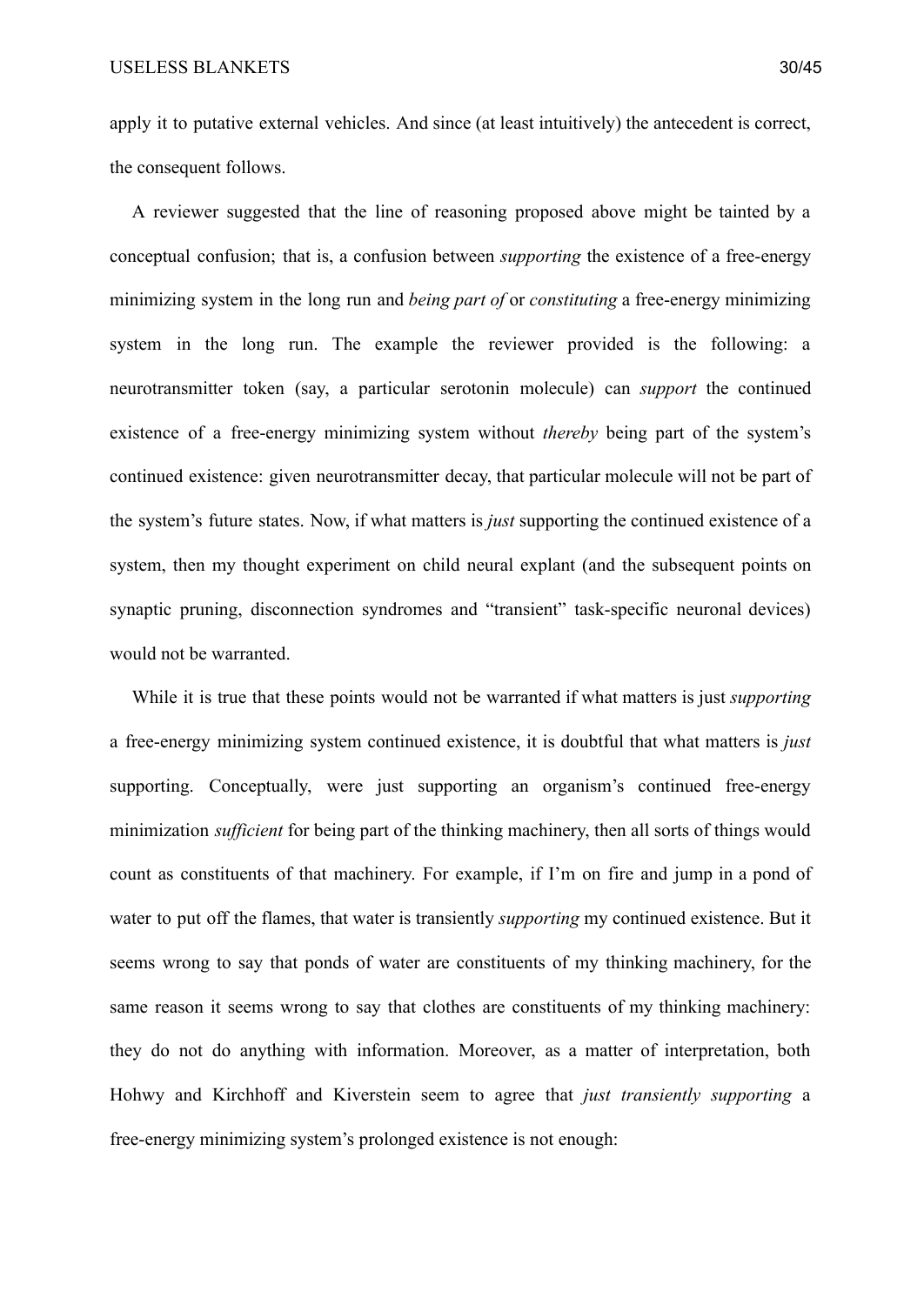"It is crucial that this minimization happens on average and in the long run because the surprise that is sought minimized is defined in terms of the states the creature tends to occupy in the long run [...]. *Whereas prediction error can be minimized transiently by systems with all sorts of objects included (e.g., shooting the tiger with a gun), on average and over the long run, it is most likely that the model providing evidence for itself is just the traditional, un-extended biological organism*." (Hohwy 2016: 271 emphasis added)

"The action of using the notebook is a part of how Otto succeeds in minimising expected free-energy [...] *Crucially, his use of the notebook is not simply a one-off action. It is part of how Otto minimises expected free-energy, on average and over time.*" (Kirchhoff and Kiverstein 2019b: 17-18; emphasis added)

So, it seems correct to say that the point I just raised does not misinterpret Kirchhoff, Kiverstein or Hohwy's thoughts on the matter.

Now, it is natural to wonder whether the "over time, on average and in the long run" criterion to identify the MB around the thinking machinery could be substituted by a better criterion. However, the "over time, on average and in the long run" criterion is taken to directly "fall off" out of the FEP. And, in fact, both Kirchhoff and Kiverstein (2019a: 80-81; 2019b 17-18) and Hohwy (2016: 272) derive it directly by the self-evidencing nature of living systems, for self-evidencing *just is* minimizing free-energy over time, on average and in the long run (e.g. Friston 2013; Friston *et al*. 2020). Hence, if this is correct, there seems to be no easy way to displace the "over time, on average and in the long run" criterion *without* thereby introducing substantial modifications in the theoretical architecture of the FEP itself.

Perhaps the "over time, on average and in the long run" criterion could be complemented by some further criterion, ensuring that the relevant thinking machinery is identified in an extensionally adequate way. But that seems like an admission of defeat: such a criterion would in fact be in the task of *correcting* the verdicts yielded by the "over time, on average and in the long run" criterion, which strongly suggest that the "over time, on average and in the long run", in spite of being intrinsic to the FEP, is not up to the task.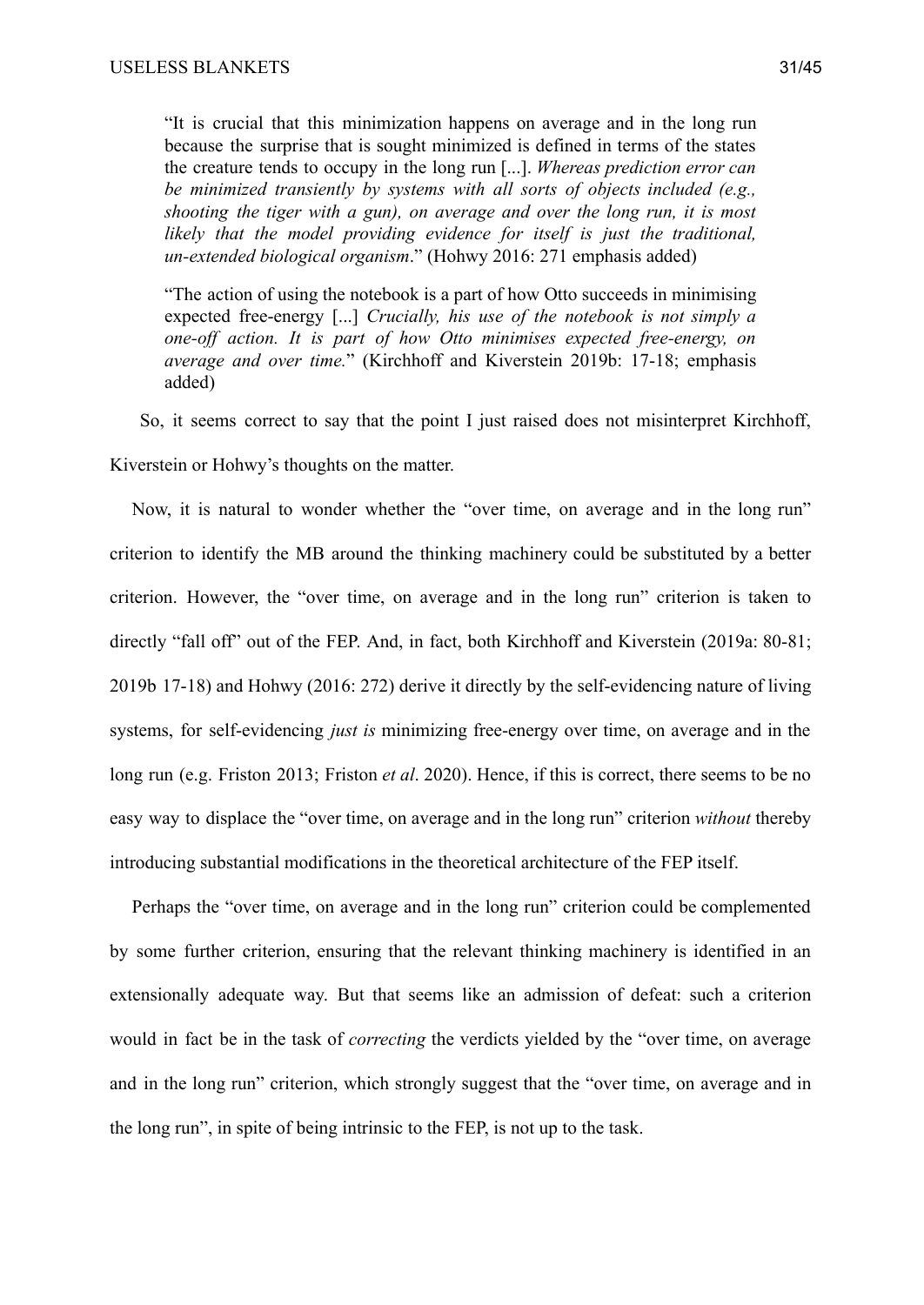But perhaps I've thus far dramatically misunderstood what "on average, in the long run" means; or so, at least, a reviewer contends. They argue that when, in the infantile neurosurgery example, I wrote "[...]by stipulation, since 'the owner' of *x* [NA:the neurosurgically removed region] is a child, she spends most of her life without *x*" the phrase "most of her life" was exactly what it is *meant* by the expression "on average, in the long run". The reviewer further argues that getting the meaning of that expression right is crucial for my argument, given that my entire argument turns on a distinction between statistical and physical boundaries. To help make this distinction clear, the reviewer proposes the following example: if one colours inside the lines *on average and in the long run*, one might be actually coloring outside the lines at any point in time. But, as the appropriate frequencies are taken into account, even the act of coloring outside the lines is part of one's coloring inside the line on average and in the long run. How could I respond?

To start, I wish to note that my argument *does not* turn out to depend on a distinction between statistical and physical boundaries. I indicated this explicitly in §1. In that section, I've explicitly stated that, for the purposes of the present argument, I was not going to distinguish between "Pearl Blankets", that is, Markov Blankets intended as formal properties of variables, and "Friston Blankets", that is, Markov Blankets intended as ontologically real boundaries of a system. This is also why, in the same section, I've explicitly stated that my claim here is conditional: it is conditional because I'm willingly not distinguishing the two (as commonly done in the literature) *for the sake of argument*. 38

<sup>&</sup>lt;sup>38</sup> Perhaps there is a sense in which my argument presupposes a distinction between statistical and physical boundaries, *if* by "physical boundaries" one means what I have here been indicating with the term "*fences*"; that is, a physical object having contiguous spatiotemporal parts which demarcate the perimeter of the spatiotemporal region within which all and only the constituents of the free-energy minimizing system are located (see *fn.* 5). But surely distinguishing statistical boundaries such as MBs from *fences* is not problematic, given that MBs are not supposed to be fences (see *fn. 13*). Distinguishing the boundaries of the thinking machinery from fences is similarly unproblematic, given that no one takes such boundaries to be fences. Otherwise, it would be fairly easy to argue against vehicle externalism: it would be sufficient to notice that no "extended fence" exists!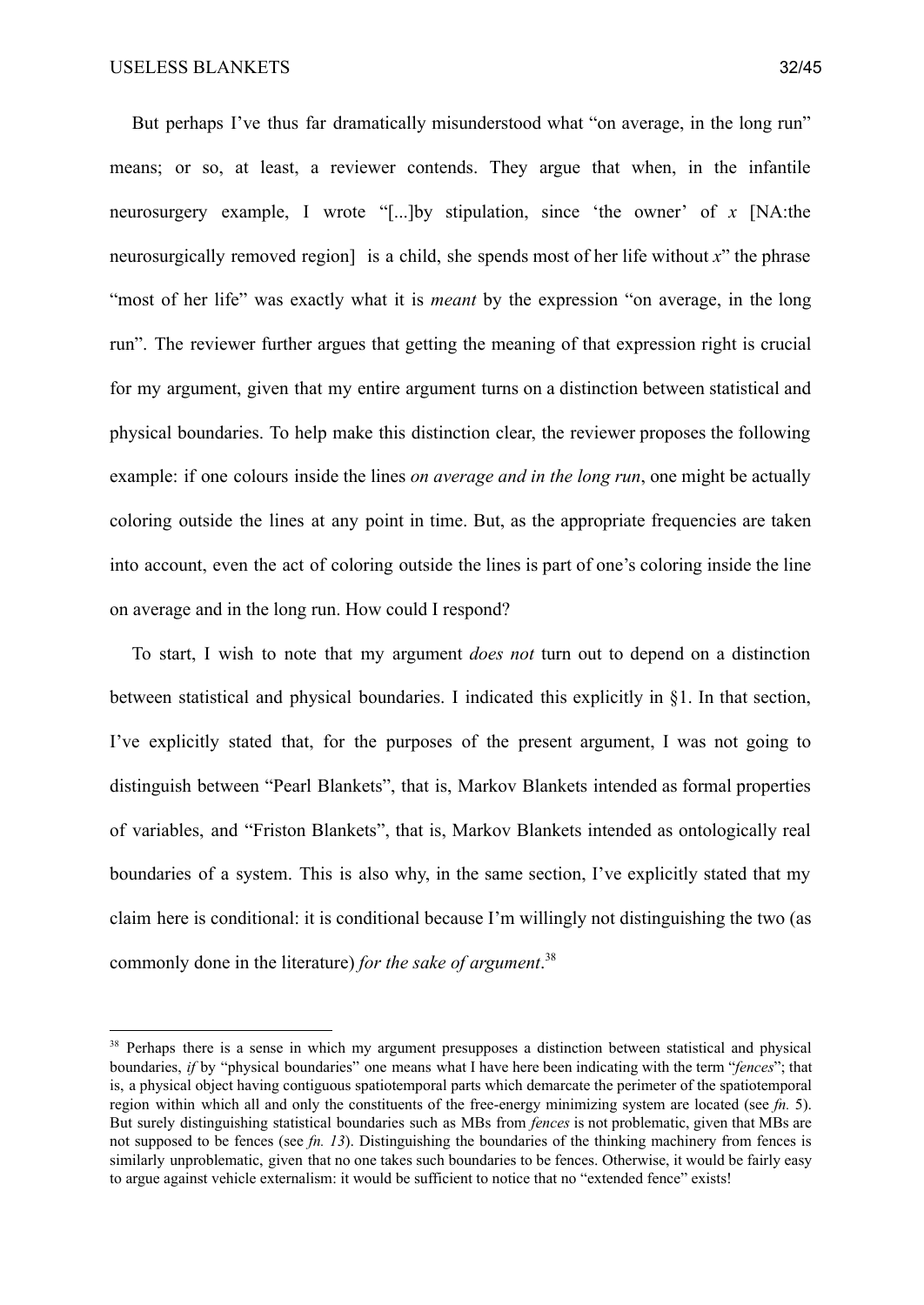Let me now focus on the example of coloring within the lines. If I interpret it correctly, the example suggests that a process (coloring within the lines) going on on average and in the long run *need not* be constituted (or otherwise made up) by spatiotemporal parts occurring (or otherwise present) on average and in the long run (if the coloring outside the lines were to occur on average and in the long run, then arguably one wouldn't be coloring inside the lines on average and in the long run).

If the example is meant to convey this, then the reviewer is raising a point similar to the point examined above when I contrasted *supporting* and *being part of* the continued existence of a free-energy minimizing system. Lots of things (like jumping into ponds of water to put off flames) can be transient parts of the process of minimizing one's free-energy on average and in the long run. It is even possible to conceive realistic scenarios in which one's deliberate departure from low-surprisal states is part of one's *in the long run* free-energy minimization (e.g. skipping breakfast to take a blood test). But surely ponds of water and skipped breakfasts are not cogs in the cognitive machinery - they do not do anything with information.

One could perhaps contend these uncomfortable conclusions seemingly follow only because I've not changed my interpretation of the "on average, in the long run" phrase. But how should it be interpreted?

The reviewer suggests that "on average, in the long run" means roughly "most of a system's lifetime". *But this is how the phrase has been interpreted above*. Indeed, the infantile neurosurgery case works precisely *because* some extremely plausible cogs of the child's thinking machinery *are not there for most of her life*, and so, given Kirchhoff, Kiverstein and Hohwy's usage of MBs to demarcate the boundaries of the thinking machinery, we are pushed towards the (seemingly unwarranted) conclusion that these very plausible cogs (recall, in the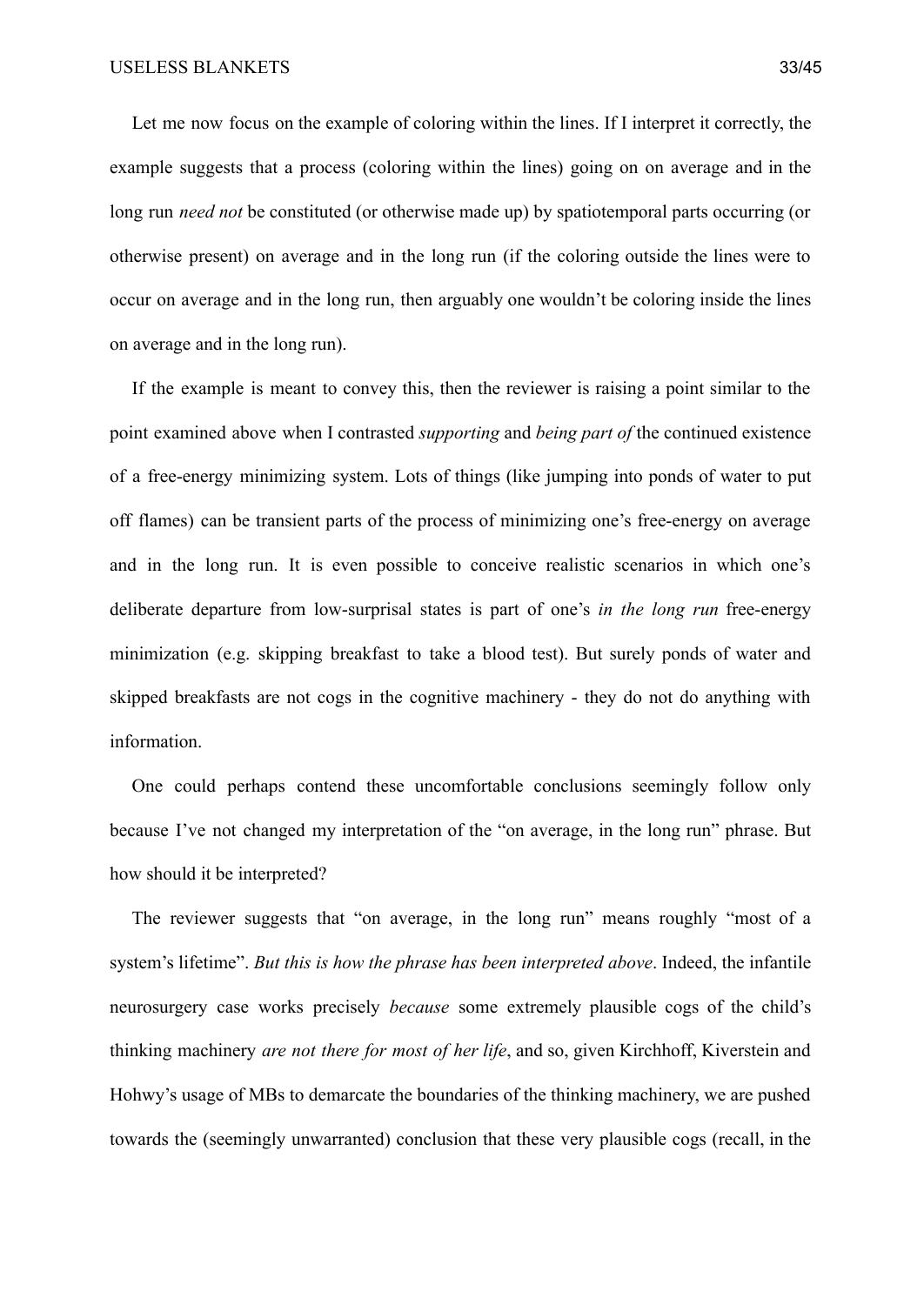examples they are pieces of neural tissue!) are not cogs at all. Hence, it seems that all my points/counterexamples are left in good order by such a reading.

Perhaps it could be argued that the expression "on average, in the long run" names the system's *phenotype*; that is, the set of low-surprisal states that according to the FEP an organism must visit *on average and in the long run* in order to prolong its existence. If that were the case, the claim made by Hohwy, Kirchhoff and Kiverstein would be that something counts as a constituent in a subject's thinking machinery just in case it contributes to the organism's occupying the phenotypic states.

But this does not seem what they want to claim (see their citations above). They manifestly do *not* wish to call a constituent of the thinking machinery everything that contributes to a system's persistent occupation of its phenotypic states. Otherwise, why shouldn't Hohwy allow *guns* used to shoot tigers (his example) to count? And why would Kirchhoff and Kiverstein stress the fact that Otto's usage of his notebook is not a one-off action? Surely the one-off action of shooting a tiger to avoid being mauled to death does contribute towards one occupying one's phenotypic states.

One might perhaps contend further that Kirchhoff, Kiverstein and Hohwy are simply misguided, and that the reading above is the one they *should* have endorsed. I really do not see how such a view could be defended. After all, Kirhhoff, Kiverstein and Hohwy do *not* endorse that reading precisely because they realize endorsing it would force one to count an inordinate amount of stuff as a cog in someone's thinking machinery: jumping into ponds of water while on fire or shooting at a tiger to avoid becoming the tiger's dinner both contribute to one's prolonged occupation of one's phenotypic states, but neither ponds of water nor guns and bullets can be properly counted as cogs in the thinking machinery (they do not appear to do *anything* with information). Moreover, there can be very plausible cogs in one's thinking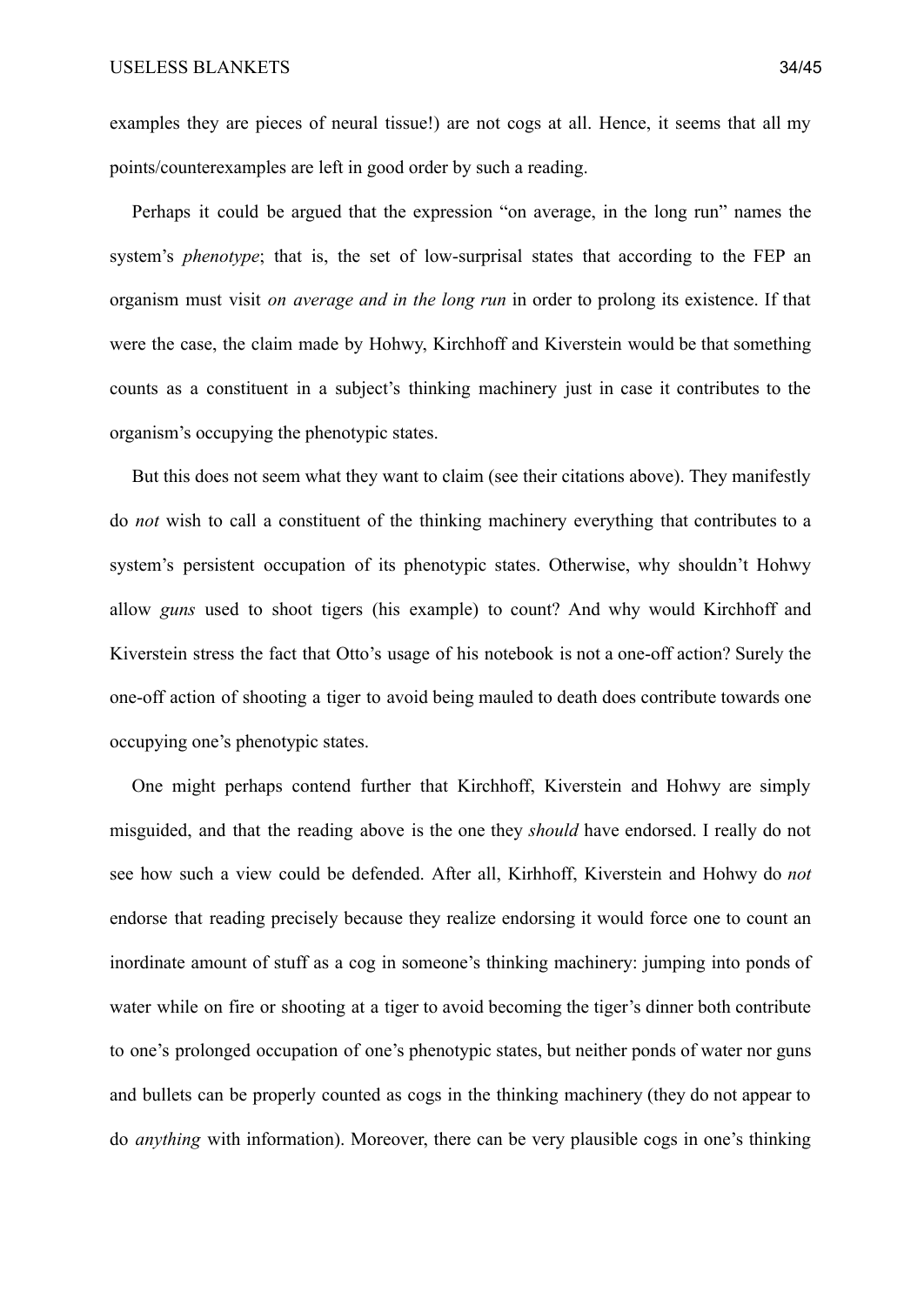machinery that do *not* contribute to one's continuous occupation of one's phenotypic states. Think about the patterns of neural activity that instantiate a person's suicidal (or otherwise self-harming) tendencies.

In summary, it seems to me entirely correct to conclude that such an alternative reading of the phrase "on average, in the long run" is not supported by textual evidence, and it is not able to solve the relevant issue at hand. Hence, it should be rejected. Notice, importantly, that nothing of what I've just said entails or suggests that the reading of "on average, in the long" run" deployed in my main argument is *the correct* reading. Nor am I entailing or suggesting that it is the *only possible or coherent reading*. Other readings might be both possible and more apt. But, at present, I really am unable to see any such alternative reading. So, I'm happy to throw the ball in the other camp, challenging philosophers convinced that MBs do a good job at tracking the boundaries of the mind to spell out, in a clear manner, such an alternative reading.

Time to take stocks. In this section, I have argued that considering MBs as formal tools to identify the boundaries of the thinking machinery raises a puzzle on the metaphysical status of MBs. Even ignoring that puzzle, considering MBs as formal tools to track the boundaries of the thinking machinery does not guarantee us that MBs will identify boundaries in any relevant sense, and indeed the concrete application of such a tool has thus far yielded very unpalatable results.

This strongly suggests that MBs are not good formal tools to track the boundaries of the thinking machinery. In the next section I will further expand on this issue, suggesting that resorting to MBs forces us to *sidestep* the dispute over vehicle externalism in a very important sense.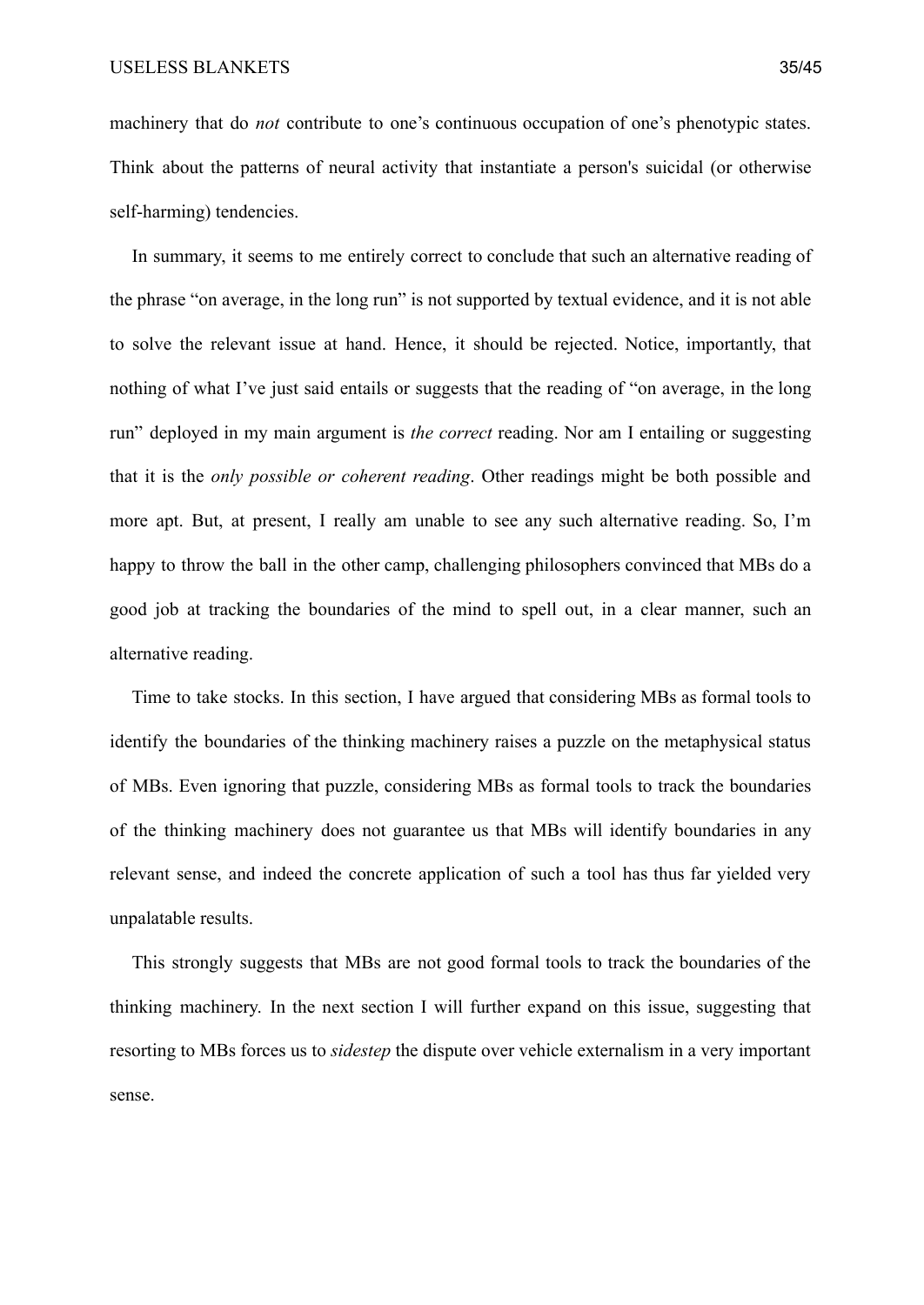## **5 - Is vehicle externalism (conditioned over Markov Blankets) possible?**

In this section, I want to argue that resorting to MBs to settle the debate over vehicle externalism leads us to sidestep the whole debate in a very real sense, making vehicle internalism *vacuously* true. My argument hinges on two premises.

The first premise is that the *relevant* meaning of "external(-ism)" and "internal(-ism)" is defined in terms of MBs, as seen in section 2. Recall: according to the FEP, what counts as internal and external depends on the presence of some relevant MB. This premise is widely shared in the FEP literature (e.g. Friston 2013; Wiese 2018: 223-227; Kirchhoff *et al.* 2018). Hohwy spells it the most clearly:

"It is tempting to say that any account of perception and cognition that operates with internal models must in some sense be internalist. But the natural next question is what makes internal models internal? [...] A better answer is provided by the notion of Markov Blankets and self-evidencing through approximation to Bayesian inference. *Here is a principled distinction between the internal, known causes as they are identified by the model, and the external, hidden causes on the other side of the Markov Blanket.*" (Hohwy 2017: 6-7, emphasis added)

It seems to me there isn't much more to say: the meaning of "internal(-ism)" and "external(-ism)" is determined by the relevant MB (see also Ramstead *et al*. 2019).

The second premise is that we should identify the thinking machinery by means of MBs. Again, this is a premise widely shared in the literature over "predictive" vehicle externalism. I think the references given in the previous sections substantiate this claim enough.

But then, if the thinking machinery is enshrouded by an MB, and if what is enshrouded by an MB is *by definition internal* in the relevant sense, then all the vehicles of the thinking machinery are by definition internal, vehicle internalism is by definition true, and everyone engaged in the debate over predictive vehicle externalism is by definition a vehicle internalist. In the continuation of the passage cited above Jakob Hohwy *almost* noticed the issue: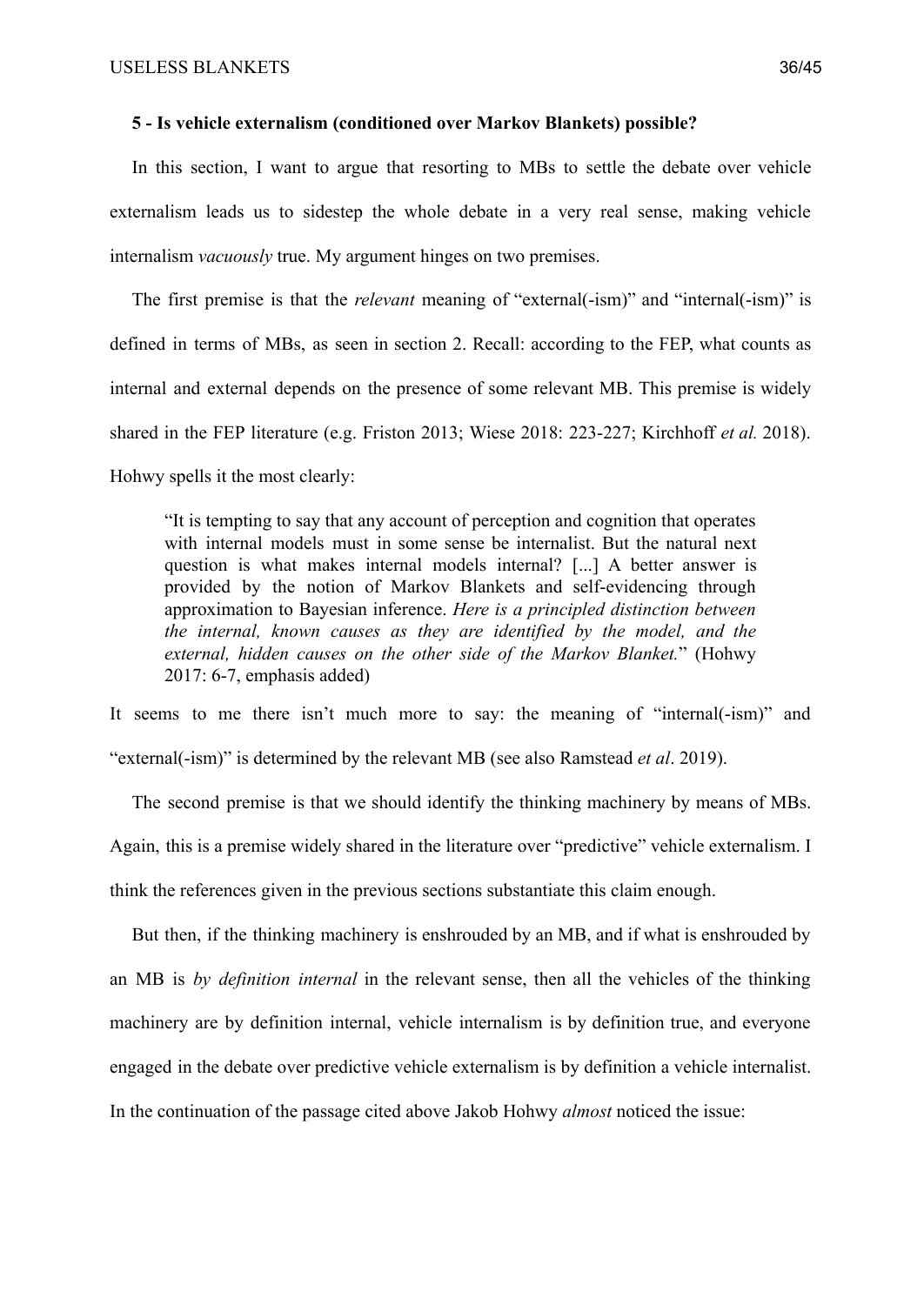"This seems a clear way to define internalism as a view of the mind according to which perceptual and cognitive processing all happen within the internal model, or, equivalently, within the Markov Blanket. This is then what non-internalist views must deny. [...] *Notice that this definition of internalism makes Clark an internalist*" (Hohwy 2017: 6-7, emphasis added)

But if this is the case, then we should reject the proposed definition of "internal(ism)" and "external(ism)". We wish that our relevant definitions capture *at least* paradigmatic instances of what is being defined. Hence, our relevant definition of "(vehicle) externalism" should capture at least paradigmatic instances of vehicle externalism; and the works of Andy Clark surely are one such instance. Hence, it seems correct to conclude that if MBs provide us with a partition between internal and external, then that partition is not *the relevant partition at issue* in the debate over vehicle externalism.

My argument has two premises. A good way to resist it is to deny one of them. Can premise one be denied? Well, the first premise is just that "internal" and "external" should be defined in reference to MBs. We can surely deny this, but this invites the question: if MBs do not decide what counts as internal or external, then why are they relevant to the vehicle externalism debate? Moreover, denying that MBs define what counts as internal and external seems in stark contrast with the FEP. So, I do not think the FEP theorist is free to deny premise one.

Does denying premise two lead to a better outcome? Well, since premise two is the claim that the thinking machinery should be identified by means of MBs, denying it seems just to *give up* on MBs, at least when it comes to drawing the boundaries of the thinking machinery.

Perhaps it could be argued that premise one and premise two are fine, and that vehicle internalists have won the debate *via* MBs. As far as I can see this is a technically viable move, but not an *attractive* one; not even for vehicle internalists. In fact, accepting both premises makes vehicle externalism false by definition. But the point of vehicle internalists has *never*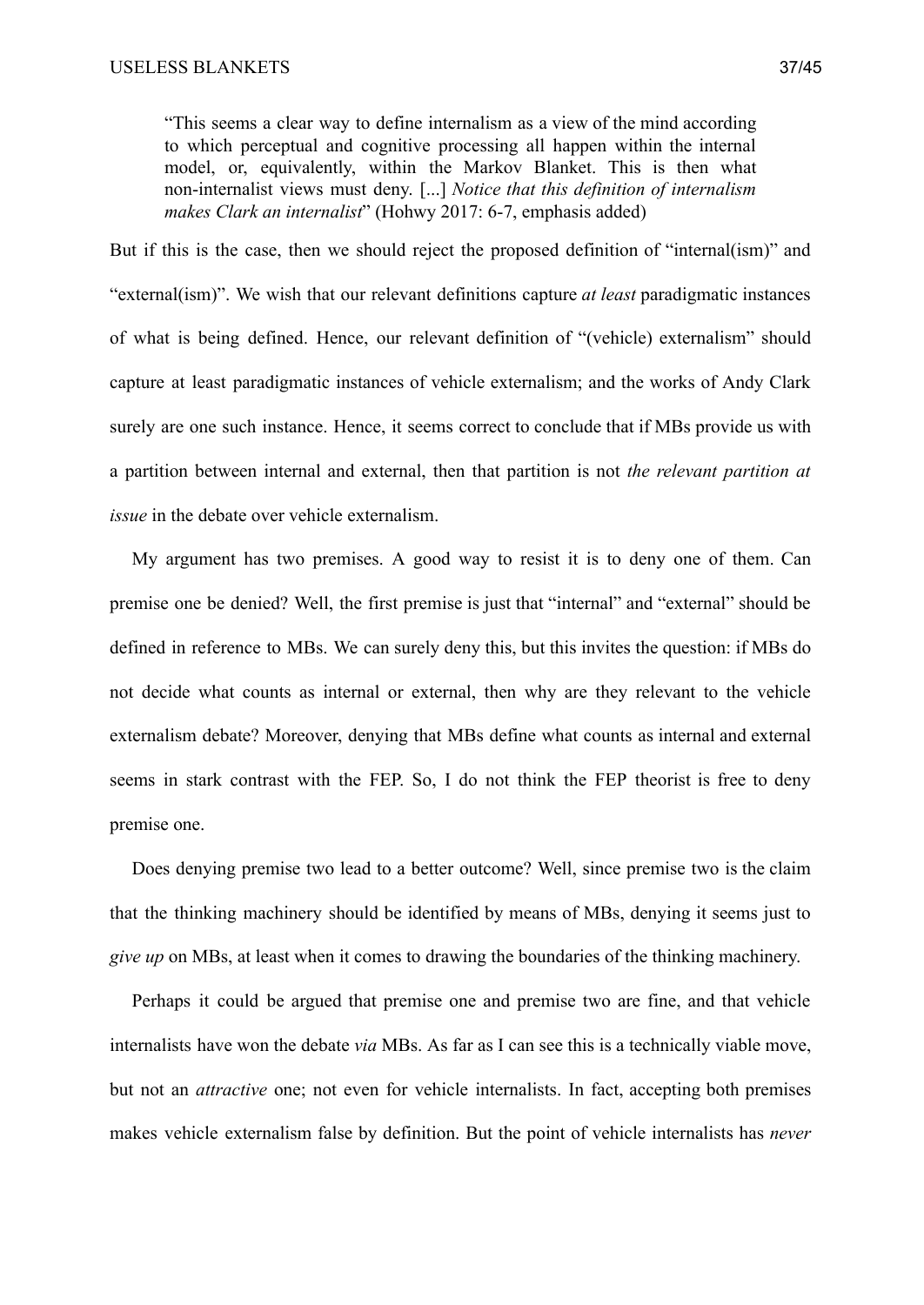been that vehicle externalism is false by definition - rather, their point is that vehicle externalism is false *as a matter of contingent empirical fact* (cfr. Adams and Aizawa 2008). The truth of vehicle externalism should thus *at least in part* depend on how the world factually is, and souldn't be entirely settled by the meaning of words. Accepting that the dispute over vehicle externalism is solved by a re-definition of "internalism" and "externalism" seems a significant change of topic.

Moreover, I doubt such a redefinition of "internalism" would buy the internalist something more than a purely *verbal* victory. For there *would still be* a clash among internalists who believe that internal states are purely neural and internalists who believe that, at least sometimes, the internal states are not purely neural. It thus seems that accepting both premises does make vehicle internalism *vacuously true*. For, it seems that, thus secured, the truth of vehicle internalism has no relevant consequence - apart from forcing us to refer to vehicle externalism as "vehicle internalism", in a confusing way.

I thus recommend abandoning *at least* one of the two premises above. Given that abandoning premise one runs counter to the FEP, I believe the FEP theorist is better off giving up premise two; that is, I believe the FEP theorist should acknowledge that MBs do not matter in the debate over vehicle externalism.

### **6 - Concluding remarks**

I have argued that MBs are not relevant to the debate over vehicle externalism. If the arguments I've provided here are on the right track, MBs do not solve, nor help to solve, the debate surrounding "the extended mind".

Importantly, I do not take my arguments to be "knockdown" arguments. I'm willing to concede that there might be some yet-to-be-discovered way to fruitfully apply MBs in the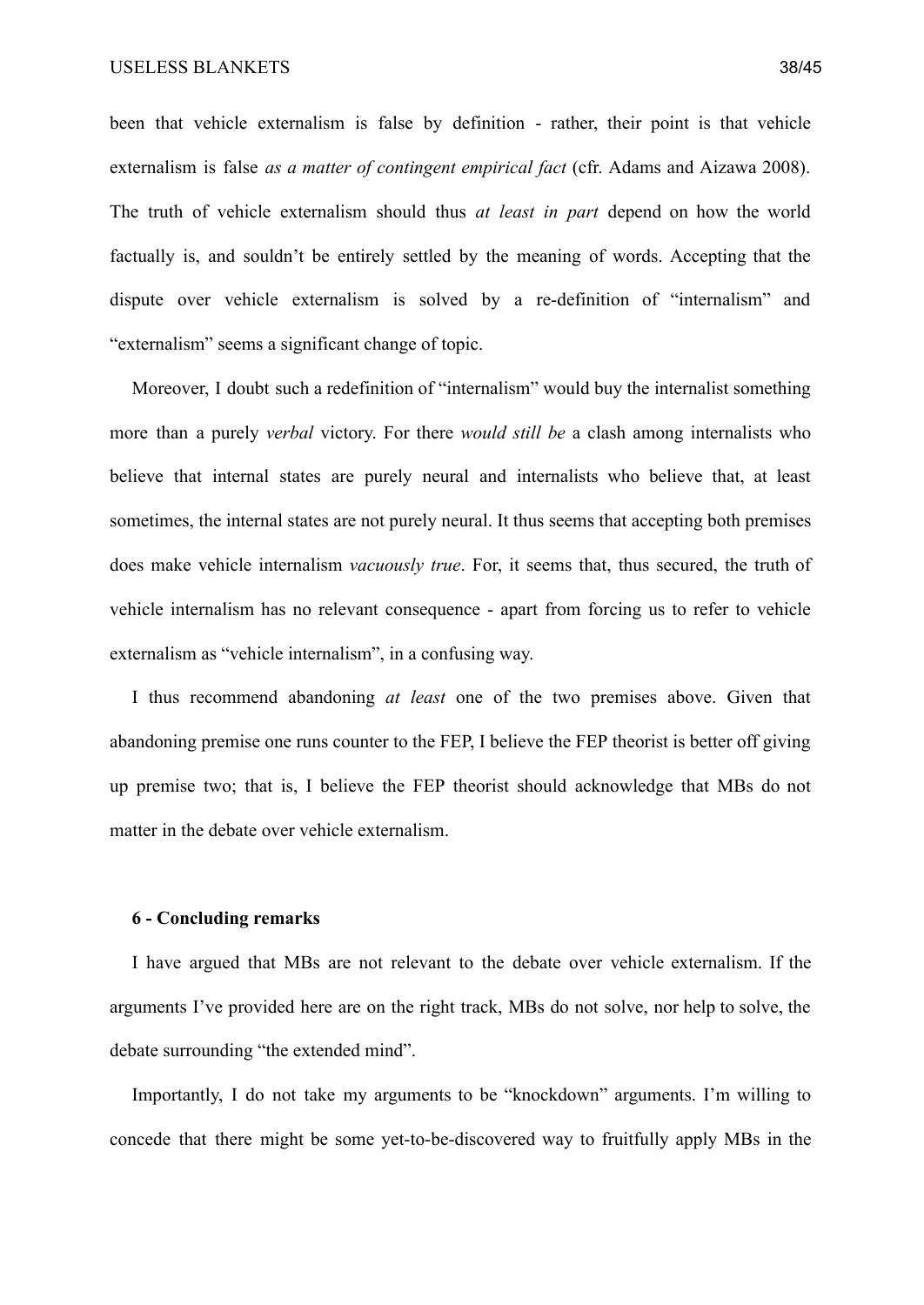debate over vehicle externalism. So perhaps what I'm really doing here is challenging FEP enthusiasts to show us that there is such an application.

Will FEP theorists be able to meet this challenge? Of course, only time will tell. But, on my assessment, the prospects for the FEP theorists are not rosy. For, as signaled when placing *caveats #1* and *#2*, here I have adopted the most charitable reading of the FEP and of its ontological commitments (at least when it comes to adjudicating the truth of vehicle externalism *via* MBs). So it seems to me correct to conclude that FEP theorists eager to meet my challenge will have to fight an uphill battle: they will both have to rebuke my arguments, *and* to persuade others (e.g. Bruineberg *et al*. 2020; Menary and Gillett 2020) that the conception of MBs they deploy is indeed the right one.

# **References**

Adams, F., & Aizawa, K. (2008). *The Bounds of Cognition*. Oxford: Blackwell.

Adams, F. (2019). The elusive extended mind: extended information processing doesn't equal extended mind. In M. Colombo, E. Irvine, M. Stapleton (Eds.), *Andy Clark and His Critics* (pp. 21-32). New York: Oxford University Press.

Allen, M., & Friston, K. (2018). From cognitivism to autopoiesis: towards a computational framework for the embodied mind. *Synthese*, *195*(6), 2459-2482.

Anderson, M. L.(2014). *After Phrenology*. Cambridge, MA.: The MIT Press.

Anderson, M. L. (2017). Of Bayes and bullets. In T. Metzinger, W. Wiese (Eds.), *Philosophy and Predictive Processing*: 4. Frankfurt am Main, The MIND Group. https://doi.org/10.15502/9783958573055.

Andrews, M. (2021). The math is not the territory. *Biology and Philosophy*, *36*(3), 1-19.

Baltieri, M., *et al*. (2020). Predictions in the eye of the beholder. An active inference account of Watt governors. *ALIFE 2020:The 2020 Conference on Artificial Life*. https://doi.org/10.1162/isal\_a\_00288

Bruineberg, J. (2018). Active inference and the primacy of the "I can". In T. Metzinger, W. Wiese (Eds.), *Philosophy and Predictive Processing*: 5. Frankfurt am Main, The MIND Group. https://doi.org/10.15502/9783958573062.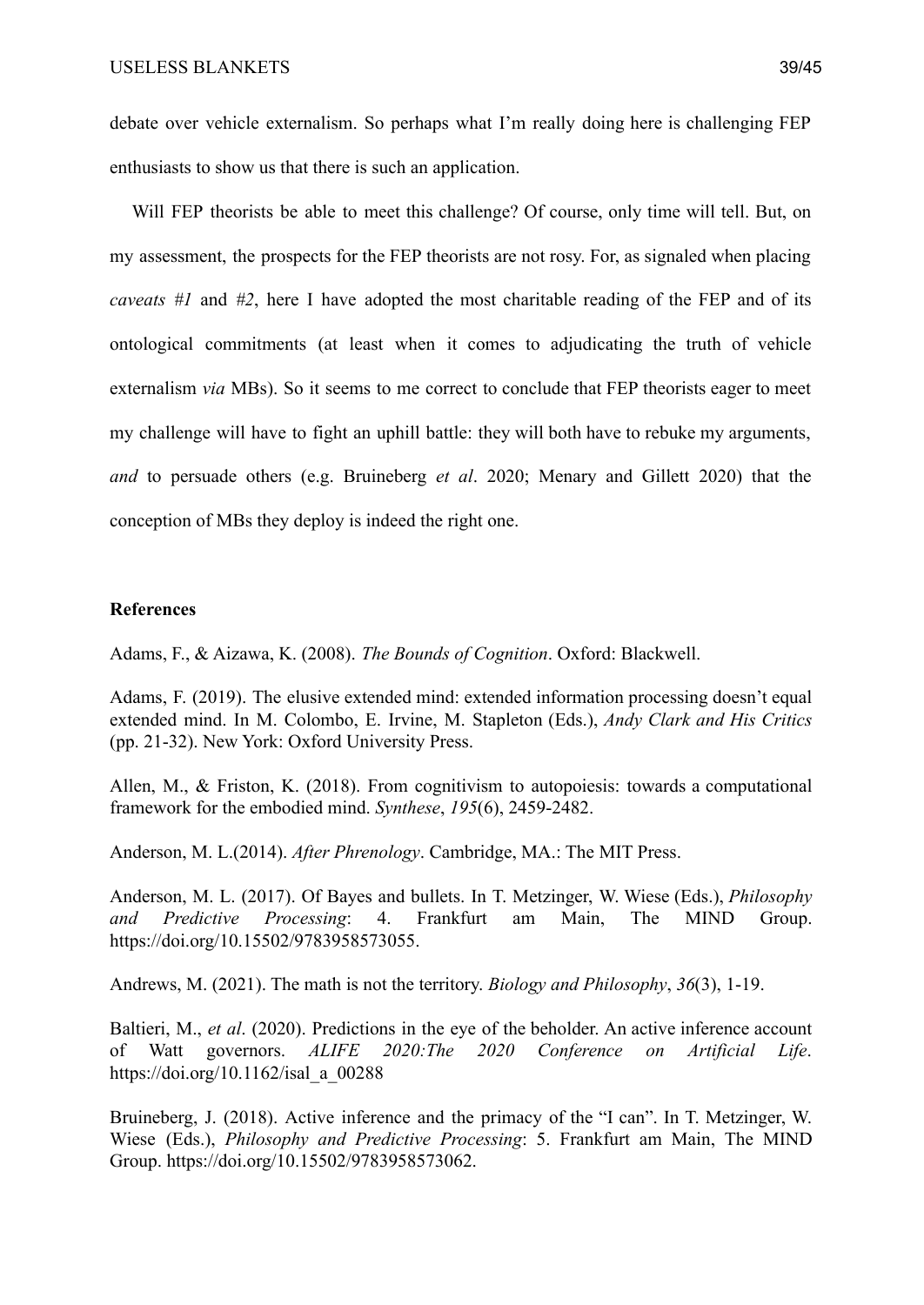Bruineberg, J., *et al*. (2018). The anticipating brain is not a scientist: the free-energy principle from an ecological-enactive perspective. *Synthese*, *195*(6), 2417-2444.

Bruineberg, J. *et al.* (2020). The emperor's new Markov Blankets. *Preprint*. Retrieved at: http://philsci-archive.pitt.edu/18467/ Last accessed: 30/12/2021

Buckley, C. *et al.* (2017). The free-energy principle for action and perception: a mathematical review. *Journal of Mathematical Psychology*, *81*, 55-79.

Campbell, J. (2007). An interventionist approach to causation in psychology. In A. Gopnik, L. Schulz (Eds.), *Causal Learning* (pp.58-67). New York: Oxford University Press.

Chalmers, D. (2008). Foreword. In A. Clark. (Auth.), *Supersizing the Mind* (pp. IX-XVI). New York: Oxford University Press

Chalmers, D. (2019). Extended cognition and extended consciousness. In M. Colombo, E. Irvine, M. Stapleton (Eds.), *Andy Clark and His Critics* (pp. 9-20). New York: Oxford University Press.

Changeaux, J. P. (1985). *Neuronal Man*. New York: Pantheon Books.

Chemero, A. (2009). *Radical Embodied Cognitive Science*, Cambridge, MA.: The MIT Press.

Clark, A. (1998). Author's response. *Metascience*, *7*, 95- 103.

Clark, A. (2008). *Supersizing the Mind*. New York: Oxford University Press.

Clark, A. (2010). Memento's revenge: the extended mind, extended. In R. Menary (Ed.), *The Extended Mind* (pp. 43-66). Cambridge, MA.: The MIT Press.

Clark, A. (2017a). How to knit your own Markov Blanket: resisting the second law with metamorphic minds. In T. Metzinger, W. Wiese (Eds.), *Philosophy and Predictive Processing*: 3. Frankfurt am Main: The MIND Group. https://doi.org/10.15502/9783958573031.

Clark, A. (2017b). Busting out: predictive brains, embodied minds, and the puzzle of the evidentiary veil. *Nous*, *51*(4), 727-753.

Clark, A. (2019). Replies to critics. In M. Colombo, E. Irvine, M. Stapleton (Eds.), *Andy Clark and His Critics*, (pp. 266-302). New York: Oxford University Press.

Clark, A., & Chalmers, D. (1998). The extended mind. *Analysis*, *58*(1), 7-19.

Colombo, M, & Wright, C. (2018). First principles in the life sciences: the free-energy principle, organicism and mechanism. *Synthese*, https://doi.org/10.1007/s11229-018-01932-w

Conant, R. C., & Ashby, R. W. (1970). Every good regulator of a system must be a model of that system. *International Journal of System Science*, *1*(2), 89-97.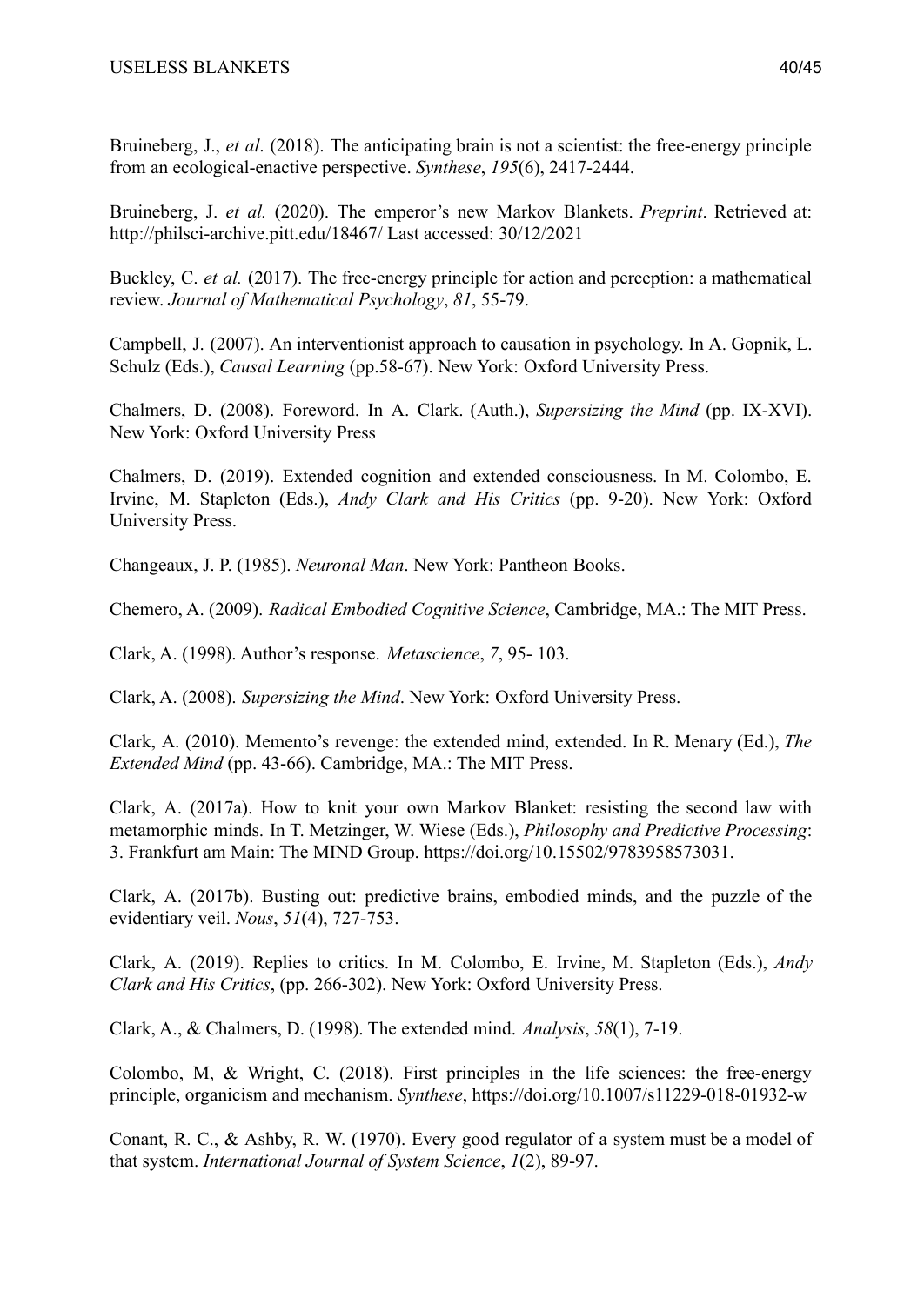Constant, A., *et al*. (2021). Extended active inference: constructing predictive cognition beyond skulls. *Mind and Language*, https://doi.org/10.1111/mila.12330

Constant, A., *et al*. (2021). Representation wars: enacting armistice through active inference. *Frontiers in Psychology*, *11*: 598733.

Corcoran, A., Pezzulo, G., & Hohwy, J. (2020). From allostatic agents to counterfactual cognizers: active inference, biological regulation, and the origins of cognition. *Biology and Philosophy*, *35*(3), 1-45.

Da Costa, L. *et al.* (2021). Bayesian mechanics for stationary processes. *Preprint*??, https://arxiv.org/abs/2106.13830 last accessed 26/07/2021

Di Paolo, E. (2009). Extended Life. *Topoi*, *28*(1): 9-21.

Fabry, R. E. (2017). Transcending the evidentiary boundary: prediction error minimization, embodied interaction, and explanatory pluralism. *Philosophical Psychology*, 30(4), 395-414.

Fabry, R. E. (2021). Limiting the explanatory scope of extended active inference: the implications of a causal pattern analysis of selective niche construction, developmental niche construction, and organism-niche coordination dynamics. *Biology and Philosophy*, *36*(1), 1-26.

Friston, K. (2010). The free-energy principle: a unified brain theory?. *Nature Reviews Neuroscience*, *11*(2), 127-138.

Friston, K. (2011). Embodied inference, or: "I think therefore I am, if I am what I think". In W. Tschacher, C. Bergomi (Eds.), *The Implications of Embodiment (Cognition and Communication*) (pp. 89-125). Exeter: Imprint Academic.

Friston, K. (2012). A free-energy principle for biological systems. *Entropy*, *14*(11), 2100-2121.

Friston, K. (2013). Life as we know it. *Journal of the Royal Society Interface*, *10*(86): 20130475.

Friston, K. (2019). Beyond the desert landscape. In M. Colombo, E. Irvine, M. Stapleton (Eds.), *Andy Clark and His Critics*, (pp. 174-190). New York: Oxford University Press.

Friston, K., & Stephan, K. (2007). Free-energy and the brain. *Synthese*, *159*(3), 417-458.

Friston, K., *et al*. (2010). Action and behavior: a free-energy formulation. *Biological Cybernetics*, *102*(3), 227-260.

Friston, K. *et al.* (2012). Free-energy minimization and the dark-room problem. *Frontiers in Psychology*, *3*: 120.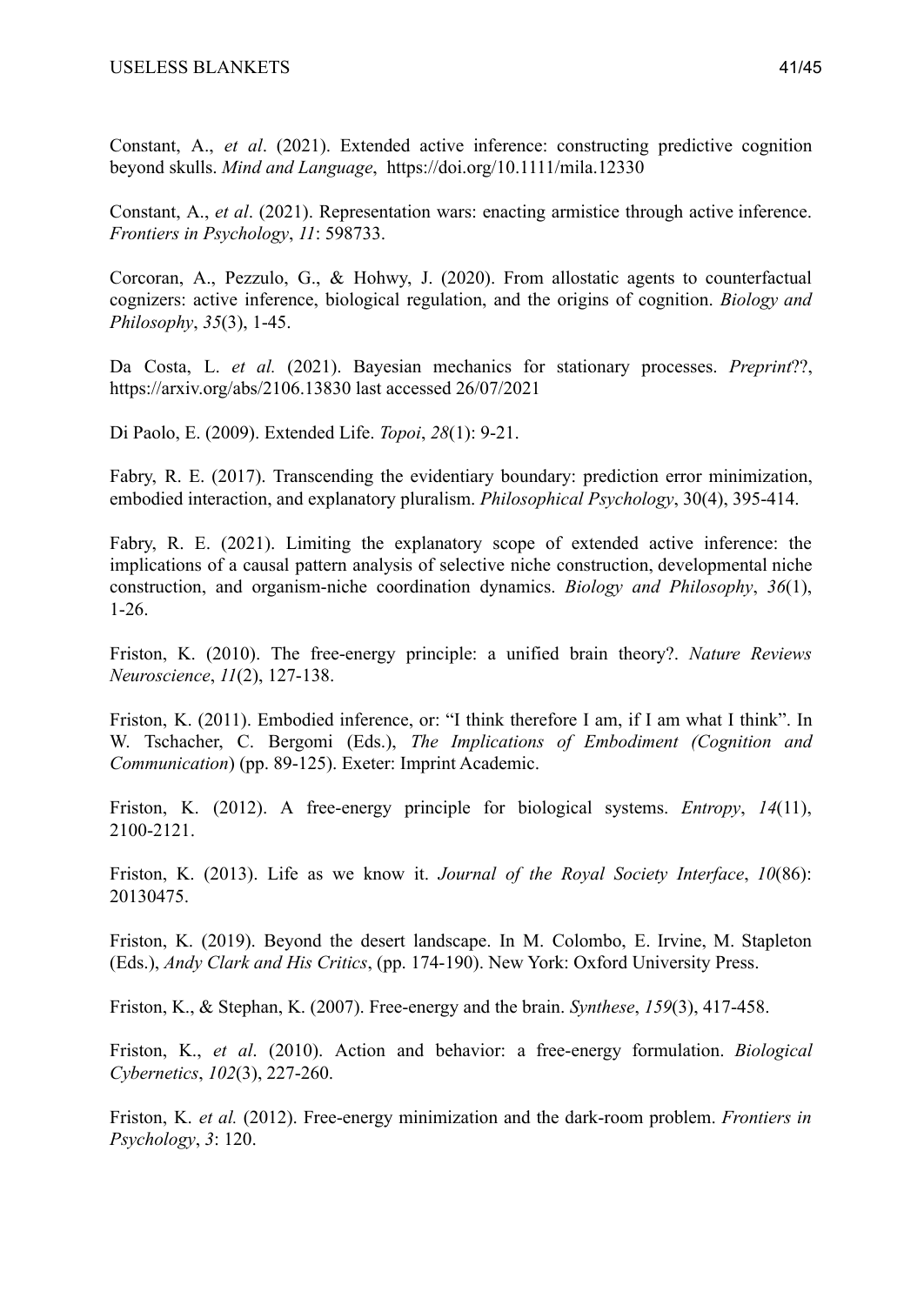Friston, K.*, et al*. (2015). Knowing one's place: a free-energy approach to pattern regulation. *Journal of the Royal Society Interface*, 12(105), 20141383.

Friston, K., *et al*. (2016). Active inference and learning. *Neuroscience and Biobehavioral Reviews*, *68*, 862-879.

Friston, K. *et al*. (2020). Sentience and the origin of consciousness: from cartesian duality to Markovian monism. *Entropy*, *22*(5): 516.

Friston, K., *et al*. (2021). Parcels and particles: Markov blankets in the brain. *Network Neuroscience*, *5*(1), 211-251.

Gallagher, S. (2018). The extended mind: state of the question. *The Southern Journal of Philosophy*, *56*(4), 421-447.

Gładziejewski, P. (2017). Just how conservative is conservative predictive processing? *Internetowy Magazyn Filozoficzny Hybris*, *38*, 98-122.

Hesp, C., *et al.* (2019). A multi-scale view of the emergent complexity of life: a free-energy proposal. In G. Georgiev, J. Smart, C. L. Flores Martinez, M. Price (Eds), *Evolution, Development, Complexity: multiscale models in complex adaptive systems* (pp. 195-127), New York: Springer.

Hipolito, I. (2019). A simple theory of every "thing". *Physics of Life Reviews*, *31*, 79-85.

Hipolito, I., *et al*. (2021). Markov Blankets in the brain. *Neuroscience and Biobehavioral Reviews*, *125*, 88-97, https://doi.org/10.1016/j.neubiorev.2021.02.003

Hohwy, J. (2016). The self-evidencing brain. *Nous*, *50*(2), 259-285.

Hohwy, J. (2017). How to entrain your evil demon. In T. Metzinger, W. Wiese (Eds.), *Philosophy and Predictive Processing*, 2, Frankfurt am Main: The MIND Group, https://doi.org/10.15502/9783958573048.

Hohwy, J. (2019). Quick'n'Lean or Slow and Rich? Andy Clark on predictive processing and embodied cognition. In M. Colombo, E. Irvine, M. Stapleton (Eds.) *Andy Clark and His Critics* (pp. 191-205), New York: Oxford University Press.

Hohwy, J. (2020). Self-supervision, normativity and the free-energy principle. *Synthese*, https://doi.org/10.1007/s11229-020-02622-2

Hurley, S. (2010). The varieties of externalism. In R. Menary (Ed.), *The Extended Mind* (pp. 101 - 154). Cambridge, MA.: The MIT Press.

Hutto, D., & Myin, E. (2013). *Radicalizing Enactivism*. Cambridge, MA.: The MIT Press.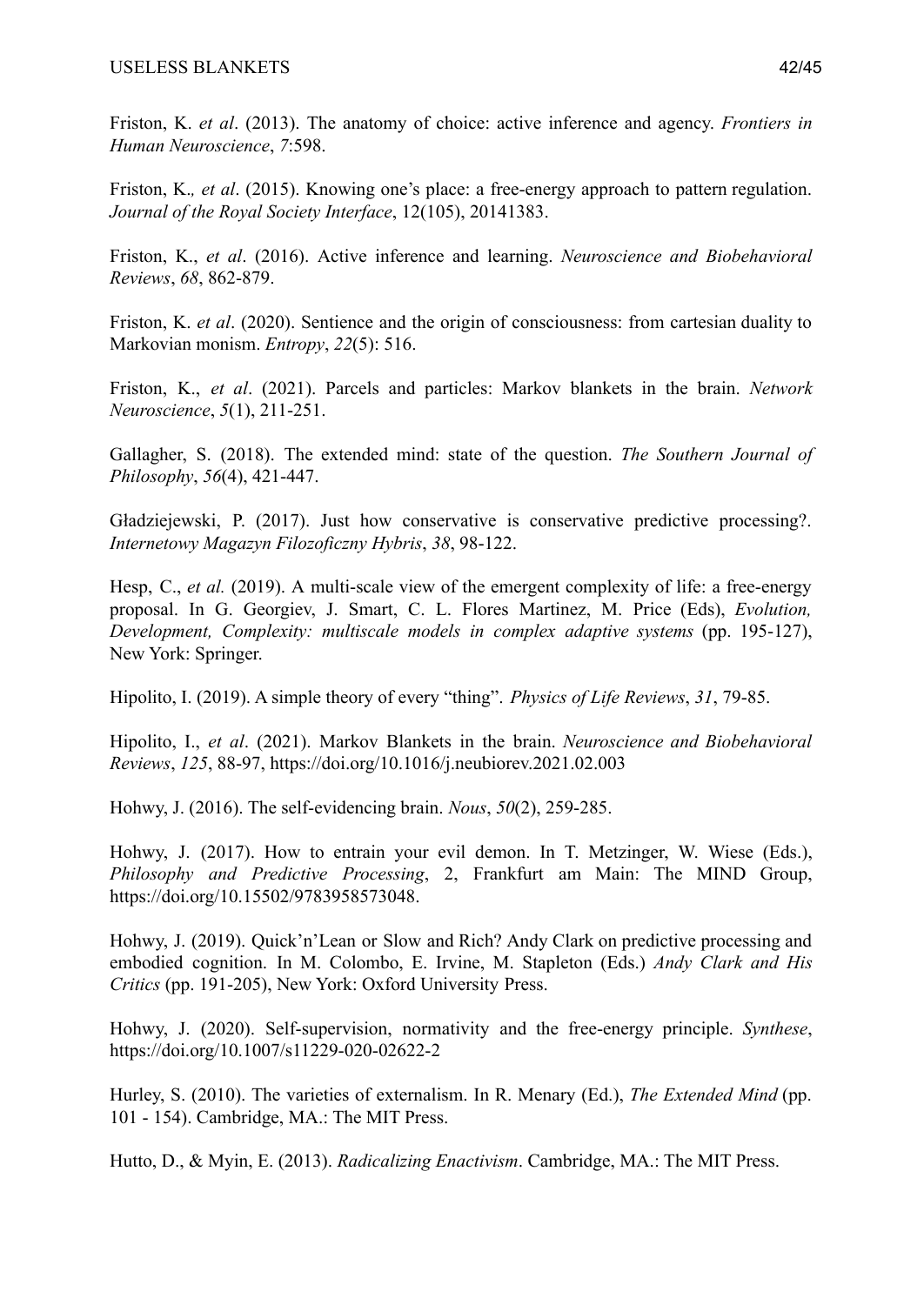Kaplan, D. M. (2012). How to demarcate the boundaries of cognition. *Biology and Philosophy*, *27*(4), 545-570.

Kiefer, A., & Hohwy, J. (2019). Representation in the prediction error minimization framework. In S. Robins, J. Symons, P. Calvo (Eds.), *The Routledge Companion to Philosophy of Psychology* ( $2<sup>nd</sup> Ed$ .) (pp. 384-410). New York: Routledge.

Kirchhoff, M. D., & Kiverstein, J. (2019a). *Extended Consciousness and Predictive Processing: a Third Wave View*. New York: Routledge.

Kirchhoff, M. D., & Kiverstein, J. (2019b). How to demarcate the boundaries of the mind: a Markov Blanket proposal. *Synthese*, https://doi.org/10.1007/s11229-019-02370-y

Kirchhoff M. D., *et al*. (2018). The Markov Blankets of life: autonomy, active inference and the free-energy principle. *Journal of the Royal Society Interface*, *15*(138): 20170792.

Kiverstein, J. (2018). Extended cognition. In A. Newen, L. De Bruin, S. Gallagher (Eds.), *The Oxford Handbook of 4E Cognition*, (pp. 19-41). New York: Oxford University Press.

Kiverstein, J., & Sims, M. (2021). Is free-energy minimization the mark of the cognitive?.*Biology and Philosophy*, *36*(2), 1-27.

Koski, T., & Noble J. M. (2009). *Bayesian Networks: an Introduction*. Chichester, Wiley and Sons.

Linson, A. *et al*. (2018). The active inference approach to ecological perception: general information dynamics for natural and artificial embodied cognition. *Frontiers in Robotics and AI*, *5*: 21.

Lyon, P. (2015). The cognitive cell: bacterial behavior reconsidered. *Frontiers in Microbiology*, *6*: 264.

Menary, R. (2007). *Cognitive Integration: Mind and Cognition Unbound*. Basingstoke: MacMillan.

Menary, R. (2018). Cognitive integration: how culture transforms us and extends our cognitive capabilities. In A. Newen, L. De Bruin, S. Gallagher (Eds.), *The Oxford Handbook of 4E Cognition*, (pp.187-216). New York: Oxford University Press.

Menary, R., & Gillett, A. J. (2020). Are Markov Blankets real and does it matter? In Merdoça, D. Curado, S., Gouveia S. (Eds.). *The Philosophy and Science of Predictive Processing* (pp. 39-58). London: Blomsbury Academic.

Merleau-Ponty, M. (2013). *Phenomenology of Perception*. New York: Routledge.

Millidge, B. *et al.* (2020). Whence the expected free-energy?. *Preprint*, arXiv preprint arXiv:2004.08128.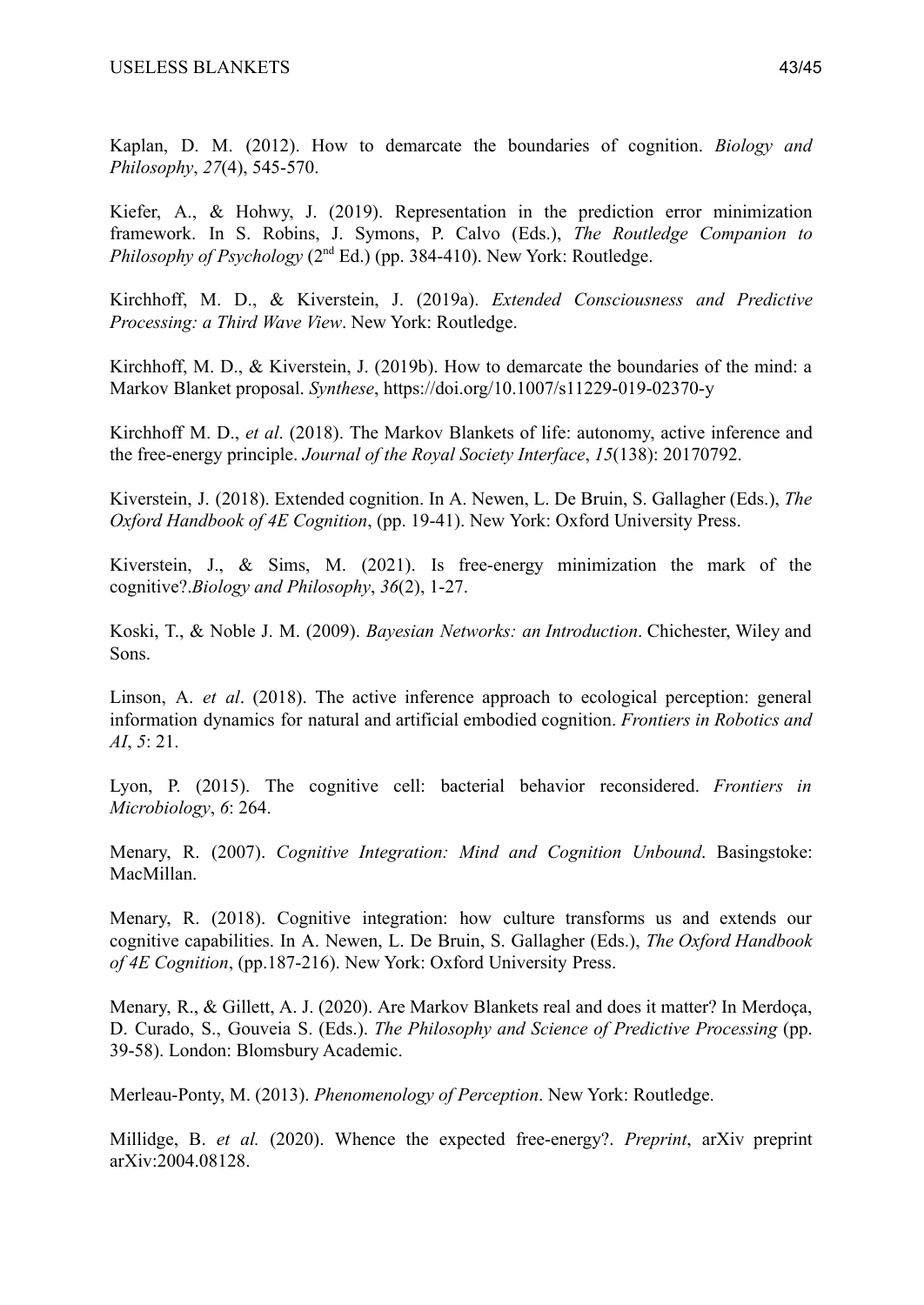Millidge, B., *et al*. (2021). A mathematical walkthrough and discussion of the free-energy principle. *Preprint*, ArXiv preprint arXiv:2108.13343

Noe, A. (2004). *Perception in Action*. Cambridge, MA.: The MIT Press.

Palacios, E. E., *et al*. (2020). On Markov Blanket and hierarchical self-organization. *Journal of Theoretical Biology*, 486:110089.

Palermos, S. O. (2014). Loops, constitution, and cognitive extension. *Cognitive System Research*, *27*, 25-41.

Parr, T., & Friston, K. (2020). Disconnection and diaschisis: active inference in neuropsychology. In Mendoça, D. Curado, S., Gouveia S. (Eds.). *The Philosophy and Science of Predictive Processing* (pp. 171-186). London: Blomsbury Academic.

Parr, T. *et al*. (2020). Markov Blankets, information geometry and statistical thermodynamics. *Philosophical Transactions of the Royal Society A: mathematical, Physical and Engineering Sciences*, *378*(2164), 20190159.

Pearl, J. (1988). *Probabilistic Reasoning in Intelligent Systems*. San Francisco: Morgan Kauffman.

Piredda, G. (2017). The mark of the cognitive and the coupling-constitution fallacy: a defense of the extended mind hypothesis. *Frontiers in Psychology*, *8*: 2061.

Ramstead, M. J. D., *et al*. (2018). Answering Schrödinger's question: a free-energy formulation. *Physics of Life Reviews*, *24*, 1-16.

Ramstead, M. J. D., *et al*. (2019). Multiscale integration: beyond internalism and externalism. *Synthese*, https://doi.org/10.1007/s11229-019-02115-x

Ramstead, M. J. D., *et al*. (2020a). A tale of two densities. Active inference is enactive inference. *Adaptive Behavior*, *28*, (4), 225-239.

Ramstead, M. J. D., *et al*. (2020b). Is the free-energy principle a formal theory of semantics? From variational density dynamics to neural and phenotypic representation. *Entropy*, *22*(8): 889.

Raja, V. (2018). A theory of resonance: towards an ecological cognitive architecture. *Minds and Machines*, *28*(1), 29-51.

Raja, V., *et al.* (2021). The Markov Blanket trick: On the scope of the Free-energy principle and Active Inference. *Physics of Life Review*. https://doi.org/10.1016/j.plrev.2021.09.001

Rowlands, M. (2009). Extended cognition and the mark of the cognitive. *Philosophical Psychology*, *22*(1), 1-19.